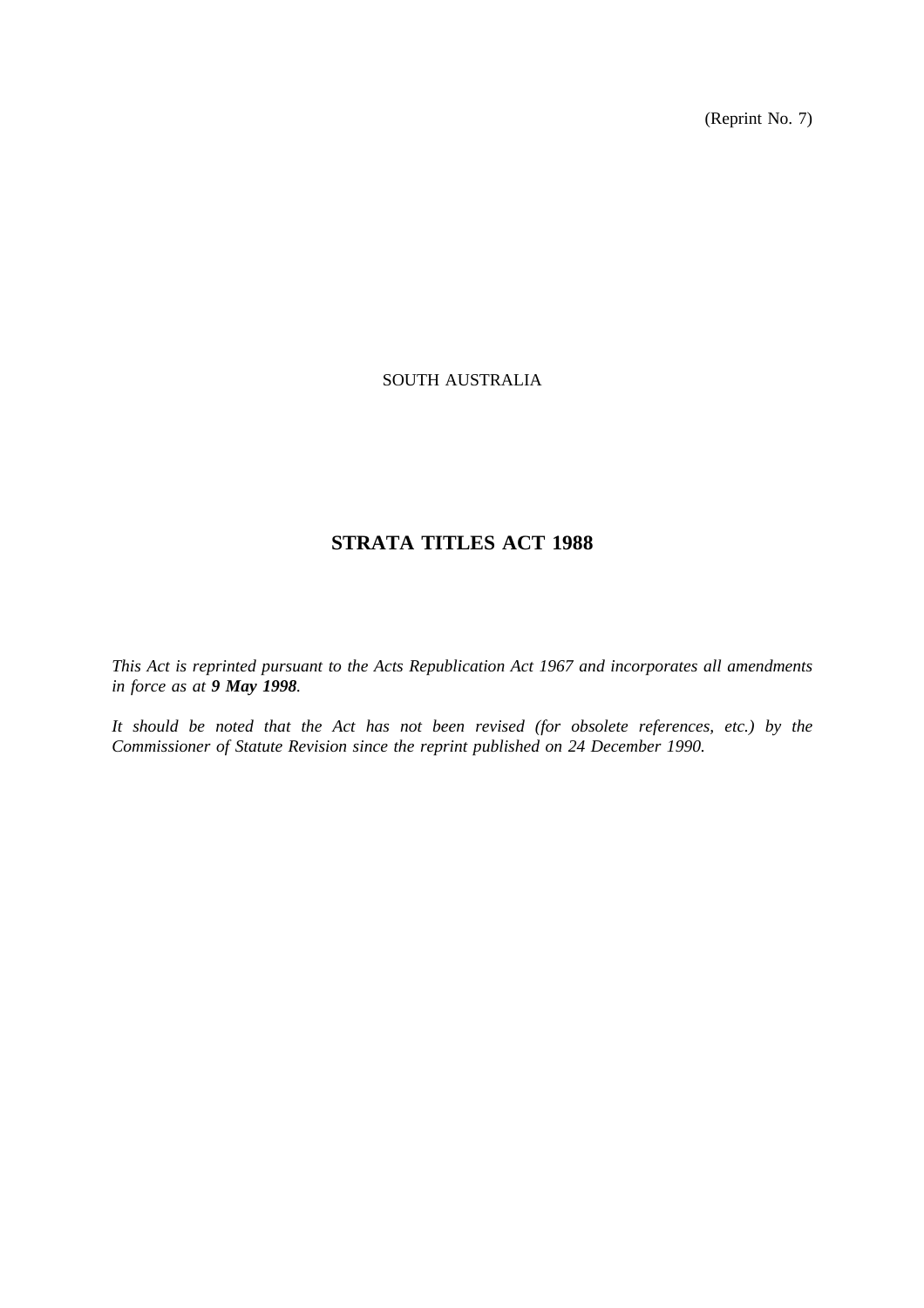# **SUMMARY OF PROVISIONS**

# **PART 1 PRELIMINARY**

- 1. Short title<br>3. Interpretat
- 3. Interpretation<br>4. This Act and
- This Act and the Real Property Act to be read together as a single Act

# **PART 2**

# **DIVISION OF LAND BY STRATA PLAN**

## **DIVISION 1—THE STRATA PLAN**

- 5. Nature of strata plan and requirements with which it must conform<br>6. Unit entitlement
- Unit entitlement

## **DIVISION 2—DEPOSIT OF STRATA PLAN**

- 7. Application for deposit of strata plan
- 8. Deposit of strata plan

## **DIVISION 3—PROPRIETARY INCIDENTS ARISING FROM DEPOSIT OF STRATA PLAN**

- 9. Easements
- 10. Common property
- 11. Vesting of public land in the council

## **DIVISION 4—AMENDMENT OF DEPOSITED STRATA PLAN**

- 12. Application for amendment
- 13. Amendment by order of Court

## **DIVISION 6—AMALGAMATION**

16. Amalgamation of adjacent sites

## **DIVISION 7—CANCELLATION OF STRATA PLAN**

17. Cancellation

## **DIVISION 7A—DIVISION OF SITE UNDER PART 19AB**

17AAA. Application for division

## **DIVISION 8—SUPPLEMENTARY**

- 17A. Procedure where the whereabouts of certain persons is unknown<br>17B. Creation of easements
- Creation of easements

## **PART 3 THE STRATA CORPORATION**

# **DIVISION 1—CONSTITUTION OF STRATA CORPORATION**

- 18. Name of strata corporation<br>19. The articles
- 19. The articles<br>20. Binding cha
- 20. Binding character of the articles<br>21. Unit holders are guarantors of st
- 21. Unit holders are guarantors of strata corporation's liabilities<br>22. Restriction of payment by strata corporation to its members
- Restriction of payment by strata corporation to its members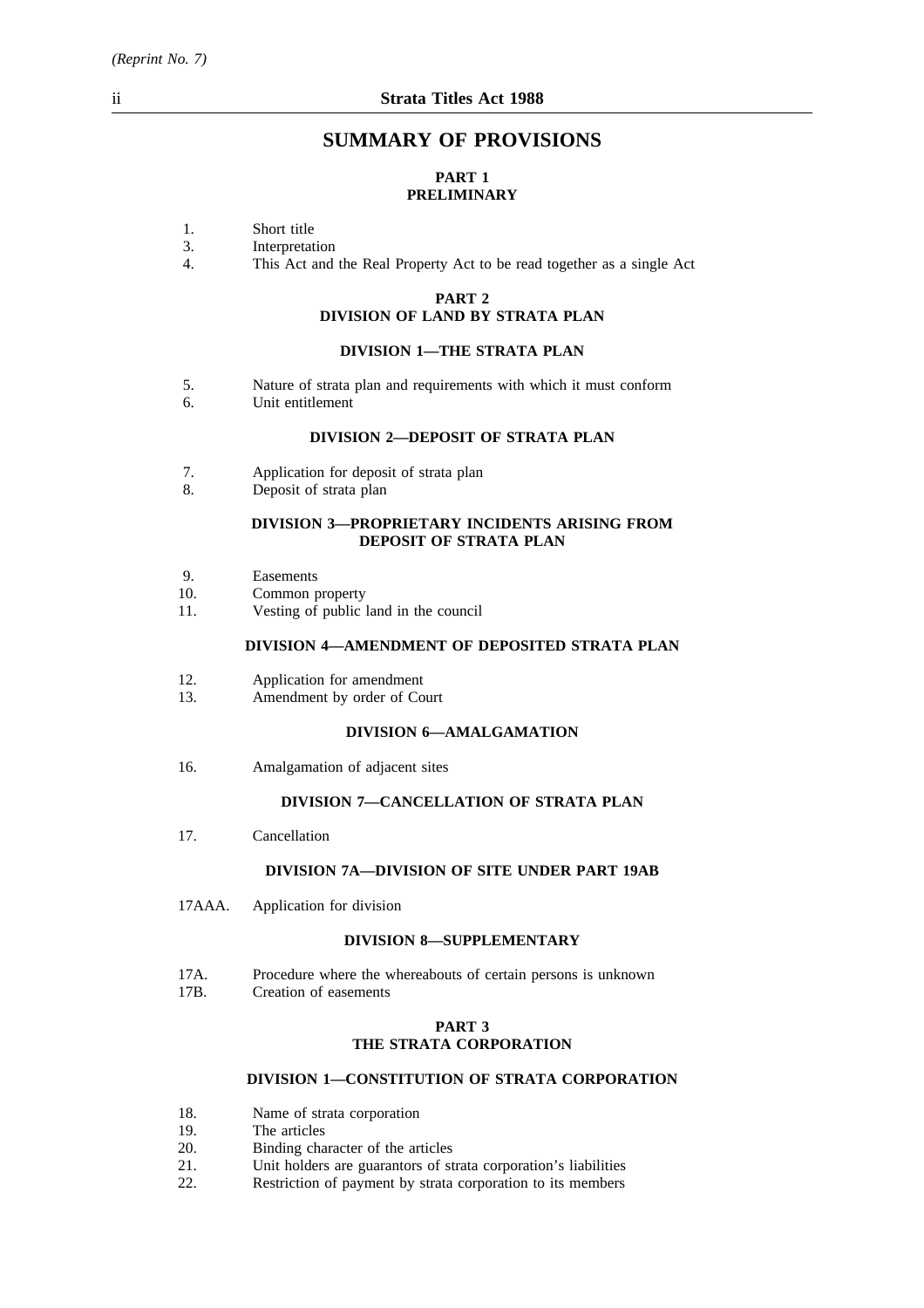- 23. Officers of strata corporation
- 24. Contractual formalities

#### **DIVISION 2—GENERAL FUNCTIONS, POWERS AND DUTIES**

- 25. Functions
- 26. General powers<br>
27. Power to raise r
- Power to raise money

## **DIVISION 3—SPECIAL POWERS OF STRATA CORPORATION TO MAINTAIN THE INTEGRITY OF THE STRATA SCHEME**

- 28. Power to enforce duties of maintenance or repair
- 29. Alterations and additions
- 29A. Application of Division

## **DIVISION 4—DUTY TO INSURE**

- 30. Duty to insure
- 31. Duty to insure against liability
- 32. Right of unit holders to satisfy themselves as to insurance

## **DIVISION 5—GENERAL MEETINGS**

- 33. Holding of general meetings<br>34 Voting rights at general mee
- Voting rights at general meetings

## **DIVISION 6—MANAGEMENT COMMITTEE**

- 35. Management committee
- 36. Validity of acts

#### **DIVISION 6A—AGENTS' TRUST ACCOUNTS**

- 36A. Application of Division<br>36B. Interpretation
- **Interpretation**
- 36C. Trust money to be deposited in trust account
- 36D. Withdrawal of money from trust account
- 36E. Authorised trust accounts
- 36F. Application of interest
- 36G. Keeping of records
- 36H. Audit of trust accounts
- 36I. Obtaining information for purposes of audit or examination
- 36J. Banks, etc., to report deficiencies in trust accounts
- 36K. Confidentiality
- 36L. Banks, etc., not affected by notice of trust

#### **DIVISION 7—APPOINTMENT OF ADMINISTRATOR**

37. Administrator of strata corporation's affairs

#### **DIVISION 8—SUPPLEMENTARY**

- 38. Duties of the original proprietor in relation to strata corporation
- 39. Power to require handing over of property
- 40. Record keeping
- 41. Information to be furnished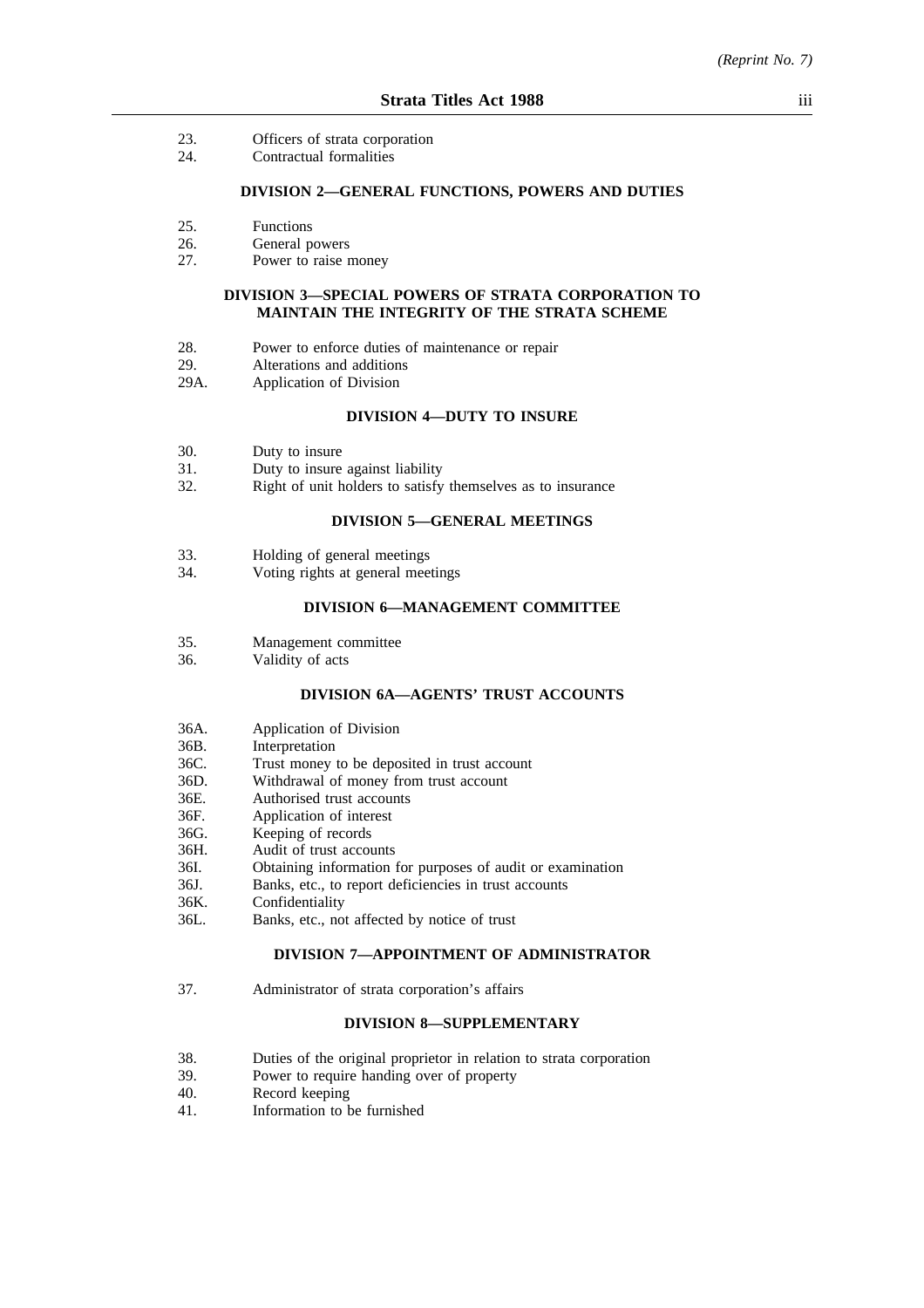#### **PART 3A RESOLUTION OF DISPUTES**

41A. Resolution of disputes, etc.

#### **PART 4 MISCELLANEOUS**

- 42. Unit holder's power of entry<br>43. Insurance by unit holder
- 43. Insurance by unit holder<br>44. Dealing with part of unit
- 44. Dealing with part of unit<br>44A. Body corporate may act a
- 44A. Body corporate may act as officer, etc.<br>45. Persons under disability, etc.
- 
- 45. Persons under disability, etc.<br>46. Relief where unanimous reso Relief where unanimous resolution required
- 47. Vicarious liability of management committee members
- 48. Applications, etc.
- 
- 49. Service<br>50. Proceed 50. Proceedings for offences<br>51. Regulations
- Regulations

## **SCHEDULE 2**

*Transitional Provisions*

# **SCHEDULE 3**

*Articles of Strata Corporation*

## **APPENDIX 1 LEGISLATIVE HISTORY**

## **APPENDIX 2 DIVISIONAL PENALTIES AND EXPIATION FEES**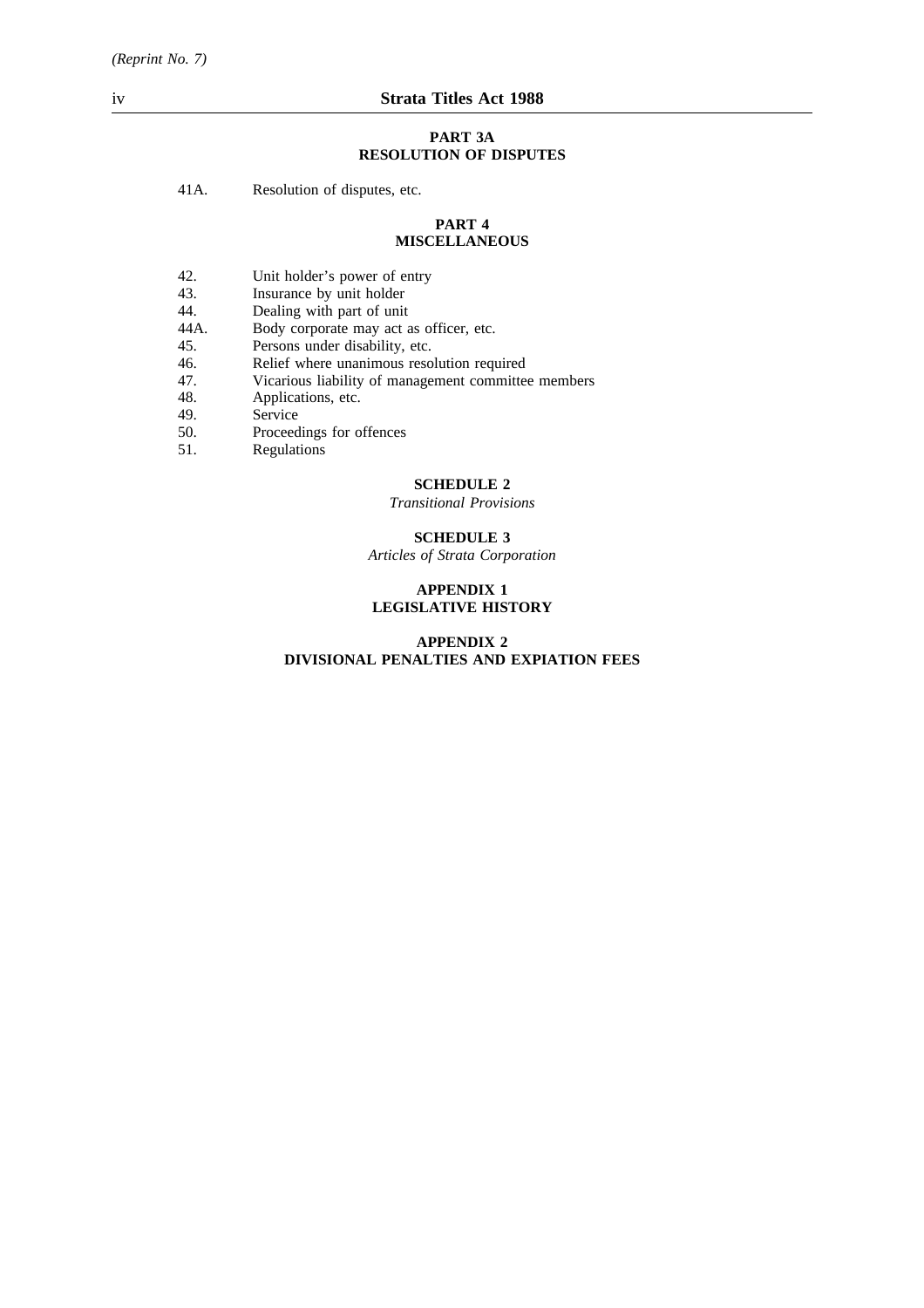# **STRATA TITLES ACT 1988**

being

Strata Titles Act 1988 No. 13 of 1988 [Assented to 7 April  $1988$ ]<sup>1</sup>

as amended by

Strata Titles Act Amendment Act 1989 No. 16 of 1989 [Assented to 20 April 1989]<sup>2</sup> Strata Titles Act Amendment Act 1990 No. 13 of 1990 [Assented to 12 April 1990]<sup>3</sup> Statute Law Revision Act (No. 2) 1990 No. 54 of 1990 [Assented to 22 November 1990]<sup>4</sup> Strata Titles (Resolution of Disputes) Amendment Act 1991 No. 78 of 1991 [Assented to 12 December 1991]<sup>5</sup> Real Property (Transfer of Allotments) Amendment Act 1992 No. 23 of 1992 [Assented to 14 May 1992]<sup>6</sup> Statutes Amendment (Attorney-General's Portfolio) Act 1992 No. 26 of 1992 [Assented to 14 May 1992]<sup>7</sup> Statutes Repeal and Amendment (Development) Act 1993 No. 54 of 1993 [Assented to 27 May 1993]<sup>8</sup> Heritage Act 1993 No. 56 of 1993 [Assented to 27 May 1993]<sup>9</sup>

Real Property (Miscellaneous) Amendment Act 1994 No. 11 of 1994 [Assented to 5 May 1994]<sup>10</sup>

**Statutes Amendment (Community Titles) Act 1996 No. 38 of 1996 [Assented to 9 May 1996] (as amended by Statutes Amendment (Community Titles) Amendment Act 1997 No. 43 of 1997 [Assented to 17 July 1997**])<sup>11</sup>

- <sup>1</sup> Came into operation 1 September 1988: *Gaz*. 21 July 1988, p. 420.
- <sup>2</sup> Came into operation 4 May 1989: *Gaz*. 27 April 1989, p. 1152.
- Ss. 6(b) and 27 came into operation 1 September 1988: s. 2(2); remainder of Act came into operation 2 August 1990: *Gaz*. 26 July 1990, p. 397.
- <sup>4</sup> Came into operation (except Scheds. 2, 3 and 4) 22 November 1990: s. 2(1); Sched. 2 came into operation 1 August 1990: s. 2(2); Sched. 4 came into operation 24 December 1990: *Gaz*. 6 December 1990, p. 1685.
- <sup>5</sup> Came into operation 2 April 1992: *Gaz*. 19 March 1992, p. 876.
- <sup>6</sup> Came into operation 21 May 1992: *Gaz*. 21 May 1992, p. 1468.
- <sup>7</sup> Came into operation 6 July 1992: *Gaz*. 2 July 1992, p. 209.
- <sup>8</sup> Came into operation 15 January 1994: *Gaz*. 27 October 1993, p. 1889.
- <sup>9</sup> Came into operation 15 January 1994: *Gaz*. 27 October 1993, p. 1890.
- <sup>10</sup> Came into operation 8 September 1994: *Gaz*. 8 September 1994, p. 728.
- <sup>11</sup> Came into operation (except s. 41) 4 November 1996: *Gaz*. 31 October 1996, p. 1460; **s. 41 came into operation 9 May 1998 (by virtue of the Acts Interpretation Act 1915, s. 7(5))**.

#### *NOTE:*

- *Asterisks indicate repeal or deletion of text.*
- *Entries appearing in bold type indicate the amendments incorporated since the last reprint.*
- *For the legislative history of the Act see Appendix 1.*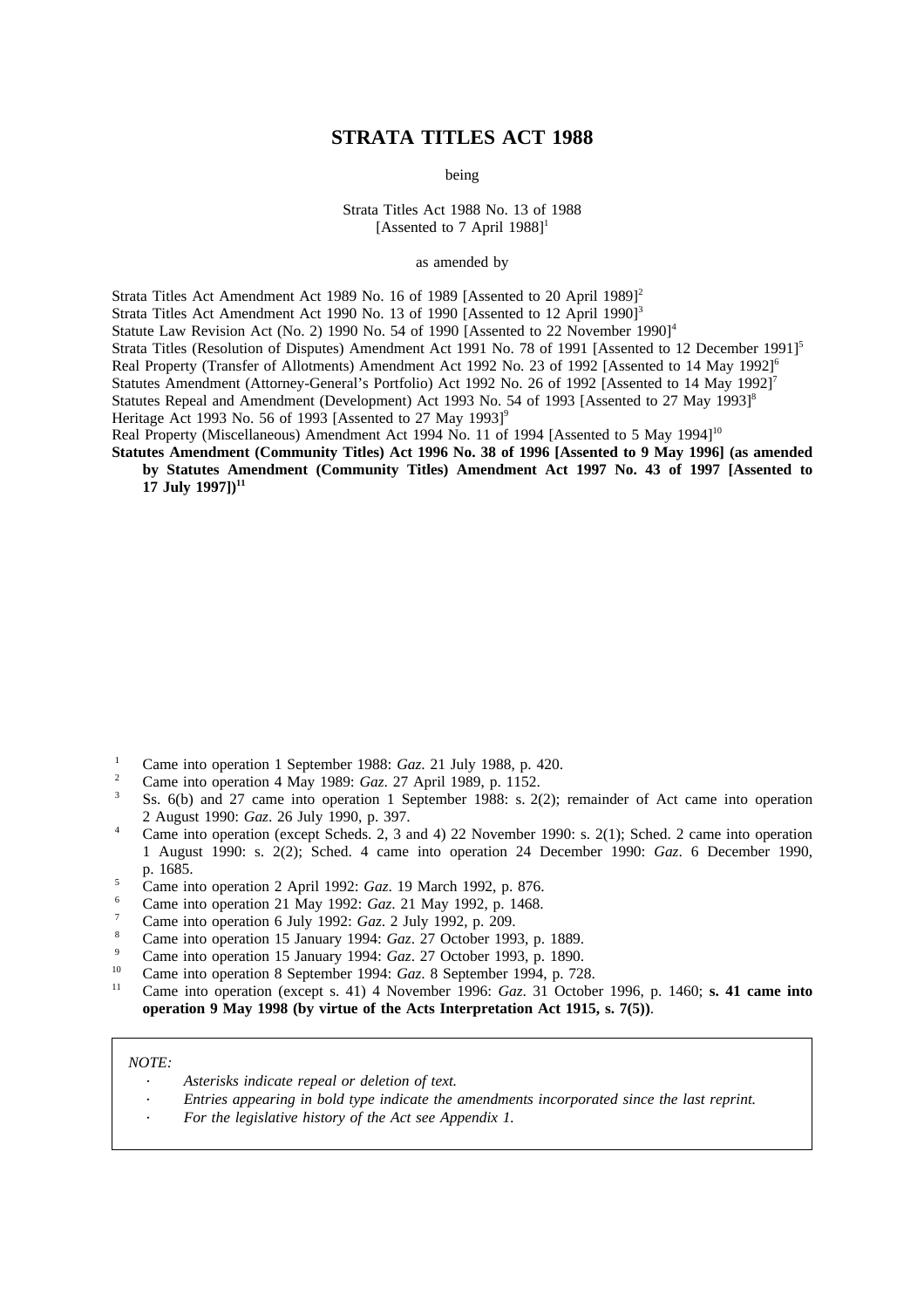**An Act to provide for the division of land by strata plan; and for other purposes.**

The Parliament of South Australia enacts as follows:

# **PART 1 PRELIMINARY**

## **Short title**

**1.** This Act may be cited as the *Strata Titles Act 1988*.

\*\*\*\*\*\*\*\*\*\*

## **Interpretation**

**3.** (1) In this Act, unless the contrary intention appears—

"**allotment**" means the whole of the land comprised in a certificate of title;

"**building**" includes a fixed structure;

"**ceiling**" includes a false or suspended ceiling;

"**the Commission**" means the Development Assessment Commission constituted under the *Development Act 1993;*

"**council**" means—

- *(a)* in relation to a local government area—a municipal or district council;
- *(b)* in relation to the parts of the State that lie outside local government areas—the Outback Areas Community Development Trust;

"**the Court**" means the Supreme Court of South Australia;

"**deposited**" in relation to a strata plan means deposited in the Lands Titles Registration Office by the Registrar-General;

"**easement**" includes a right of way;

"**encumbrance**" includes—

- *(a)* a life estate or a lease; or
- *(b)* a mortgage or charge; or
- *(c)* a claim or lien; or
- *(d)* an easement; or
- *(e)* a caveat;

"**fence**" includes a gate;

"**floor**" includes a stairway or ramp;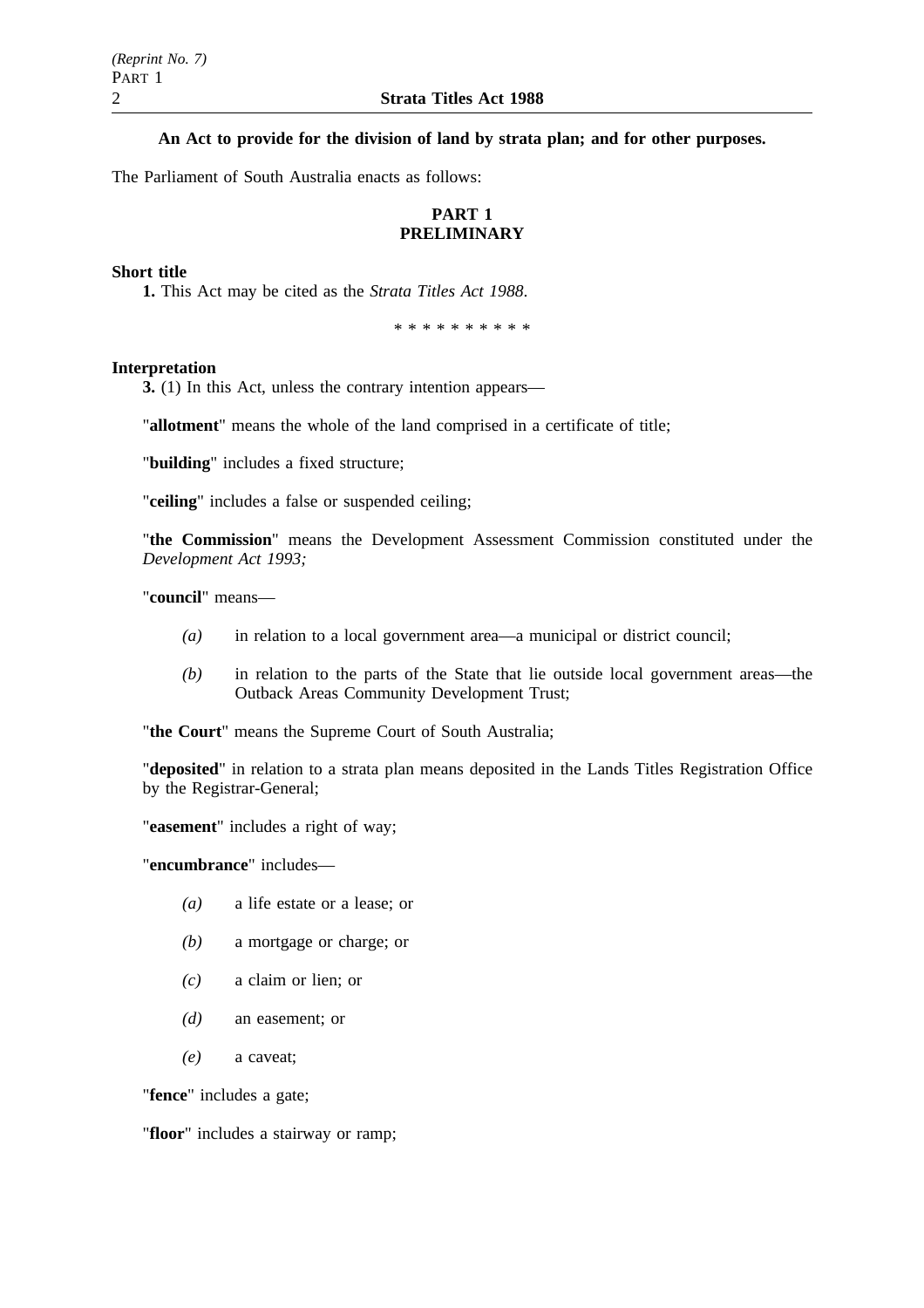"**occupier**" in relation to a unit means a person who occupies the unit on a temporary or permanent basis (either solely or jointly with other persons) and includes a person who is unlawfully in occupation of a unit;

"**original registered proprietor**" in relation to a strata scheme means the person who was, immediately before the deposit of the strata plan, the registered proprietor of an estate in fee simple in the land;

"**owner**" in relation to land means the proprietor of an estate in fee simple in the land;

"**public land**" means—

- *(a)* land vested in a council;
- *(b)* land controlled or managed by a council;

"**registered encumbrance**" means an encumbrance registered or entered on a certificate of title;

"**site**" means the land comprised in a strata plan (as distinct from the buildings and other improvements to that land);

"**special resolution**" in relation to a strata corporation means a resolution as to which the following conditions are satisfied;

- *(a)* at least 14 days' written notice, setting out the terms of the proposed resolution, is given to the unit holders;
- *(b)* the resolution is supported at a duly convened general meeting of the strata corporation by a number of votes equal to, or exceeding, two-thirds of the total number of votes that could be exercised at a general meeting of the corporation assuming that all unit holders attended and exercised their right to vote;

"**statutory encumbrance**" means—

- *(a)* an agreement relating to the management, preservation or conservation of land lodged under Part 5 of the *Development Act 1993*;
- *(b)* any agreement or proclamation registered or noted on the title immediately before the commencement of the *Development Act 1993* that is continued in force by virtue of the provisions of the *Statutes Repeal and Amendment (Development) Act 1993*;

\*\*\*\*\*\*\*\*\*\*

- *(d)* a heritage agreement entered into under the *Heritage Act 1993*;
- *(da)* a heritage agreement entered into under the *Native Vegetation Act 1991*;
- *(db)* an Aboriginal heritage agreement entered into under the *Aboriginal Heritage Act 1988*;
- *(e)* an endorsement relating to a retirement village made on a certificate of title under the *Retirement Villages Act 1987*;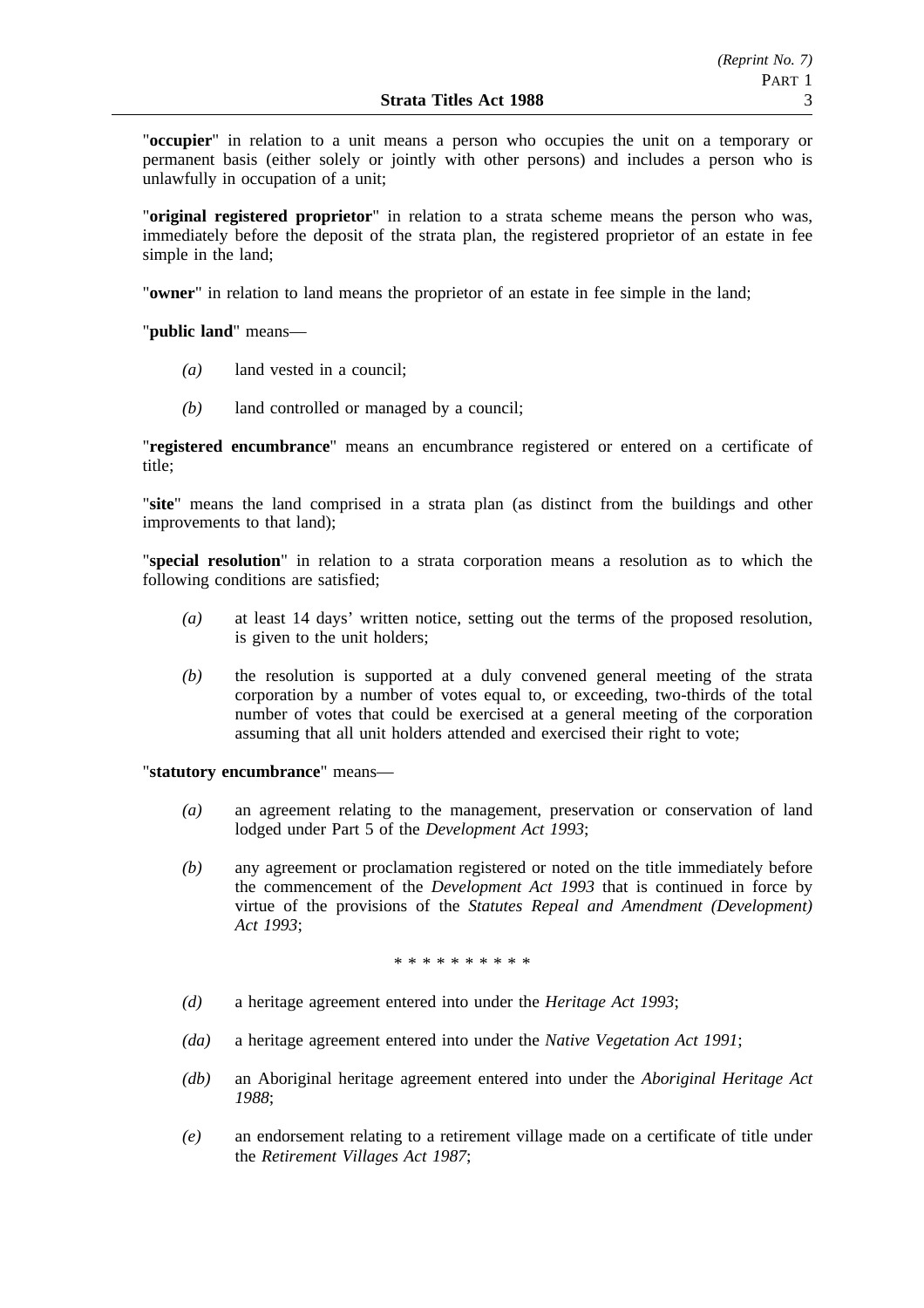*(f)* any other encumbrance created by statute and prescribed by the regulations for the purposes of this definition;

"**the strata community**" means those who reside or work at the units in a strata scheme;

"**strata corporation**" means a body corporate created under this Act on the deposit of a strata plan;

"**strata scheme**" means—

- *(a)* the land comprised in a strata plan; and
- *(b)* the buildings and other improvements on that land;

"**unanimous resolution**" in relation to a strata corporation means a special resolution passed without any dissentient vote at a general meeting of the corporation;

"**unit**" means an area shown on a strata plan as a unit;

"**unit holder**" means—

- *(a)* a person registered as proprietor of an estate in fee simple in the unit;
- *(b)* if the fee simple is divided into a life estate with a remainder or reversionary interest—the person registered as the proprietor of the life estate;

"**wall**" includes a door or window.

(2) For the purposes of this Act, land will be regarded as being adjacent to other land if the land—

- *(a)* abuts on the other land; or
- *(b)* is separated from the other land only by—
	- (i) a road, street, footpath, railway or thoroughfare; or
	- (ii) a reserve or other similar open space.

*Note: For definition of divisional penalties (and divisional expiation fees) see Appendix 2*.

## **This Act and the Real Property Act to be read together as a single Act**

**4.** This Act and the *Real Property Act 1886* will be read together and construed as if the two Acts constituted a single Act.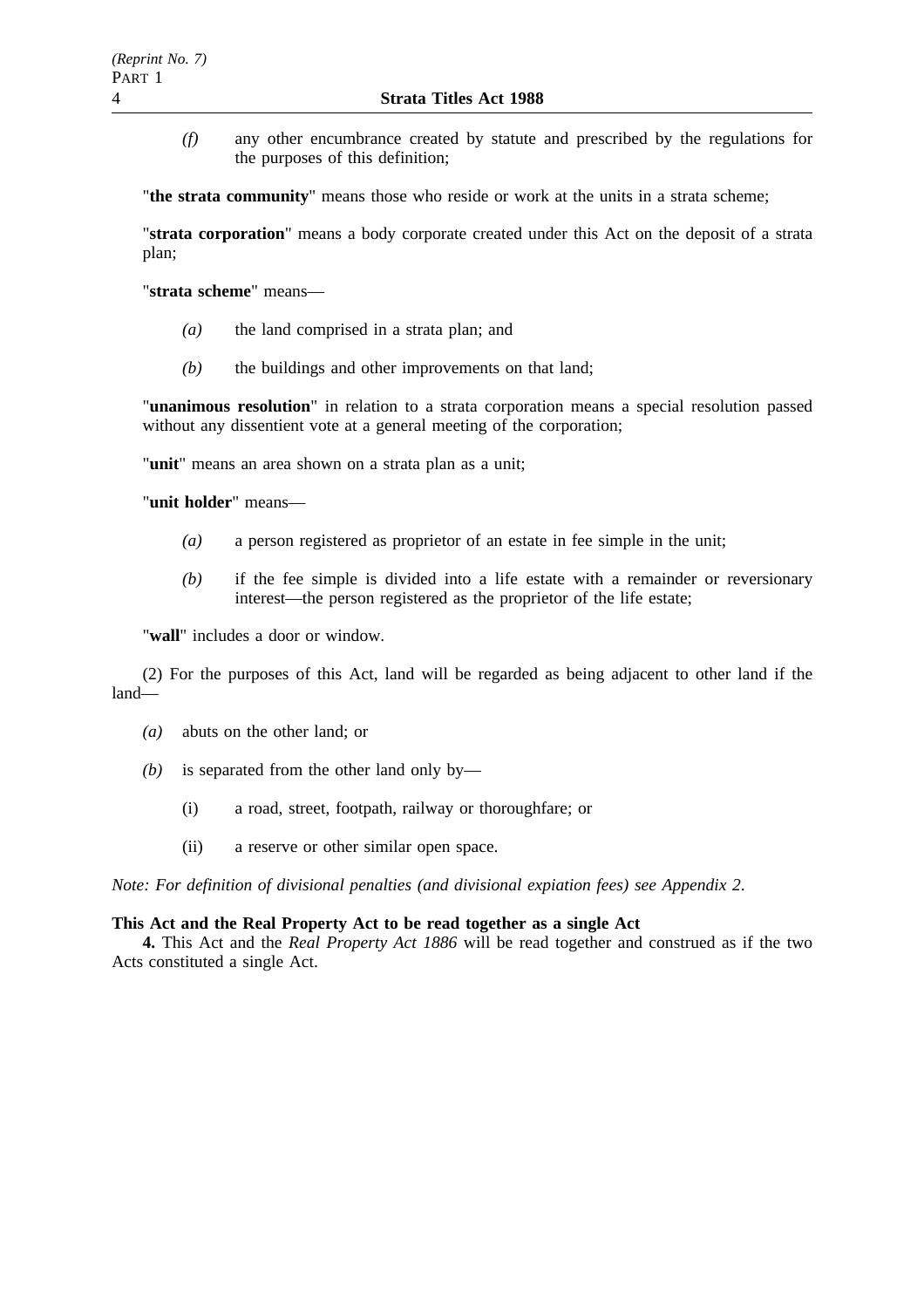# **PART 2 DIVISION OF LAND BY STRATA PLAN**

## **DIVISION 1—THE STRATA PLAN**

**Nature of strata plan and requirements with which it must conform**

**5.** (1) A strata plan is a plan dividing land into—

- *(a)* units (of which there must be at least two); and
- *(b)* common property.
- (2) A strata plan must comprise the whole of one or more allotments.
- (3) A strata plan—
- *(a)* must define the units to be created by the plan in a manner that allows the boundaries of each unit to be ascertained; and
- *(b)* must assign to each unit a distinguishing number; and
- *(c)* must include a schedule of unit entitlements in relation to the units; and
- *(d)* must delineate the boundaries of the land comprised in the plan; and
- *(e)* must delineate in relation to those boundaries the external lateral boundaries of all buildings on the land; and
- *(f)* must comply with any other requirements stipulated by the Registrar-General.
- (4) A unit—
- *(a)* must consist of, or include, the whole or a part of a building;
- *(b)* need not be wholly within one or more buildings;
- *(c)* may be below, on or above the surface of land;
- *(d)* may be wholly on one storey or level or partly on one storey or level and partly on another or others;
- *(e)* may include an area (a "unit subsidiary")—
	- (i) for the separate use of the occupier of the unit; and
	- (ii) appurtenant to the portion of the unit designed for separate occupation.

(5) Subject to any explicit statement to the contrary in a strata plan, the following principles apply to the definition of a unit by strata plan—

- *(a)* where a boundary is defined by reference to a wall or fence—the boundary is the inner surface of the wall or fence;
- *(b)* where a boundary is defined by reference to a floor—the boundary is the upper surface of the floor;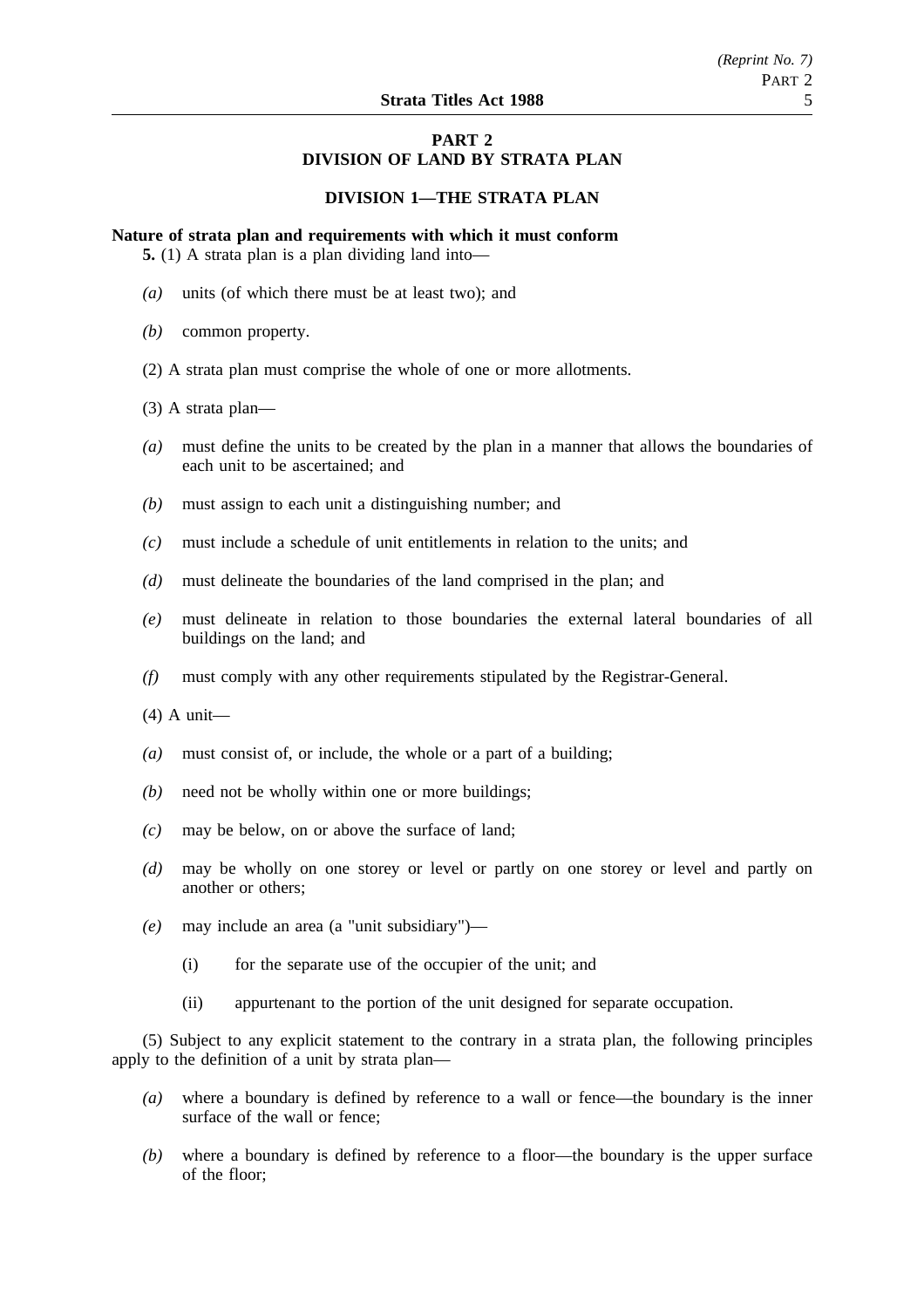- *(c)* where a boundary is defined by reference to a ceiling or roof—the boundary is the under surface of the ceiling or roof.
- (6) The common property comprises—
- *(a)* any land or space that is not within a unit;
- *(b)* any pipe, cable, wire, duct or drain that is not for the exclusive use of a unit;
- *(c)* any structure that is not for the exclusive use of a unit installed before the deposit of the strata plan;
- *(d)* any structure installed by a strata corporation as part of the common property;
- *(e)* any other structure on the site committed to the care of a strata corporation as part of the common property.

(7) Subject to any explicit statement to the contrary in the strata plan, a wall or fence between a building that forms part of a unit and a unit subsidiary to that unit is part of the common property.

(8) The plan must conform with any requirements of the regulations as to the design of the strata scheme.

#### **Unit entitlement**

**6.** (1) The unit entitlement of a unit is a number assigned to the unit that bears in relation to the aggregate unit entitlements of all of the units defined on the relevant strata plan (within a tolerance of  $\pm$  10 per cent) the same proportion that the capital value of the unit bears to the aggregate capital value of all of the units.

(2) The unit entitlement of a unit must be expressed as a whole number.

(3) The aggregate unit entitlements of all units defined on a strata plan must, if the regulations so provide, be a number fixed in the regulations.

# **DIVISION 2—DEPOSIT OF STRATA PLAN**

## **Application for deposit of strata plan**

**7.** (1) Subject to subsection (2), an application for the deposit of a strata plan may only be made by the owner of the land to which the plan relates.

(2) Where a person makes an application under subsection (1) and before the plan is deposited—

- *(a)* title to the land to which the plan relates is transferred; or
- *(b)* a mortgagee becomes entitled to exercise a power of sale in relation to the land,

the successor in title to the land, or the mortgagee, is entitled to proceed with the application and must, within one month of becoming so entitled, inform the Registrar-General of that fact and whether he or she proposes to proceed with the application.

(3) The applicant must provide evidence to the satisfaction of the Registrar-General that any person with an encumbrance registered in relation to the land consents to the application.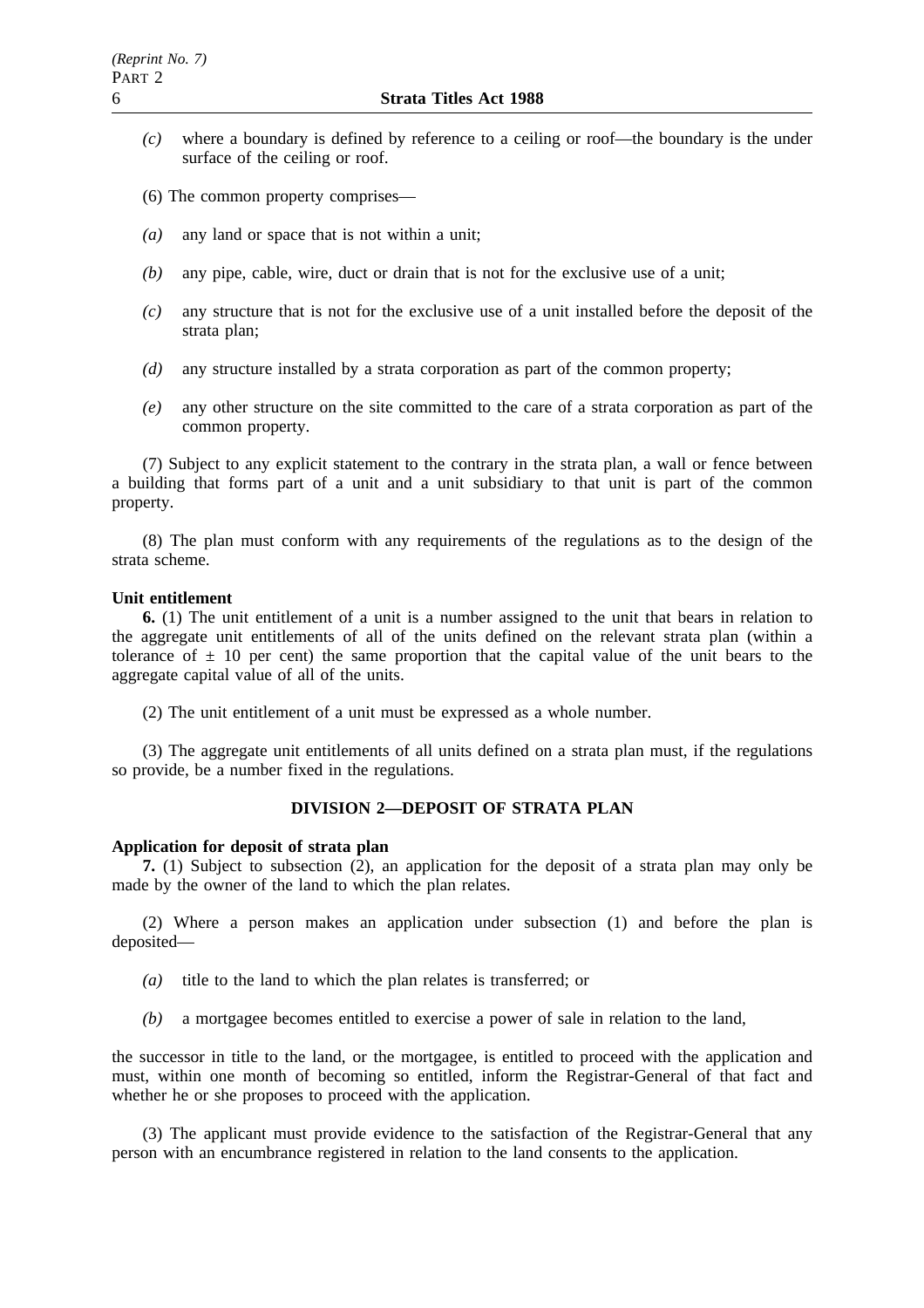- (4) The application must be accompanied by—
- *(a)* the strata plan to which it relates; and
- *(b)* the duplicate certificate of title for the land to which the plan relates; and
- *(c)* the appropriate certificate of approval required under the *Development Act 1993*; and
- *(d)* a certificate by a licensed surveyor in the prescribed form (which may be endorsed on the plan) certifying that the plan has been correctly prepared to a prescribed scale in accordance with this Act; and
- *(e)* a certificate from a licensed valuer certifying that the schedule of unit entitlements is correct; and
- *(f)* any instrument, duly executed, that is to be registered on the deposit of the plan; and
- *(g)* such other documentary material as the Registrar-General may require.

(5) An applicant for the deposit of a strata plan must furnish the Registrar-General with such further information as the Registrar-General may require.

(6) If it appears from a strata plan that any part of a building encroaches over land not included in the site, the application for deposit of the plan can only be accepted if—

- *(a)* no part of a unit to be created by the plan forms part of the encroachment; and
- *(b)* (i) the encroachment is over public land and the council within whose area the land is situated consents to the encroachment; or
	- (ii) the encroachment consists of the protrusion of footings, or footings and associated structures of a prescribed nature, by not more than the prescribed distance beyond the boundaries of the site, and the owner of the land over which the encroachment occurs consents to the encroachment; or
	- (iii) it is established to the Registrar-General's satisfaction that the encroachment is otherwise authorised by law.
- (7) Where an application affected by an encroachment is accepted by the Registrar-General—
- *(a)* unless the encroachment is over public land, the Registrar-General will, on the deposit of the strata plan, enter the encroachment on any relevant certificate of title; and
- *(b)* any consent given in relation to the encroachment is binding on present and subsequent owners and occupiers of the land.

## **Deposit of strata plan**

**8.** (1) Where—

- *(a)* application is made for the deposit of a strata plan in accordance with this Act; and
- *(b)* the requirements made by or under this Act in relation to the application have been satisfied; and
- *(c)* the plan conforms with the requirements of this Act,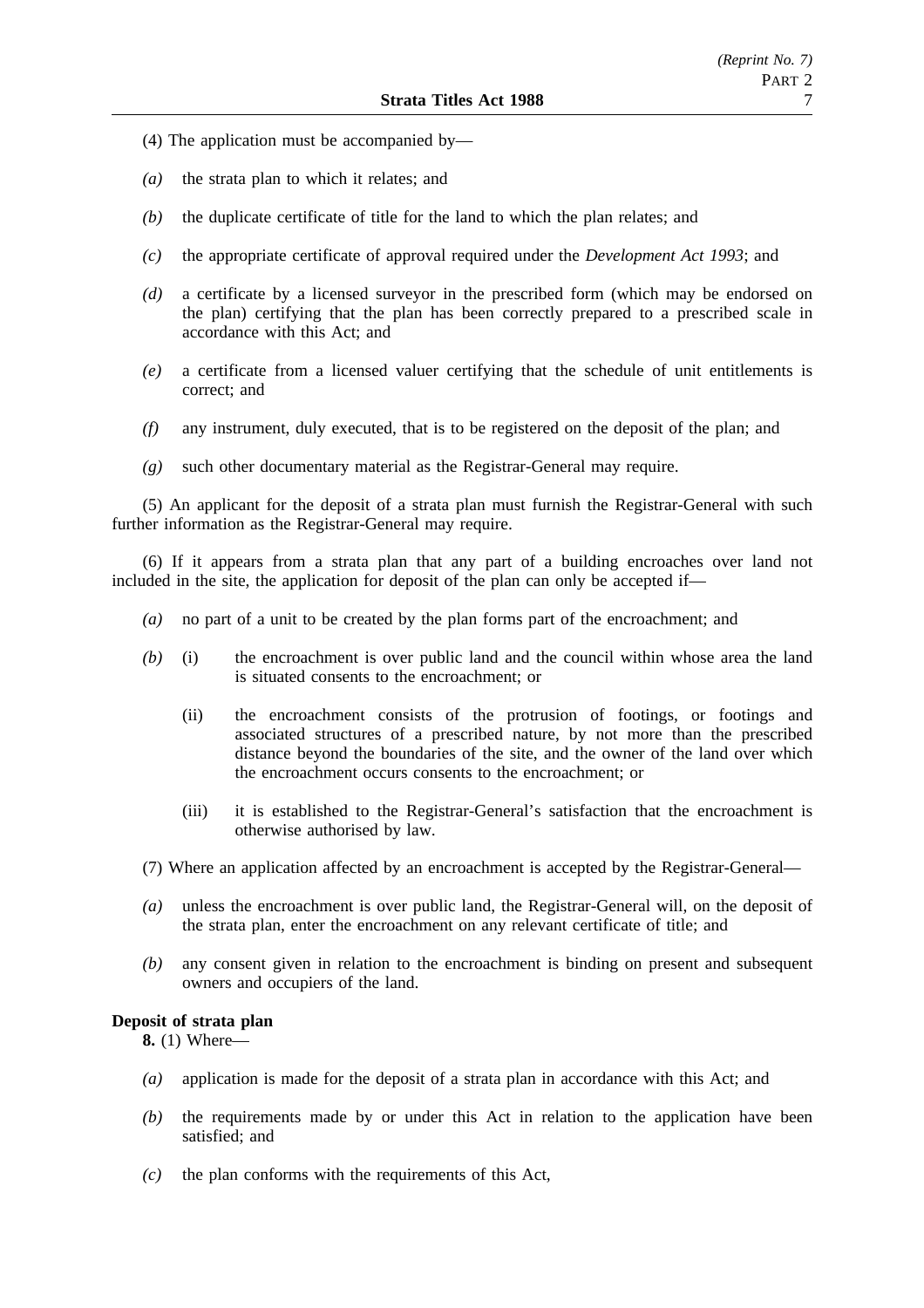the Registrar-General will, subject to subsection (1a), deposit the plan in the Lands Titles Registration Office and assign a number to it.

(1a) The Registrar-General may only deposit a strata plan under subsection (1) if proceedings for the deposit of the plan were commenced before the day fixed by proclamation for that purpose.

- (1b) Proceedings for the deposit of a strata plan will be taken to have commenced when—
- *(a)* the application to the relevant authority or authorities for approval for the deposit of the plan or for authorisation to divide the land by strata plan was made under Part 2 Division 5 of this Act (before that Division was repealed) or under the *Development Act 1993*; or
- *(b)* the application to the relevant authority for approval for the construction of the building to be divided by the plan was made (this paragraph only applies if, at the time the application was made under the *Development Act 1993* or the *Building Act 1971*, it was intended by the applicant that the building would be divided by a strata plan),

whichever was first.

(2) On the deposit of a strata plan under subsection  $(1)$ —

- *(a)* an appropriate note must be entered on any certificate of title for the land to which the plan relates; and
- *(b)* the existing certificates for the land must then be cancelled and new certificates issued for the units and common property created by the plan; and
- *(c)* a strata corporation with the powers and functions conferred or assigned by this Act is created.

(3) The certificates of title for the units will be issued in the name of the registered proprietor of the land to which the plan relates and the certificate for the common property will be issued in the name of the strata corporation.

(4) Where land to which a strata plan relates is subject to a registered easement, the easement will be registered on the relevant certificates of title issued under this section.

\*\*\*\*\*\*\*\*\*\*

(6) Subject to subsection (7), where land to which a strata plan relates is subject to a registered encumbrance (other than an easement) that is to continue after the deposit of the plan, the encumbrance—

- *(a)* will be registered on the certificate of title for each unit; but
- *(b)* will not be registered on the certificate for the common property (and the encumbrance will be taken to be discharged to the extent to which the encumbrance is not registered on that certificate).

(7) The Registrar-General must, in relation to a statutory encumbrance, make such notes or other endorsements on the certificate of title for any unit, or for the common property, as may be appropriate according to the nature and extent of the encumbrance.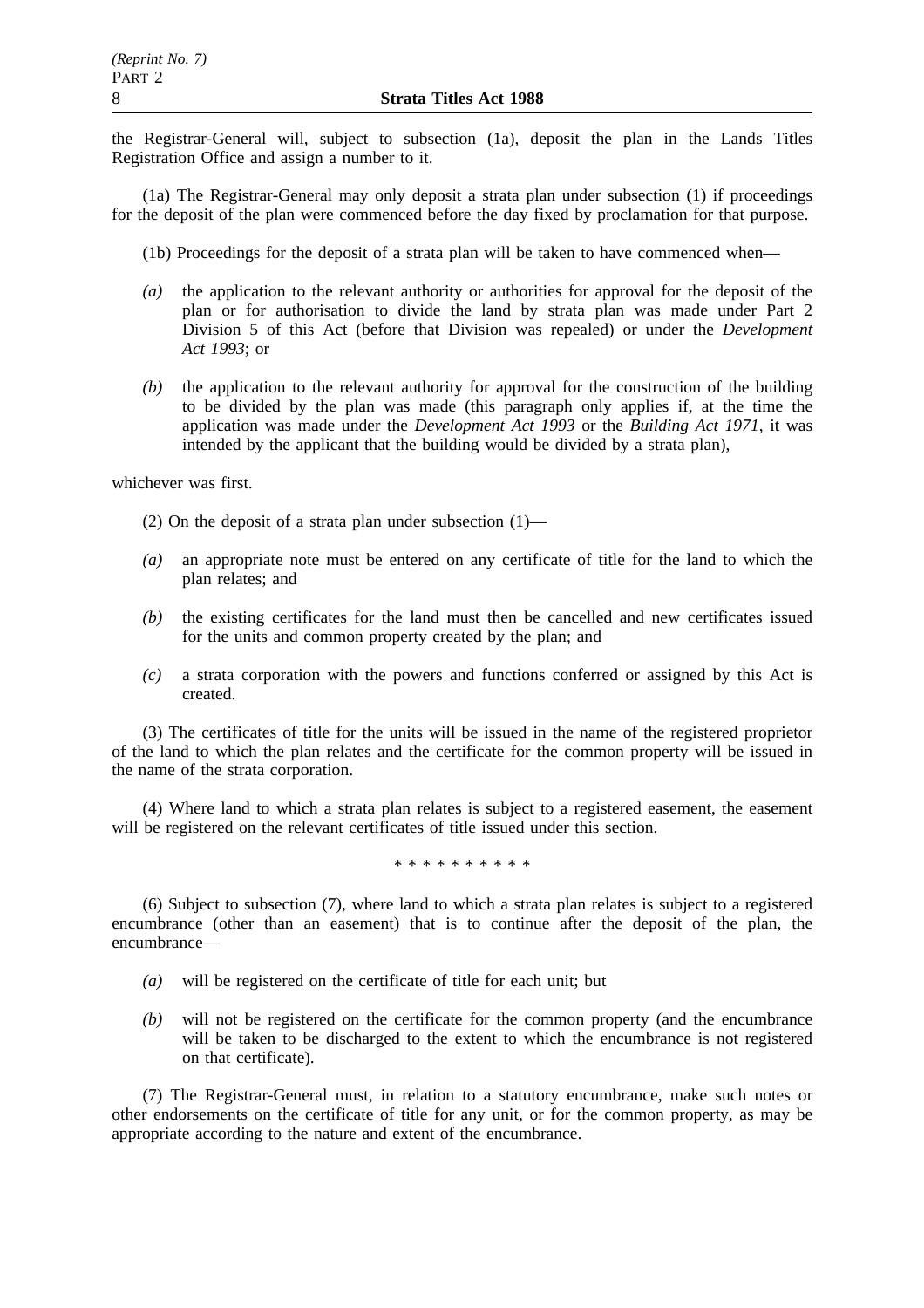# **DIVISION 3—PROPRIETARY INCIDENTS ARISING FROM DEPOSIT OF STRATA PLAN**

## **Easements**

**9.** The following easements exist, to the extent required by the nature of the strata scheme, between the units and between the units and common property:

- *(a)* easements of support and shelter;
- *(b)* easements allowing for the establishment and maintenance of pipes, ducts, cables and other equipment so that—
	- (i) a unit may be supplied with water, gas, electricity, heating oil, or air-conditioned air;
	- (ii) a unit may be connected to the telephone or to a radio or television antenna;
	- (iii) a unit may be connected to sewerage, garbage, drainage or other similar services.

## **Common property**

**10.** (1) The common property is held by the strata corporation in trust for the unit holders.

(2) An equitable share in the common property attaches to each unit and cannot be alienated or dealt with separately from the unit.

(3) The extent of the share is proportioned to the unit entitlement of the unit.

## **Vesting of public land in the council**

**11.** (1) Any land shown on a deposited strata plan as a road, street, thoroughfare, reserve or similar open space (except any such land shown on the plan as an easement or excluded by regulation from the application of this section) is vested in the council in fee simple free of any encumbrance.

(2) Any road, street or thoroughfare that vests in a council under subsection (1) will be regarded, for all purposes, as a public road, street or thoroughfare.

# **DIVISION 4—AMENDMENT OF DEPOSITED STRATA PLAN**

## **Application for amendment**

**12.** (1) An application for the amendment of a deposited strata plan may be made only by the strata corporation.

- (2) The applicant must provide evidence to the satisfaction of the Registrar-General—
- *(a)* that the application is made in pursuance of a unanimous resolution duly passed at a properly convened meeting of the strata corporation;
- *(b)* that any person with an encumbrance registered in relation to units or common property affected by the proposed amendment consents to the amendment.
- (3) The application must be accompanied by—
- *(a)* any duplicate certificates of title affected by the amendment; and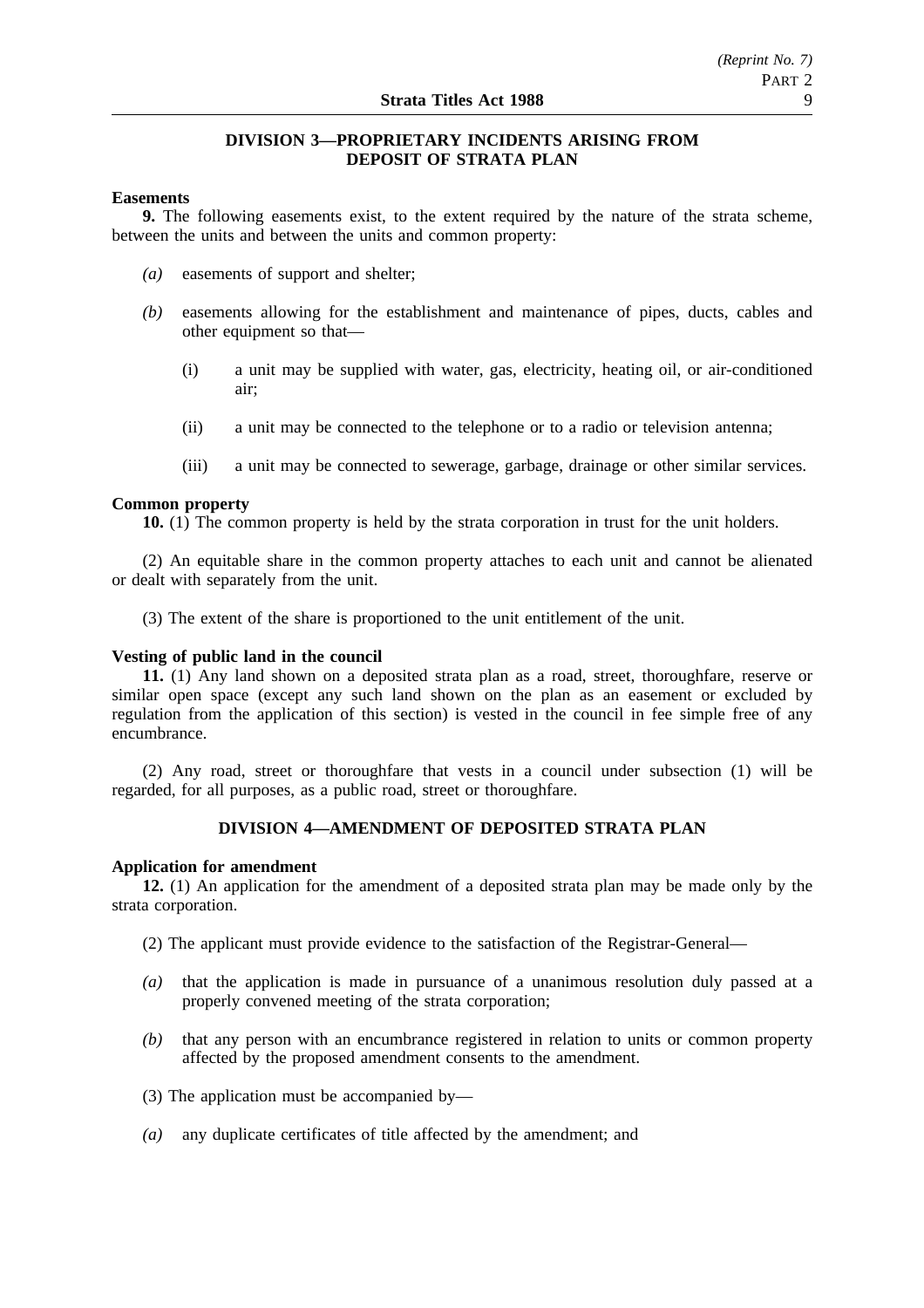- *(b)* if the amendment affects the delineation of units or common property—the appropriate certificate of approval required under the *Development Act 1993*; and
- *(c)* if the amendment affects the delineation of units, common property or any buildings on the site—
	- (i) a plan indicating the changes to be effected by the amendment;
	- (ii) a certificate from a licensed surveyor in the prescribed form (which may be endorsed on the plan) certifying that the plan correctly delineates the units, the common property and the buildings on the site;
	- (iii) a certificate from a licensed valuer certifying the amount (if any) by which the value of any unit or the common property would be varied by the amendment; and
- *(d)* if the amendment—
	- (i) consists of a variation of the unit entitlements of the units; or
	- (ii) affects the relative value of the units,

a fresh schedule of unit entitlements certified correct by a licensed valuer; and

- *(e)* an instrument providing for the discharge of any registered encumbrance shown on the original certificate or certificates of title of the units that should, in the opinion of the Registrar-General, be discharged; and
- *(f)* such other documentary material as the Registrar-General may require.
- (3a) Where—
- *(a)* the erection or alteration of a building on the site causes an encroachment on land not included in the site; and
- *(b)* the application for amendment relates (wholly or in part) to the erection or alteration of that building,

the application can only be accepted if—

- *(c)* no part of a unit would, if the amendment were made, form part of the encroachment; and
- *(d)* (i) the encroachment is over public land and the council within whose area the land is situated consents to the encroachment; or
	- (ii) the encroachment consists of the protrusion of footings, or footings and associated structures of a prescribed nature, by not more than the prescribed distance beyond the boundaries of the site, and the owner of the land over which the encroachment occurs consents to the encroachment; or
	- (iii) it is established to the Registrar-General's satisfaction that the encroachment is otherwise authorised by law.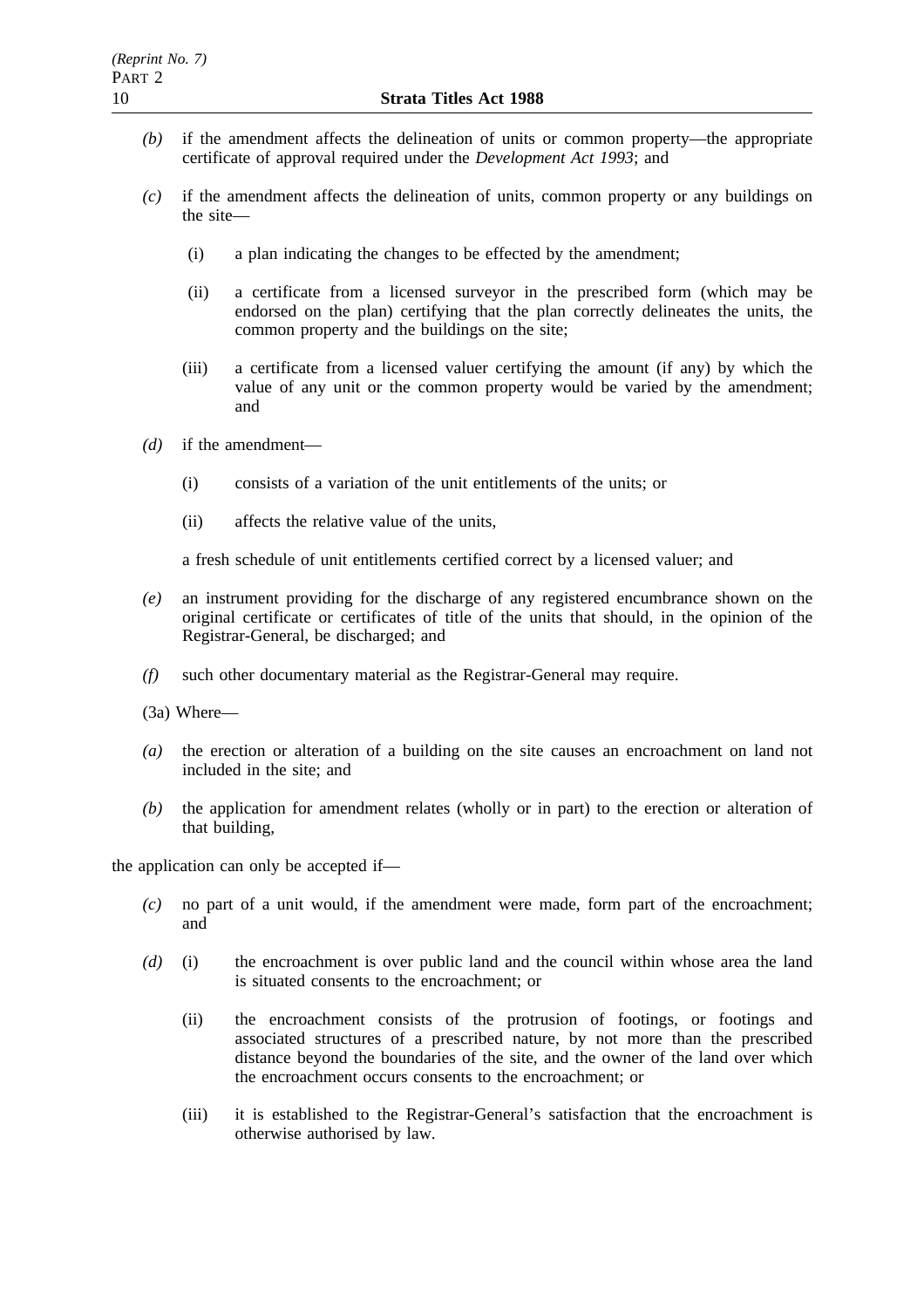(4) Where due application is made for the amendment of a strata plan, the Registrar-General will, so far as the nature of this amendment requires—

- *(a)* amend the plan in accordance with the application, or substitute a fresh strata plan;
- *(b)* amend or endorse any certificate of title affected by the amendment, or cancel any such certificate and issue a new certificate or new certificates;
- *(c)* substitute a fresh schedule of unit entitlements.
- (4a) Where an application affected by an encroachment is accepted by the Registrar-General—
- *(a)* unless the encroachment is over public land, the Registrar-General will, on the amendment of the plan, enter the encroachment on any relevant certificate of title; and
- *(b)* any consent given in relation to the encroachment is binding on present and subsequent owners and occupiers of the land.

(5) Where part of a unit is, on the amendment of the strata plan by the Registrar-General, transferred to another unit or to common property, then—

- *(a)* the part is discharged from any encumbrance (other than an easement) registered over the unit from which it is transferred; and
- *(b)* if the part is being transferred to another unit—the part will be held subject to any encumbrance registered over the whole of that unit.

(5a) Where part of the common property is, on the amendment of the strata plan by the Registrar-General, transferred to a unit, then—

- *(a)* the part is discharged from any encumbrance (other than an easement) registered over the common property; and
- *(b)* the part will be held subject to any encumbrance registered over the whole of the unit.
- (6) Where an amendment provides for—
- *(a)* the division of a unit into two or more units; or
- *(b)* the consolidation of two or more units into one unit,

any unit created by the amendment will be held subject to any registered encumbrance shown on the original certificate or certificates of title (unless an instrument providing for the discharge of the encumbrance is lodged with the Registrar-General).

\*\*\*\*\*\*\*\*\*\*

(7) An application for the amendment of a deposited strata plan that effects the transfer of an interest in land is a conveyance.

(8) If, on amendment of a deposited strata plan, part, but not the whole, of an allotment within the meaning of Part 19AB of the *Real Property Act 1886* is to be included in the site or land is to be removed from the site, the application under this section will be taken to be an application for division under Part 19AB of the *Real Property Act 1886* as well as being an application under this section and accordingly—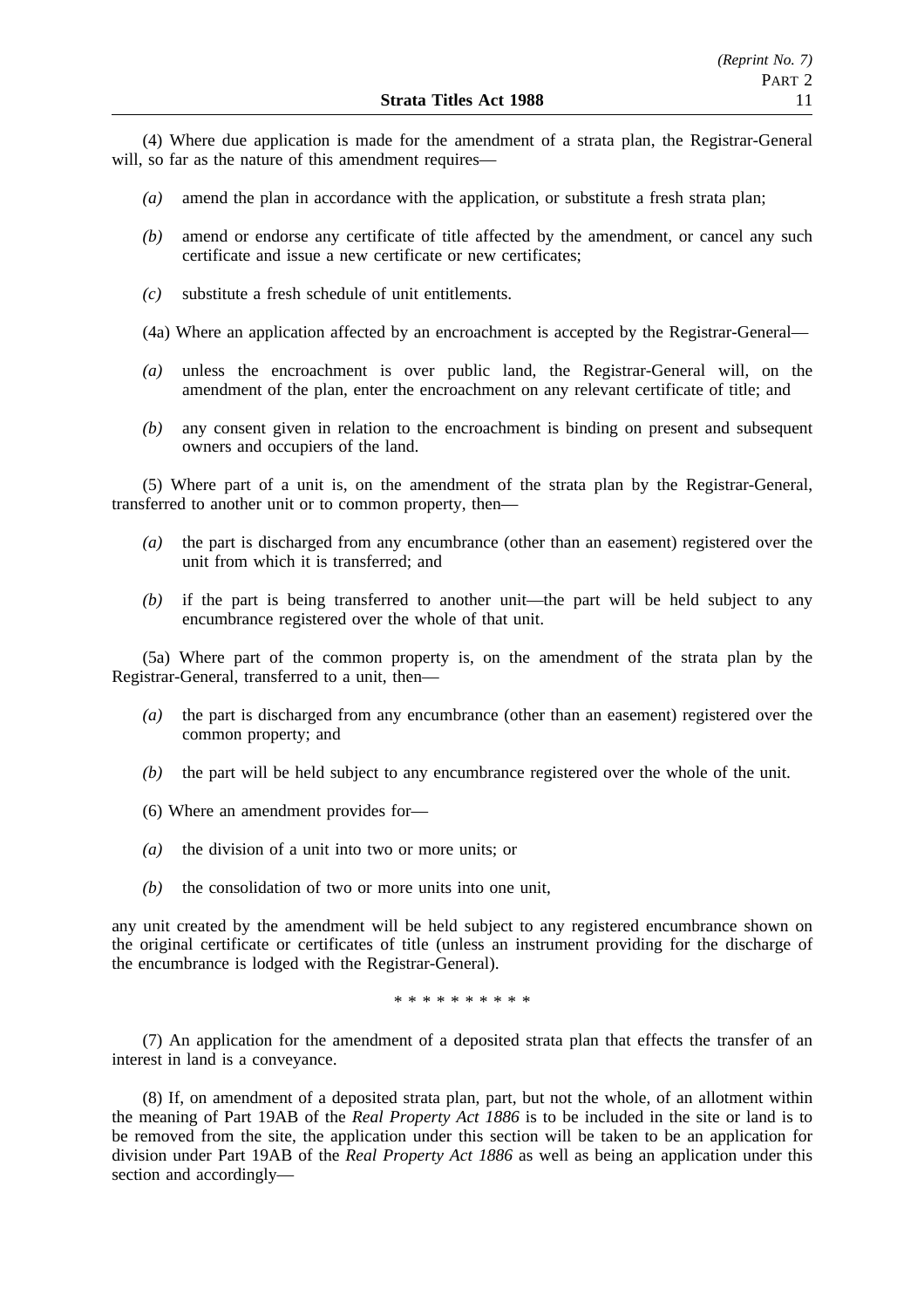- *(a)* both this section and Part 19AB apply to and in relation to the application; and
- *(b)* if part of an allotment is to be included from outside the site, the application must be made jointly by the strata corporation and the registered proprietor of the allotment to be divided; and
- *(c)* the Registrar-General may direct that a combined plan or two separate plans be lodged with the application.

#### **Amendment by order of Court**

**13.** (1) The Court may, on application under this section, order the amendment of a strata plan.

- (2) An application may be made under this section by—
- *(a)* the strata corporation; or
- *(b)* a unit holder; or
- *(c)* any other person who has a registered interest in a unit; or
- *(d)* an insurer of a unit or any of the common property.
- (3) Such an application may only be made—
- *(a)* for the purpose of correcting an error in the plan;
- *(b)* for the purpose of varying the unit entitlements of the units;
- *(c)* for the purpose of achieving amendments that have become desirable in view of damage to buildings within the strata scheme;
- *(d)* for the purpose of achieving any other amendments that are desirable in the circumstances of the particular case.
- (4) The Court may, on an application under this section, make—
- *(a)* an order for amendment of the strata plan;
- *(b)* any further orders that may be necessary to achieve justice between those affected by the amendment;
- *(c)* incidental or ancillary orders.

(5) Where an order for the amendment of a strata plan is made, the Registrar-General will, on lodgement of the order and any other documentary material the Registrar-General requires, amend the plan in accordance with the order.

## \*\*\*\*\*\*\*\*\*\*

## **DIVISION 6—AMALGAMATION**

#### **Amalgamation of adjacent sites**

**16.** (1) Where the sites comprised in two or more deposited strata plans are adjacent to each other, the strata plans may be amalgamated to form a single strata plan.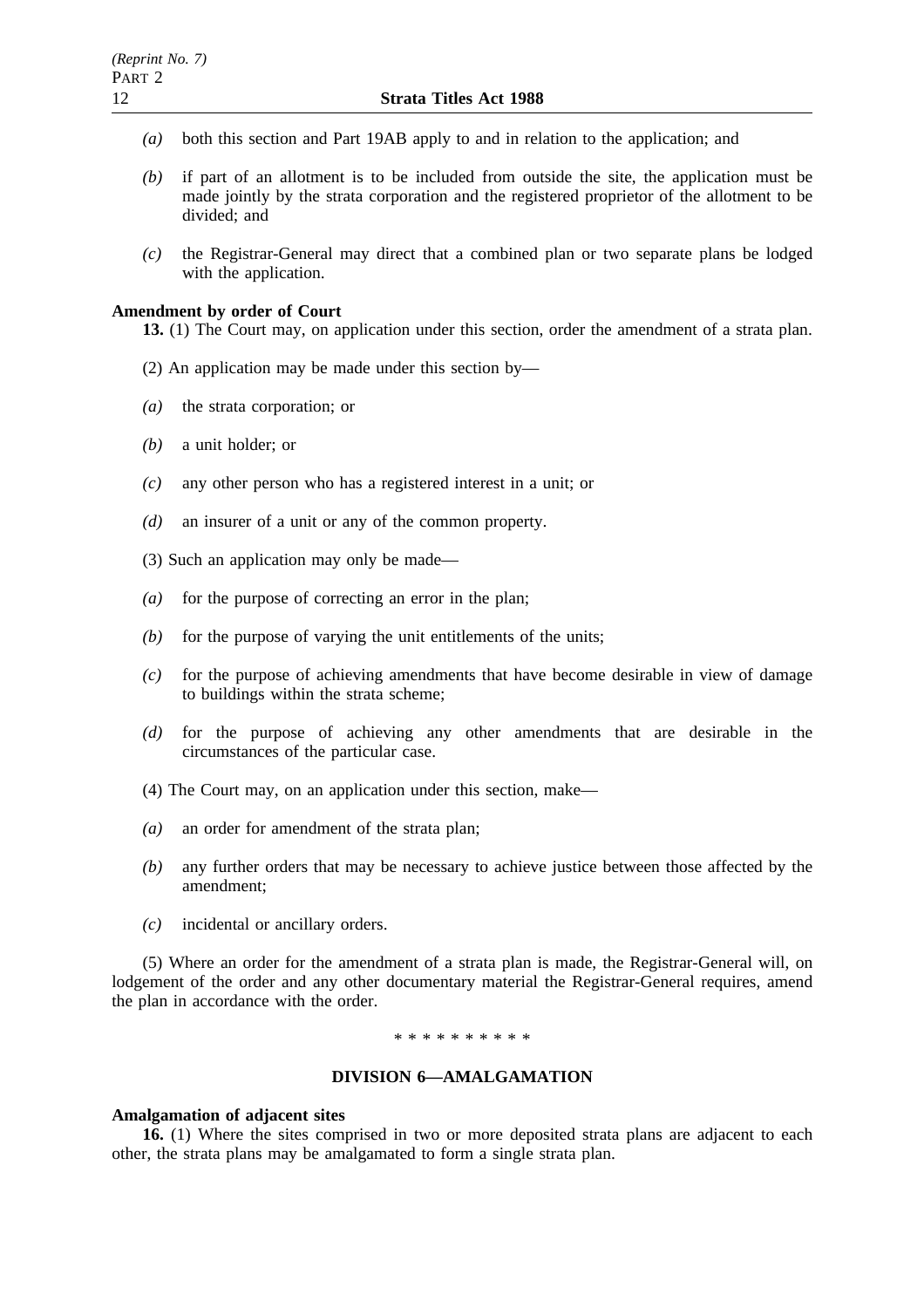- (2) An application for amalgamation—
- *(a)* must be under the common seals of the strata corporations affected by the proposed amalgamation; and
- *(b)* must be endorsed with a statement to the effect that the application is made in pursuance of unanimous resolutions duly passed at properly convened meetings of the strata corporations; and
- *(c)* must be endorsed with the consent of all persons (other than unit holders) with registered interests in the units; and
- *(d)* must be accompanied by—
	- (i) a fresh strata plan prepared in accordance with this Act covering the proposed new site; and
	- (ia) a certificate from a licensed valuer certifying that the schedule of unit entitlements included in the fresh strata plan is correct; and
	- (ii) the duplicate certificates for all of the units and common properties; and
	- (iii) the articles proposed for the corporation to be created by the proposed amalgamation (unless the articles are to be in accordance with schedule 3); and
	- (iv) such other documentary material as the Registrar-General may require.

(3) If the Registrar-General deposits the fresh strata plan in pursuance of an application under this section—

- *(a)* the existing deposited strata plans will be cancelled and the fresh plan deposited in substitution for them;
- *(b)* a new number will be assigned to the fresh plan;
- *(c)* appropriate amendments will be made to the certificates for the units, or new certificates issued;
- *(d)* a new certificate will be issued for the common property;
- *(e)* the existing strata corporations will be dissolved and a new strata corporation created;
- *(f)* the assets and liabilities of the strata corporations will vest in or attach to the strata corporation created on deposit of the fresh plan.

# **DIVISION 7—CANCELLATION OF STRATA PLAN**

## **Cancellation**

**17.** (1) A deposited strata plan may be cancelled—

- *(a)* by lodging an instrument of cancellation with the Registrar-General; or
- *(b)* by order of the Court.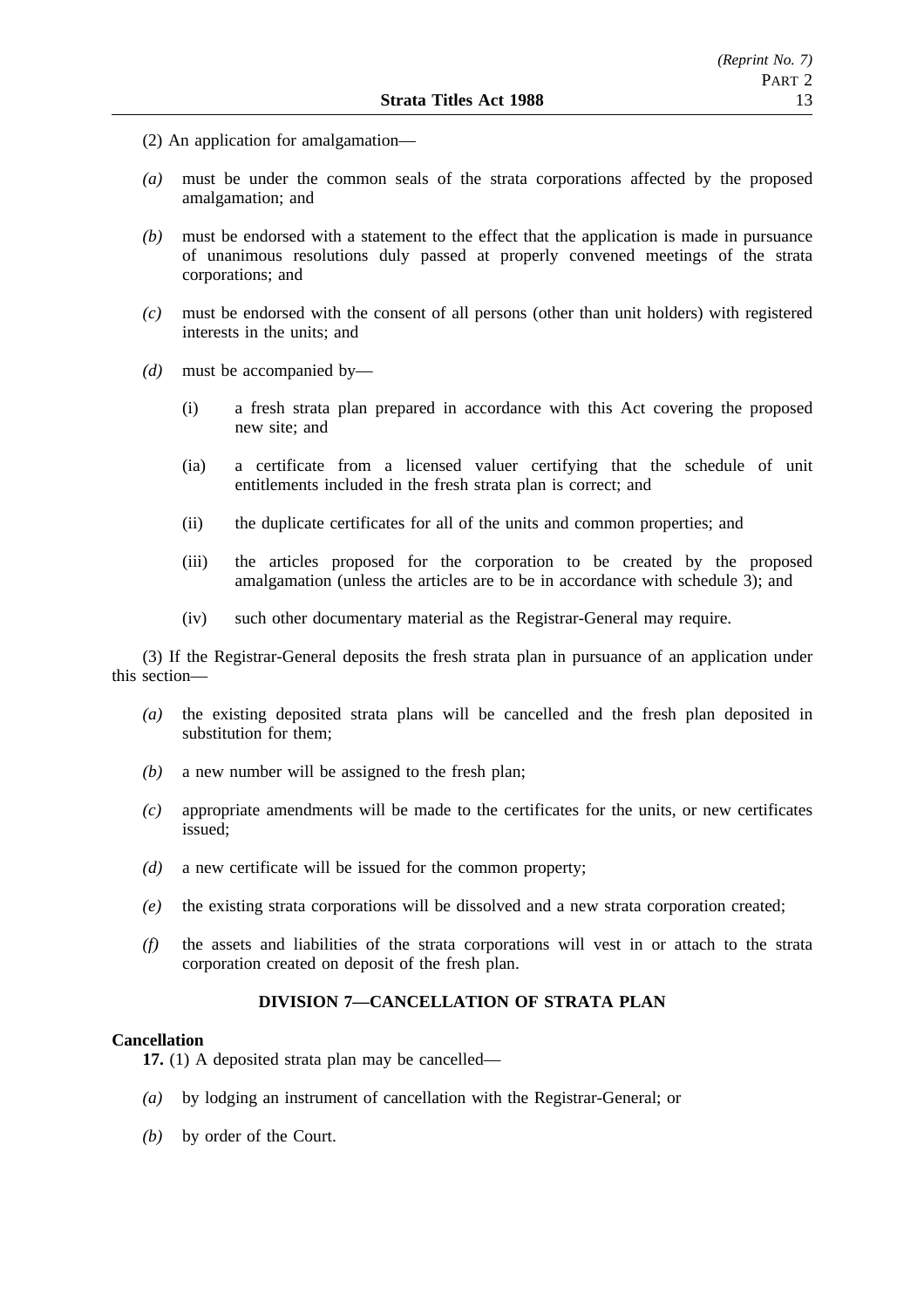(2) An instrument of cancellation must be under the seal of the strata corporation and endorsed with the approval of—

- *(a)* all unit holders;
- *(b)* all other persons with registered interests in a unit or the common property.

(3) An instrument of cancellation must be accompanied by—

- *(a)* unless the Registrar-General otherwise directs—the duplicate certificate of title for every unit and the common property and any duplicate instrument for any registered interest in a unit or the common property; and
- *(b)* such other documentary material as the Registrar-General may require.
- (4) An application for an order of the Court cancelling a strata plan may be made by—
- *(a)* the strata corporation;
- *(b)* a unit holder;
- *(c)* any other person who has a registered interest in a unit.

(5) If the Court makes an order for the cancellation of a strata plan, the strata corporation must lodge with the Registrar-General—

- *(a)* a copy of the order together with an application to note the order;
- *(b)* the duplicate certificates of title for the units and common property and any duplicate instruments relating to registered interests in the units and common property (except any such duplicate certificates and instruments exempted from production by the Court).

(6) The Registrar-General must, if satisfied that all terms of the order that are to be complied with before the cancellation of the plan (if any) have been complied with, cancel the strata plan by making an endorsement to that effect on the strata plan and making a note of the cancellation in the Register Book on every certificate affected by the cancellation.

(7) On cancellation of a strata plan—

- *(a)* all land comprised in the plan (other than land vested in the council) vests in fee simple in the former registered proprietors of the units as tenants in common in proportions fixed by reference to the unit entitlements of their respective units;
- *(b)* the strata corporation is dissolved;
- *(c)* the liabilities of the former strata corporation will attach directly to the former registered proprietors jointly and severally (but they will be entitled to contribution amongst each other in proportions determined by reference to the unit entitlements of the former units);
- *(d)* subject to any order of the Court, the assets of the former strata corporation will be divided between the former registered proprietors in proportions determined by reference to the unit entitlements of the former units.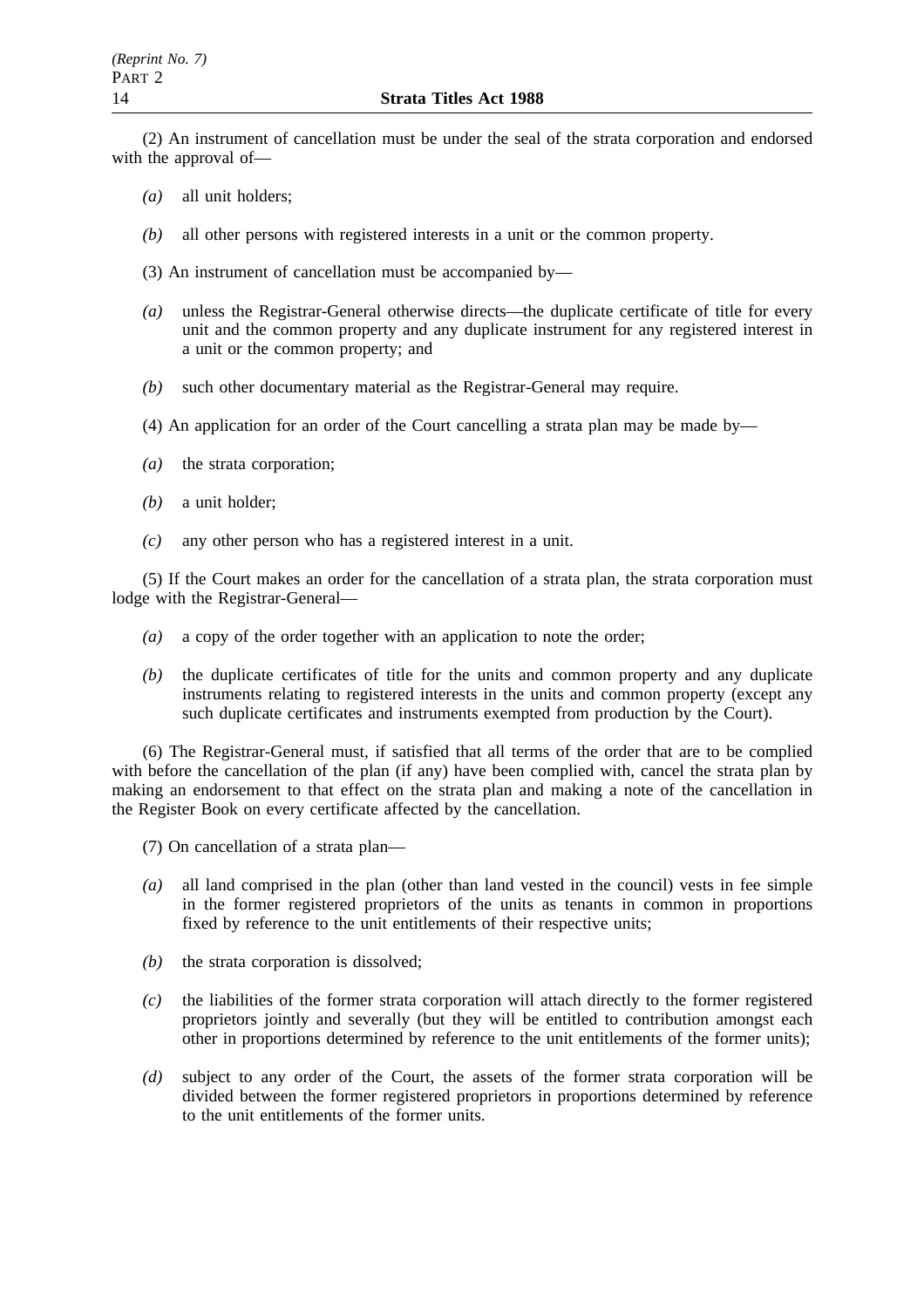(7a) The estate vested in a former registered proprietor of a unit under subsection (7)*(a)* will be subject to—

- *(a)* any estate or interest that was, immediately prior to the cancellation of the strata plan, entered on the original certificate of his or her unit; and
- *(b)* at the request of the registered proprietor of the servient tenement and the dominant tenement (if any)—any easement that was discharged when the strata plan was originally deposited in the Lands Titles Registration Office.

(8) For the purposes of subsection (7), the former registered proprietor of a unit is the person who was the registered proprietor of the unit immediately before the cancellation of the plan.

(9) On cancellation of a deposited strata plan, the site becomes an allotment for the purposes of Part 19AB of the *Real Property Act 1886* but if that land had been comprised of two or more allotments before division under this Act those allotments are not revived.

# **DIVISION 7A—DIVISION OF SITE UNDER PART 19AB**

## **Application for division**

**17AAA.** (1) A strata corporation may apply to the Registrar-General for the division of the site under Part 19AB of the *Real Property Act 1886* and for that purpose the site will be taken to be an allotment within the meaning of Part 19AB and the strata corporation will be taken to be the registered proprietor of the site.

(2) The plan of division lodged with the application must be endorsed with the consent of the owners of the units comprising the site as well as the consents of the other persons required by Part 19AB Division 2 of the *Real Property Act 1886*.

(3) On deposit of the plan of division under Part 19AB the strata plan is cancelled, the strata corporation is dissolved and—

- *(a)* the liabilities of the former corporation attach directly to the owners of the former units jointly and severally (but they will be entitled to contribution amongst each other in proportions determined by reference to the unit entitlements of the former units);
- *(b)* the assets of the former strata corporation (excluding the common property) will be divided between the owners of the former units in proportions determined by reference to the unit entitlements of the former units.

(4) The cancellation of a strata plan on the deposit of a plan of division under Part 19AB revokes the articles of the strata corporation.

(5) If, on the division of a site under this Division, the land comprising the former site is transferred to the owners of the former units in the same shares as if the strata plan had been cancelled under Division 7, no duty is payable under the *Stamp Duties Act 1923* in respect of the transfer.

## **DIVISION 8—SUPPLEMENTARY**

## **Procedure where the whereabouts of certain persons is unknown 17A.** (1) Where—

*(a)* application is made to the Registrar-General under Division 2 or 4; and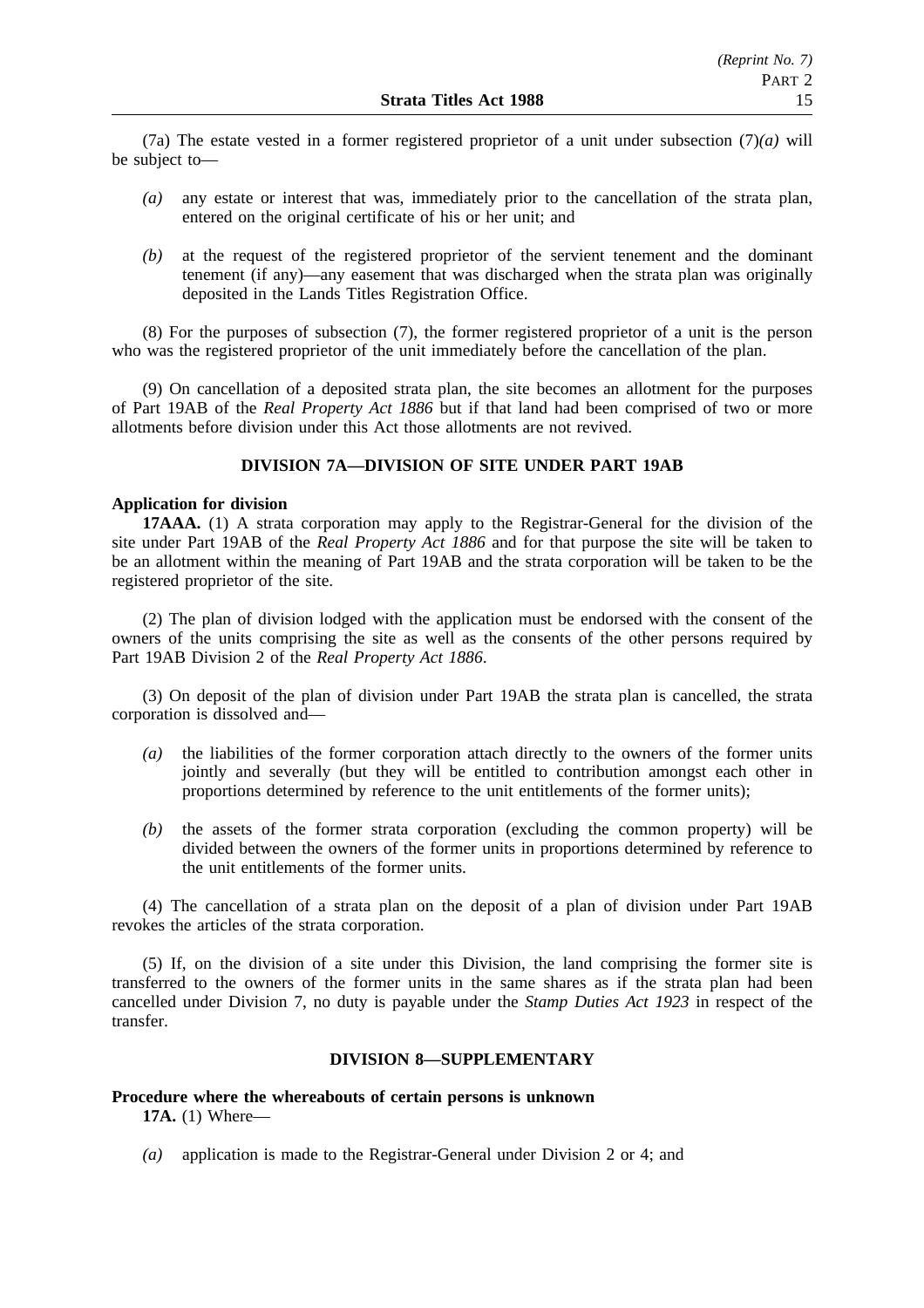- *(b)* a person's consent to the application, or in respect to some other related matter under the relevant Division, is required; and
- *(c)* the Registrar-General is satisfied by such evidence as the Registrar-General may require—
	- (i) that the applicant has been unable, after making reasonable inquiries, to ascertain the whereabouts of the person; and
	- (ii) that the applicant has complied with the notice requirements under subsection (2); and
	- (iii) that at least 28 days have elapsed since the applicant complied with those requirements; and
	- (iv) that no objection has been lodged by the person; and
- *(d)* the Registrar-General determines (in his or her absolute discretion) that it is reasonable to proceed without the consent,

the person will be taken to have given his or her consent, and, notwithstanding the *Real Property Act 1886*, the Registrar-General may, if he or she thinks fit, dispense with the requirement that a duplicate certificate of title be produced for the purpose of any dealing to which the person's consent is taken to have been given if the duplicate certificate of title would normally be produced by that person.

- (2) The notice requirements referred to in subsection  $(1)(c)(ii)$  are that the applicant has—
- *(a)* posted to the person whose consent is required, at the last address of the person appearing in the Register Book, a notice containing the prescribed information; and
- *(b)* published a copy of the notice in a newspaper circulating generally throughout the State; and
- *(c)* in a case involving an encroachment, left a copy of the notice in a conspicuous place on or near the land over which the encroachment has occurred.

## **Creation of easements**

**17B.** (1) Where it appears that land within a site is intended to be the dominant or servient tenement of an easement created on the deposit or amendment of a strata plan, the applicant for the deposit or amendment of the plan must lodge with the Registrar-General an instrument, in a form approved by the Registrar-General—

- *(a)* describing the land (if any) to which the easement will be appurtenant; and
- *(b)* describing the land that will be subject to the easement; and
- *(c)* setting out the terms of the easement.

(2) The instrument referred to in subsection (1) must be executed by the registered proprietor of the land that will be subject to the easement and—

*(a)* where the easement will be appurtenant to land—the registered proprietor of that land; or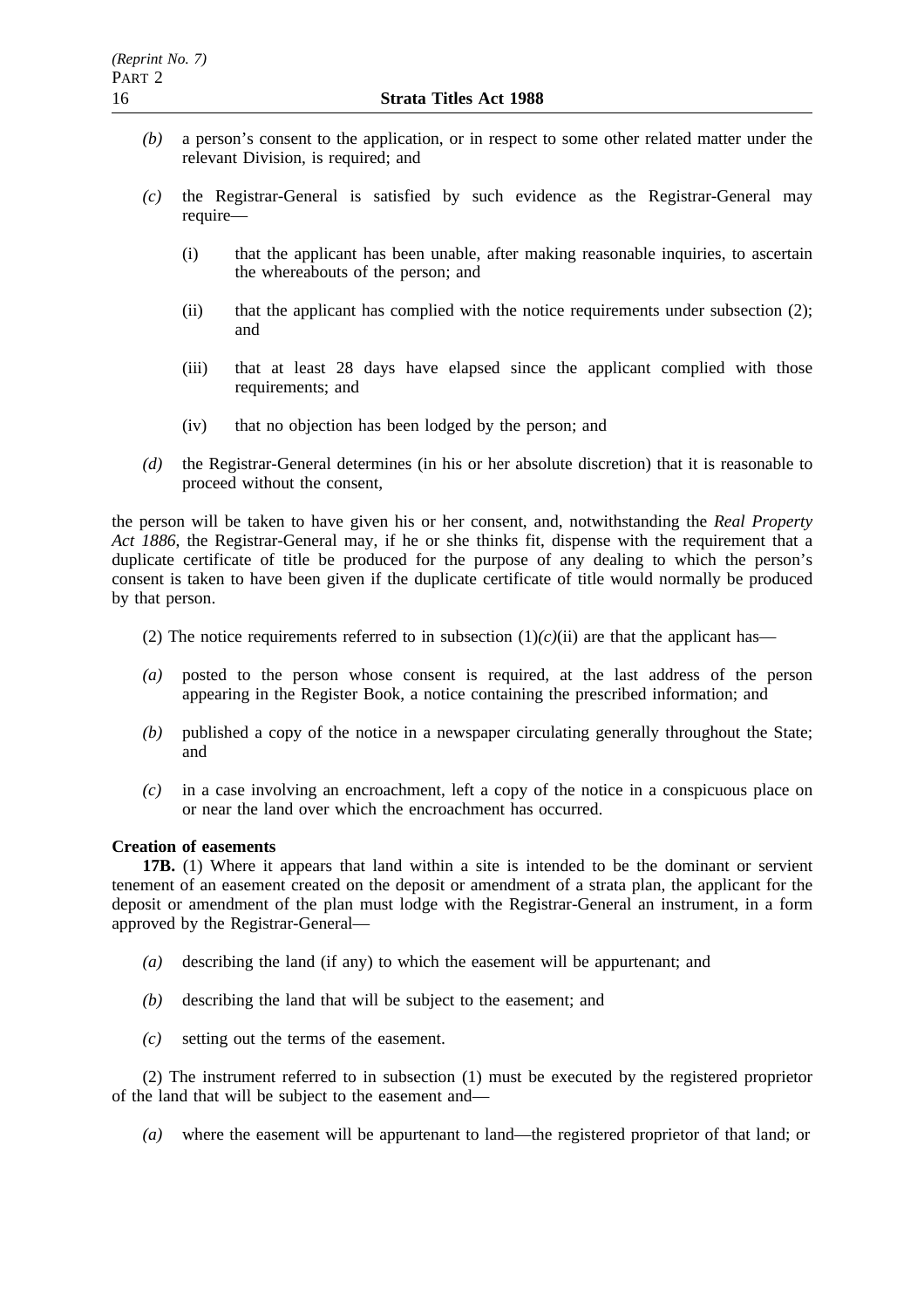*(b)* where the easement will not be appurtenant to any land—the person who will be entitled to exercise rights conferred by the easement.

(3) On the deposit or amendment of the strata plan (as the case may be), the easement vests in—

- *(a)* where the easement will be appurtenant to land—the registered proprietor of that land; or
- *(b)* where the easement will not be appurtenant to any land—the person who will be entitled to exercise rights conferred by the easement.

\*\*\*\*\*\*\*\*\*\* \*\*\*\*\*\*\*\*\*\* \*\*\*\*\*\*\*\*\*\*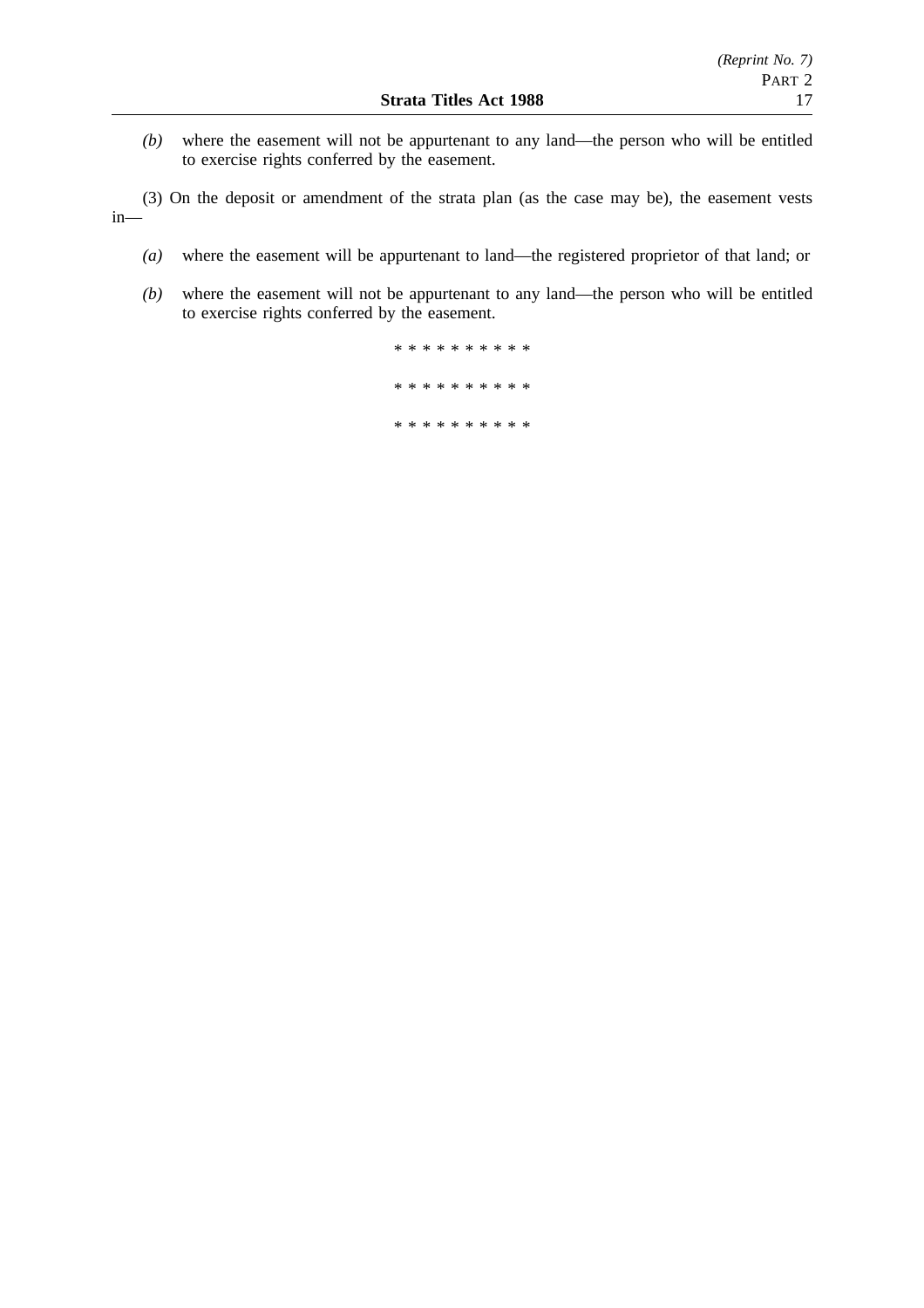# **PART 3 THE STRATA CORPORATION**

## **DIVISION 1—CONSTITUTION OF STRATA CORPORATION**

#### **Name of strata corporation**

**18.** (1) The name of a strata corporation is "Strata Corporation No. Incorporated" (the number being the number of the deposited strata plan).

- (2) The abbreviation "Inc." may be used in place of the word "Incorporated".
- (3) The strata corporation must have a common seal bearing its name.
- (4) All the unit holders of the units are members of the strata corporation.

#### **The articles**

**19.** (1) Subject to this section, the articles of a strata corporation will be as set out in schedule 3.

(2) A strata corporation may by special resolution—

- *(a)* adopt articles in substitution for those set out in schedule 3; or
- *(b)* revoke or vary articles previously so adopted.

(3) A resolution under subsection (2) has no effect until a copy of the resolution certified in the prescribed manner and accompanied (where appropriate) by the substituted articles, or the variation to the articles, is lodged with the Registrar-General.

- (4) The articles of a strata corporation cannot—
- *(a)* prevent or restrict alienation of a unit by a unit holder;
- *(b)* prevent or restrict a unit holder from leasing or granting rights of occupation in respect of a unit;
- *(c)* prevent an occupier of a unit who is blind or deaf from keeping a guide dog at the unit, or restrict the use of a guide dog by such a person.

#### **Binding character of the articles**

**20.** (1) The articles of a strata corporation are binding on—

- *(a)* the corporation; and
- *(b)* the unit holders; and
- *(c)* insofar as they affect the use of units or the common property—occupiers of units who are not unit holders.

(2) A unit holder or mortgagee in possession of a unit must take reasonable steps to ensure that an occupier of the unit who is not a unit holder complies with the articles of the strata corporation.

\*\*\*\*\*\*\*\*\*\*\*\*\*\*\*\*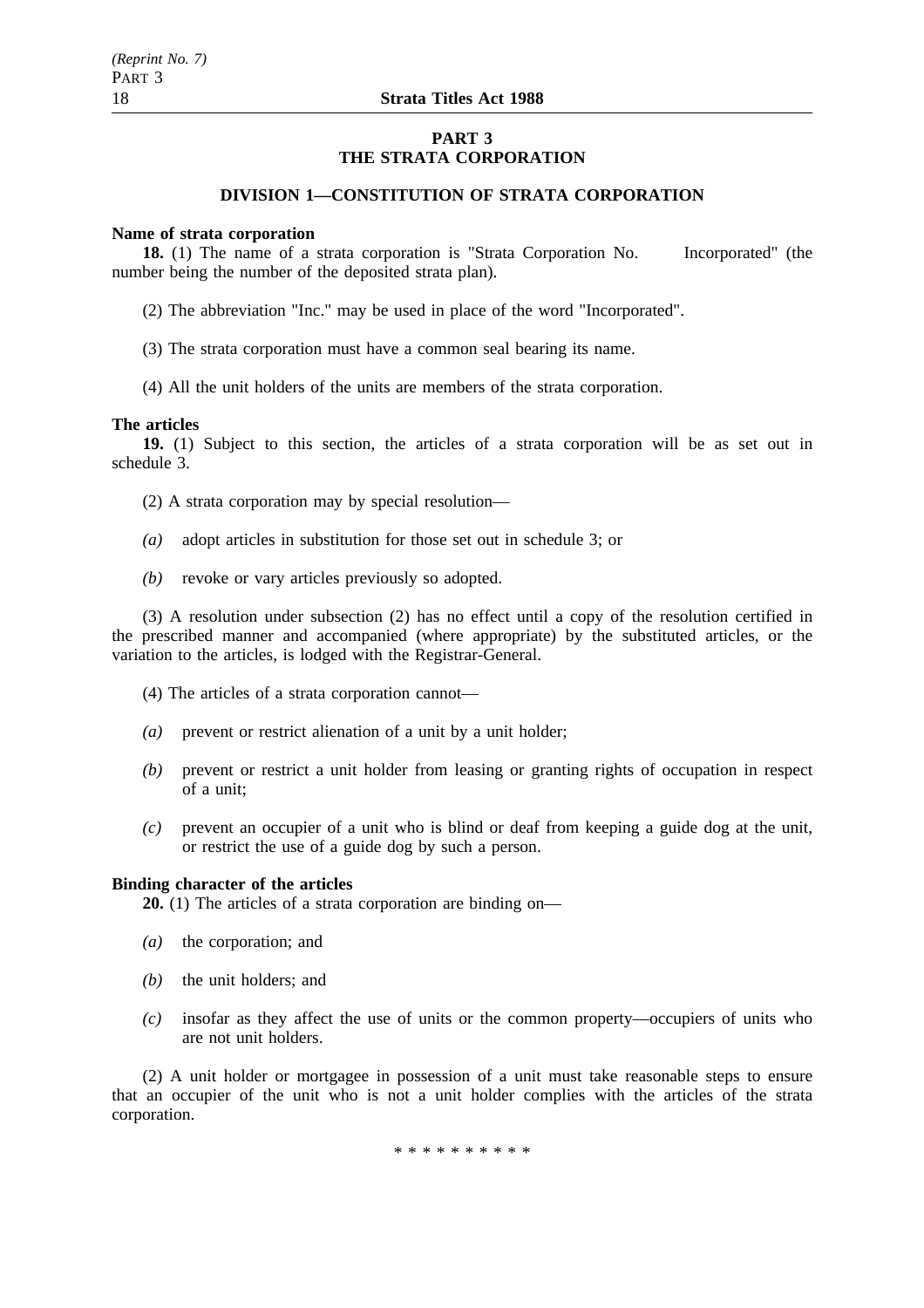### **Unit holders are guarantors of strata corporation's liabilities**

**21.** (1) If a strata corporation defaults in payment of a pecuniary liability, the liability is enforceable against the unit holders jointly and severally.

(2) The unit holders have amongst themselves a right of contribution determined by reference to the respective unit entitlements of the various units.

## **Restriction of payment by strata corporation to its members**

**22.** (1) Except as authorised by or under this Act, or by order of the Court, a strata corporation must not make any payment to any of its members.

(2) Subsection (1) does not prevent—

- *(a)* reasonable payments to a member for services provided to the strata corporation by that member;
- *(b)* the reimbursement of costs or expenses incurred by a member on behalf of the strata corporation.

## **Officers of strata corporation**

**23.** (1) A strata corporation must have the following officers:

- *(a)* a presiding officer (to preside at meetings of the corporation); and
- *(b)* a secretary; and
- *(c)* a treasurer.

(1a) Unless all of the units comprised in the strata scheme consist of non-residential premises, the officers of a strata corporation must be unit holders.

(2) Any two or more of the above offices may be held simultaneously by the same person.

(3) Until the first appointments are made to the above offices, they will be held by the original proprietor (or, if the original proprietor is a body corporate, by its nominee or in the absence of a nominee, by its secretary).

(4) Appointments to the above offices must be made by the strata corporation at a general meeting of the corporation.

(5) A strata corporation must not allow any of the above offices to remain vacant for more than six months.

(6) A strata corporation may appoint or engage a person to assist any person appointed under this section as an officer of the corporation.

#### **Contractual formalities**

**24.** A strata corporation contracts as follows:

- *(a)* a contract may be entered into under the common seal of the corporation; or
- *(b)* a contract may be entered into by an officer or agent authorised by the corporation to enter into the contract on its behalf.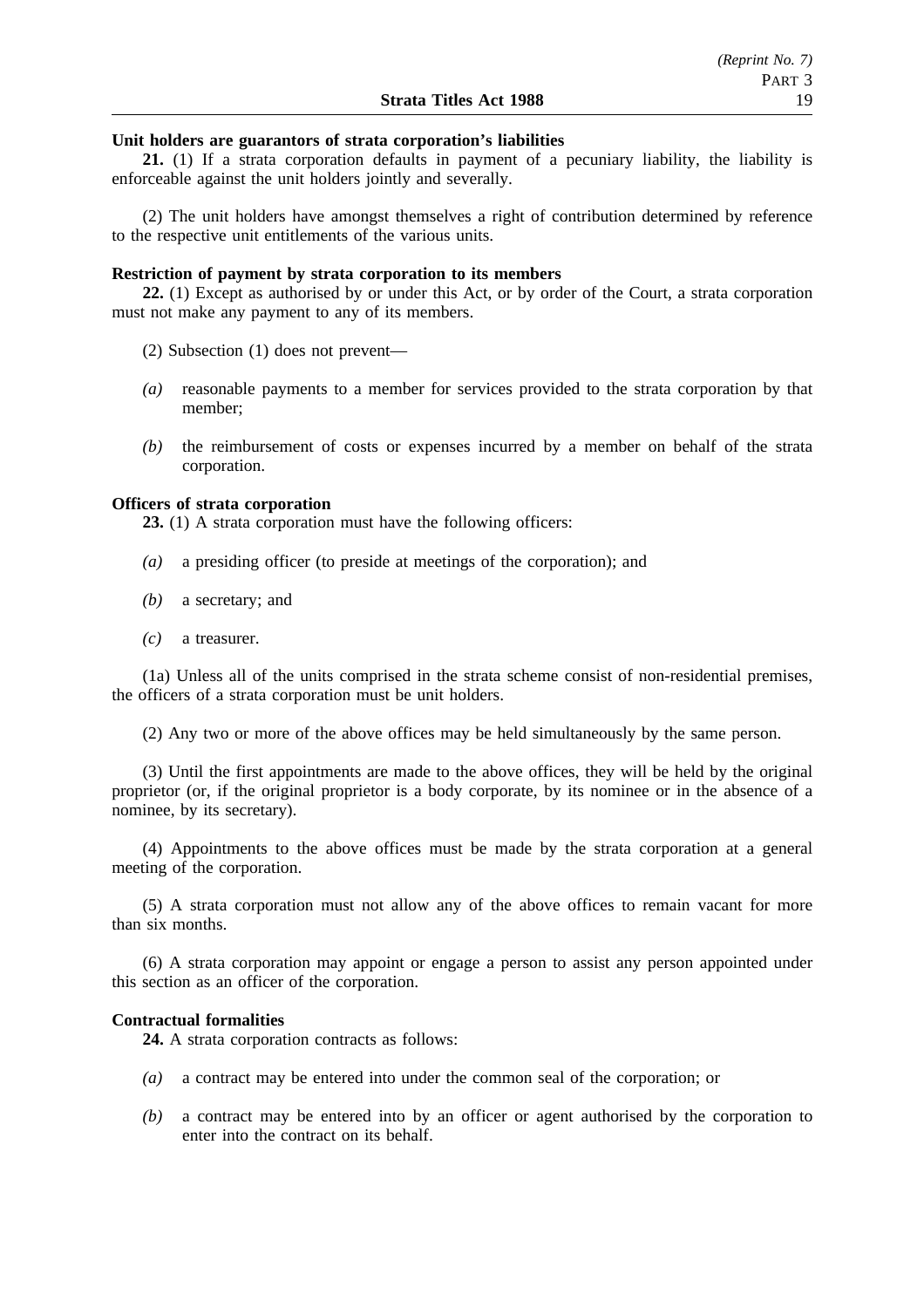## **DIVISION 2—GENERAL FUNCTIONS, POWERS AND DUTIES**

### **Functions**

**25.** The functions of the strata corporation are as follows:

- *(a)* to administer and maintain the common property for the benefit of the unit holders and, to such extent as may be appropriate, other members of the strata community; and
- *(b)* to administer all other property of the corporation; and
- *(c)* to enforce the articles of the corporation.

## **General powers**

**26.** (1) For the purpose of carrying out its functions, a strata corporation may—

- *(a)* acquire, deal with and dispose of real and personal property (including an interest in a unit) and rights in relation to real and personal property;
- *(b)* borrow money and obtain other forms of financial accommodation;
- *(c)* open and maintain accounts at banks, building societies and credit unions;
- *(d)* invest money not immediately required for its purposes—
	- (i) in investments in which trustees are authorised by statute to invest trust funds; or
	- (ii) in any prescribed investment;
- *(e)* enter into any kind of contract or arrangement;
- *(f)* do anything reasonably incidental to its functions under this Act.
- (2) A strata corporation cannot acquire property unless—
- *(a)* the property is reasonably required for the purposes of the corporation or for the use or benefit of the strata community;
- *(b)* in the case of real property, the property is a unit within the site or is adjacent to the site.

(3) A strata corporation cannot acquire, deal with or dispose of real property unless authorised by unanimous resolution of the corporation.

(4) The strata corporation may, if authorised to do so by unanimous resolution of the corporation, grant to a unit holder an exclusive right to occupy part of the common property for a specified period.

(5) A strata corporation may only dispose of real property that has been held as common property if the property no longer forms part of the site.

(6) If a strata corporation sells real property, any money received in respect of the sale must, after paying the costs of the sale and any associated expenses, be paid into the funds of the corporation and used to meet any outstanding administrative expenses or other liabilities of the corporation and any remaining balance may then, by unanimous resolution of the corporation, be divided between the unit holders in proportion to the unit entitlements of their respective units.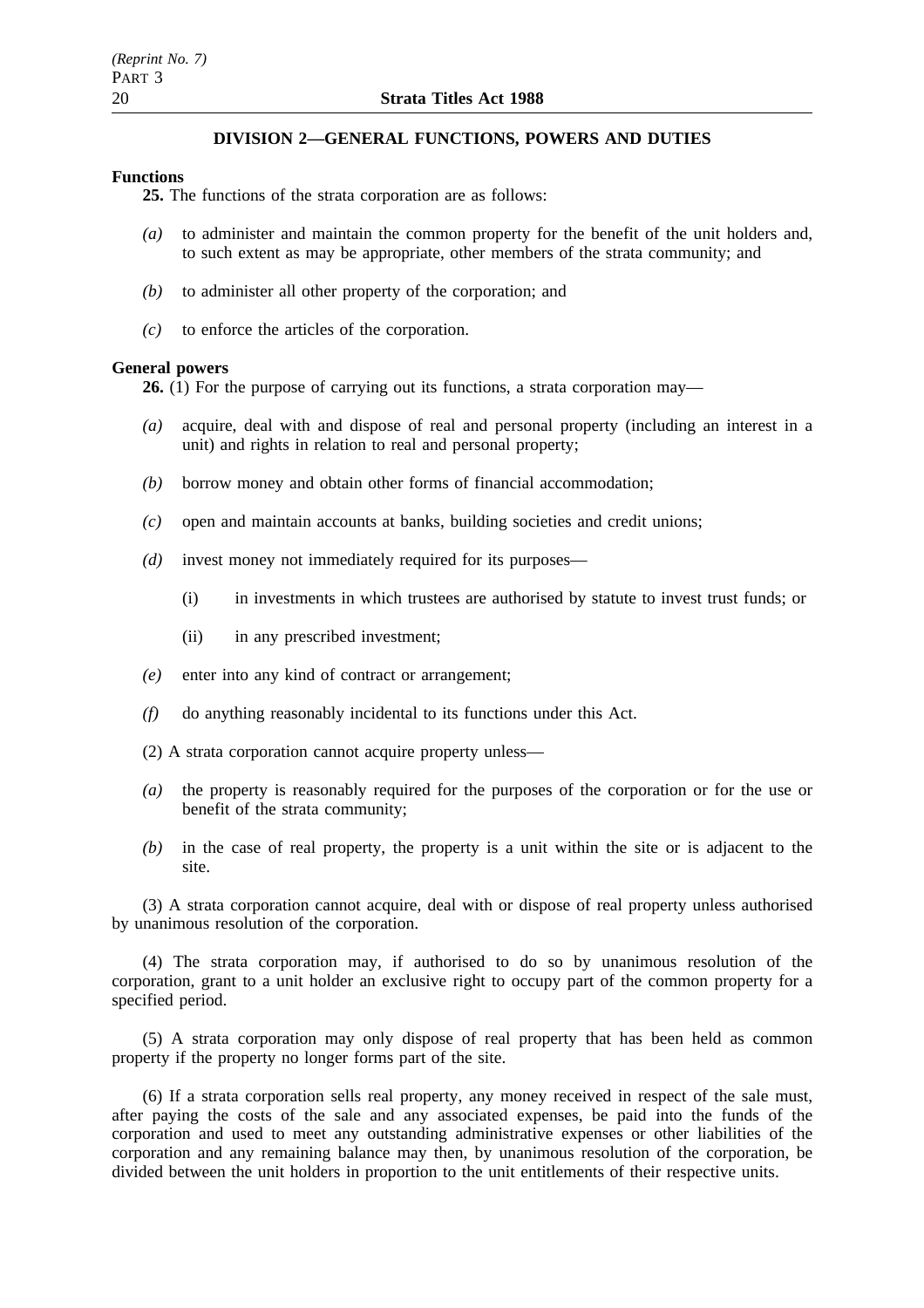#### **Power to raise money**

**27.** (1) A strata corporation may raise such funds (including reserve funds for future expenditure of a capital nature) as it thinks necessary.

(2) For the purpose of raising funds the strata corporation may, by resolution, levy contributions against all unit holders.

- (3) The contributions—
- *(a)* will be proportional to the unit entitlements of the various units; or
- *(b)* will be determined on such other basis as the strata corporation decides by unanimous resolution.

(4) If a contribution is not paid on or before the date on which it becomes due and payable in accordance with a resolution of the strata corporation, it bears interest at a rate fixed by the corporation.

(5) The strata corporation may recover an unpaid contribution (and interest on any such contribution), as a debt, from the unit holder of the unit in respect of which the contribution is payable (whether or not that person was the unit holder when the liability arose).

(6) If the strata corporation carries out work that wholly or substantially benefits a particular unit or group of units, the corporation may, subject to any agreement to the contrary, recover the cost of that work as a debt from the unit holder or unit holders of the unit or units.

(7) Where the cost referred to in subsection (6) is recoverable from two or more unit holders, the extent of their liability will be proportioned according to the unit entitlements of their respective units.

(8) An amount paid by a person under this section is not recoverable by the person from the strata corporation when he or she ceases to be a unit holder.

## **DIVISION 3—SPECIAL POWERS OF STRATA CORPORATION TO MAINTAIN THE INTEGRITY OF THE STRATA SCHEME**

#### **Power to enforce duties of maintenance or repair**

**28.** (1) A strata corporation may, by notice in writing to a unit holder, require the unit holder—

- *(a)* to carry out specified work in pursuance of a duty of maintenance or repair imposed on the unit holder by the articles;
- *(b)* to carry out specified work to remedy a breach of this Act or the articles on the part of the unit holder, a former unit holder, or an occupier or former occupier of the unit;
- *(c)* to carry out specified work required to be carried out on the unit by a public authority or council.

(2) If the unit holder does not comply with a requirement imposed under this section within the time allowed in the notice, a person or persons authorised by the strata corporation may (using such force as may be reasonably necessary in the circumstances) enter the unit and carry out the specified work.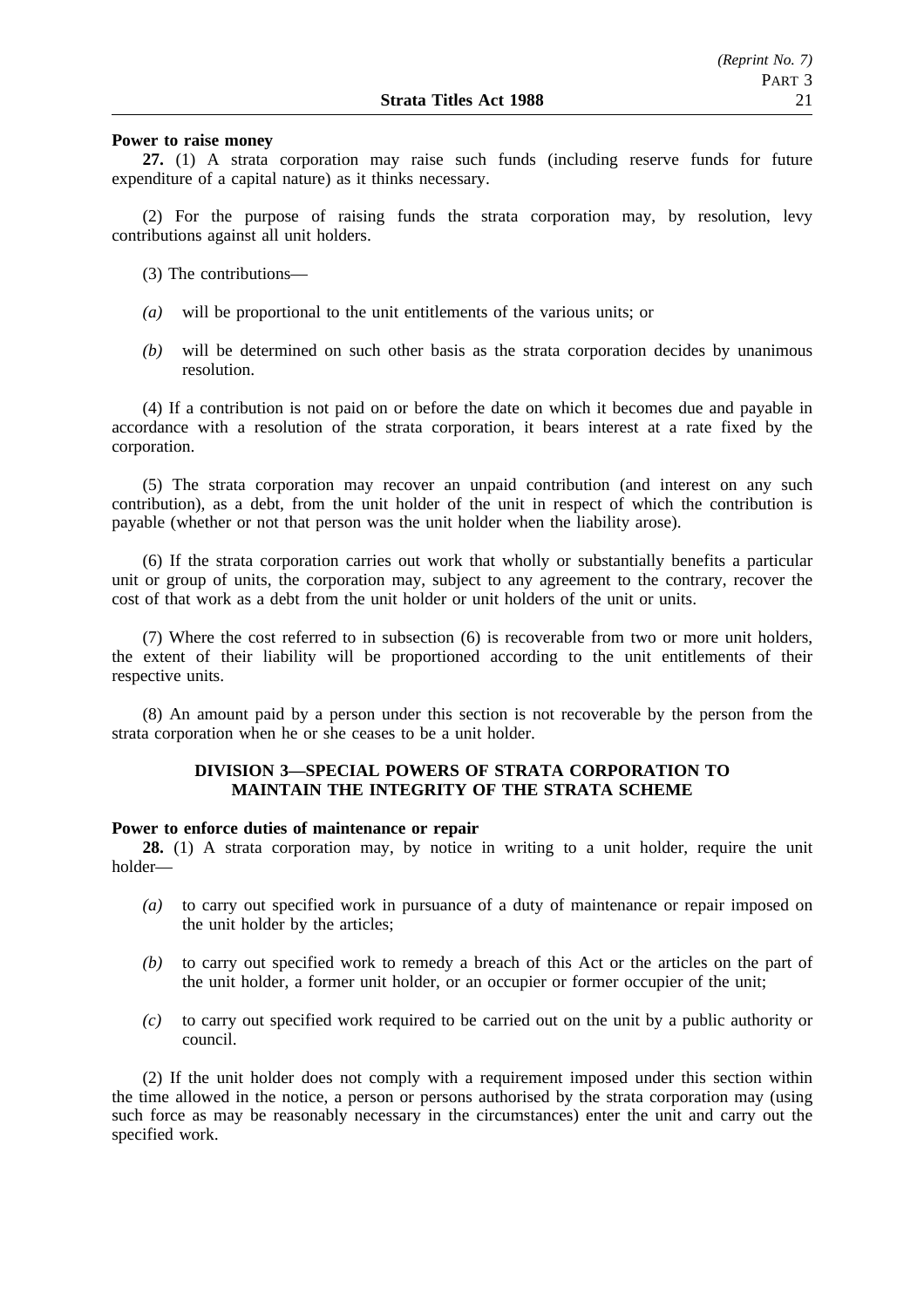(3) A power of entry must not be exercised under subsection (2) unless the unit holder has been given reasonable notice of the proposed entry.

(4) Any cost reasonably incurred by the strata corporation in having work carried out under this section may be recovered as a debt from the unit holder.

(5) Where—

- *(a)* the strata corporation recovers costs from a unit holder under subsection (4); and
- *(b)* the circumstances out of which the work was required are attributable to the act or default of another person,

the unit holder may in turn recover those costs from that other person as a debt.

#### **Alterations and additions**

**29.** (1) A person must not carry out prescribed work in relation to a unit unless the person is authorised to do so—

- *(a)* where all of the units comprised in the strata scheme consist of non-residential premises—under the articles of the strata corporation; or
- *(b)* in any case—by special resolution of the strata corporation.

(2) Where a person acts in contravention of this section, the strata corporation may, by notice in writing to the unit holder, require him or her to carry out, within a reasonable period fixed in the notice, specified work—

- *(a)* to remedy any structural deficiency caused by the work; or
- *(b)* to restore the unit to its previous state.

\*\*\*\*\*\*\*\*\*\* \*\*\*\*\*\*\*\*\*\* \*\*\*\*\*\*\*\*\*\*

(6) In this section—

"**prescribed work**" in relation to a unit means—

- *(a)* the erection, alteration, demolition or removal of a building or structure;
- *(b)* the alteration of the external appearance of a building or structure.

## **DIVISION 4—DUTY TO INSURE**

#### **Application of Division**

**29A.** This Division does not apply to a strata corporation if all units comprised in the strata scheme are held by the same registered proprietor and no unit comprised in the strata scheme is subject to a contract for sale.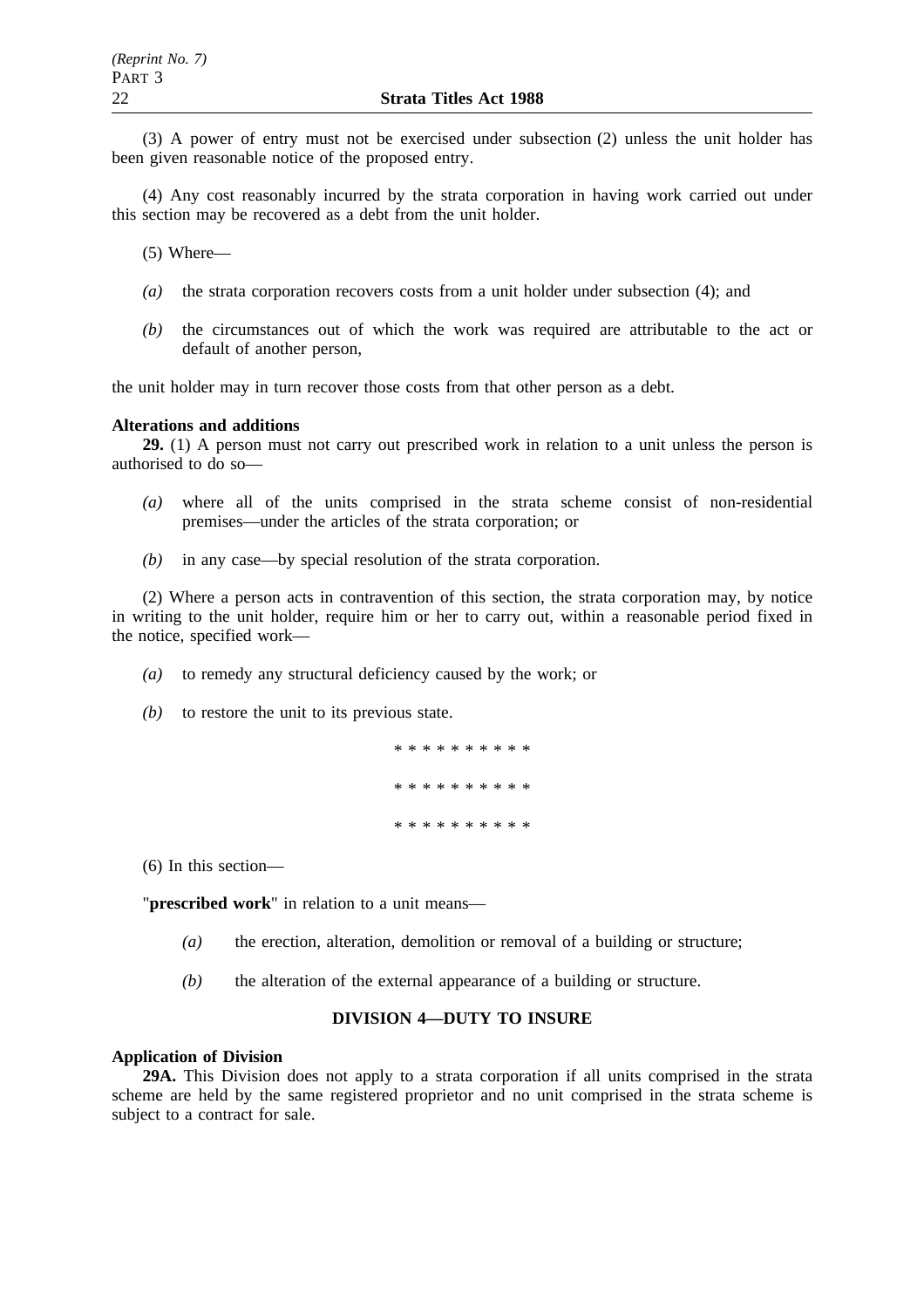## **Duty to insure**

**30.** (1) A strata corporation must keep all buildings and building improvements on the site insured to their replacement value.

(2) The replacement value of buildings and building improvements is the cost of their complete replacement including the cost of any necessary preliminary demolition work, any necessary surveying, architectural or engineering work and any other associated or incidental costs.

(3) The insurance must be against—

- *(a)* risks of damage caused by events (other than subsidence) declared to be prescribed events in relation to home building insurance under Part 5 of the *Insurance Contracts Act 1984* of the Commonwealth; and
- *(b)* risks against which insurance is required by the regulations.

(4) Any money to which a strata corporation is entitled under a contract of insurance in relation to damage to buildings or building improvements must, subject to any contrary order of the Court, be applied by it in reinstating or repairing those buildings or building improvements.

#### **Duty to insure against liability**

**31.** (1) A strata corporation must keep itself insured against liability in tort.

(2) The insurance cover must be for at least \$5 000 000 or such greater amount as the regulations may prescribe.

(3) A strata corporation must keep itself insured against any other liability—

- *(a)* determined by special resolution of the corporation; or
- *(b)* prescribed by the regulations.

#### **Right of unit holders to satisfy themselves as to insurance**

**32.** (1) A strata corporation must, at the request of a unit holder, produce for inspection all current policies of insurance taken out by the corporation.

(2) A request under subsection (1) may be addressed to the secretary.

## **DIVISION 5—GENERAL MEETINGS**

#### **Holding of general meetings**

**33.** (1) A strata corporation may hold a meeting of its members (a "general meeting") at any time.

(2) Such a meeting may be convened by—

- *(a)* the secretary; or
- *(b)* if the corporation has a management committee—any two members of the committee; or
- *(c)* the unit holders of one-fifth or more of the total number of units; or
- *(d)* in the case of the first such meeting—the original registered proprietor.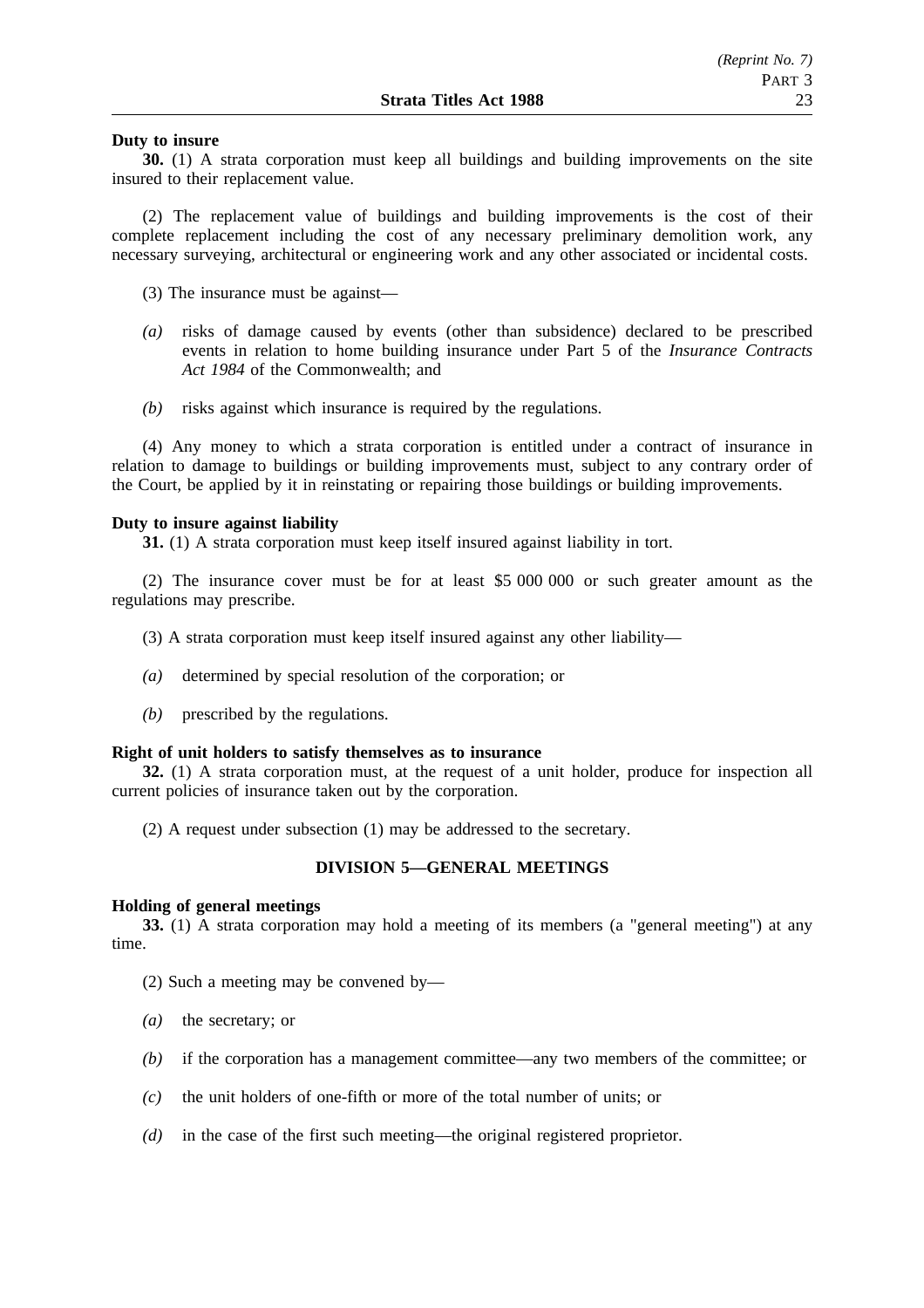(3) A meeting is convened by giving written notice of the day, time and place of the meeting to all unit holders at least 14 days before the date of the meeting.

(3a) A person or group of persons proposing to convene a meeting of the members of a strata corporation should take reasonable steps to ensure that the proposed day, time and place are reasonably convenient to a majority of members of the corporation.

(4) The corporation must hold at least one such meeting (the "annual general meeting") in every calendar year and no more than 15 months after the last such meeting.

(5) Subject to subsection (6), no business may be transacted at a general meeting of the corporation unless a quorum, consisting of persons entitled to exercise the voting power in respect of not less than one-half of the units, is present at the time when the meeting proceeds to business.

(6) If a quorum is not formed within half an hour of the time appointed for a general meeting of the corporation—

- *(a)* the unit holders present must appoint another day for the meeting, being a day at least seven days but not more than 14 days away; and
- *(b)* the meeting then stands adjourned to that day at the same place and time; and
- *(c)* if the quorum is not formed at the adjourned meeting within half an hour of the relevant time, the persons who are present and entitled to vote constitute a quorum.

(7) Where a meeting of the corporation is adjourned under subsection (6), the secretary of the corporation must cause reasonable notice of the day, place and time of the adjourned meeting to be given, in writing, to the unit holders.

(8) In the absence of the presiding officer at a meeting of the corporation, another person who is entitled to vote at the meeting must be chosen to preside.

#### **Voting rights at general meetings**

**34.** (1) Subject to this section, at a general meeting of a strata corporation, one vote may be exercised in respect of each unit on any matter arising for decision.

 $(2)$  If—

- *(a)* all of the units comprised in the strata scheme consist of non-residential premises; and
- *(b)* the strata corporation has, by unanimous resolution, decided to adopt the voting system provided by this subsection,

then a number of votes is exercisable in respect of each unit equivalent to the unit entitlement of the unit.

- (3) A vote may be exercised as follows:
- *(a)* it may be exercised (subject to paragraph *(b)*) by the unit holder or a proxy of the unit holder;
- *(b)* if there are two or more unit holders in respect of the same unit, the following provisions apply:
	- (i) if only one attends the meeting—the vote is exercisable by that unit holder;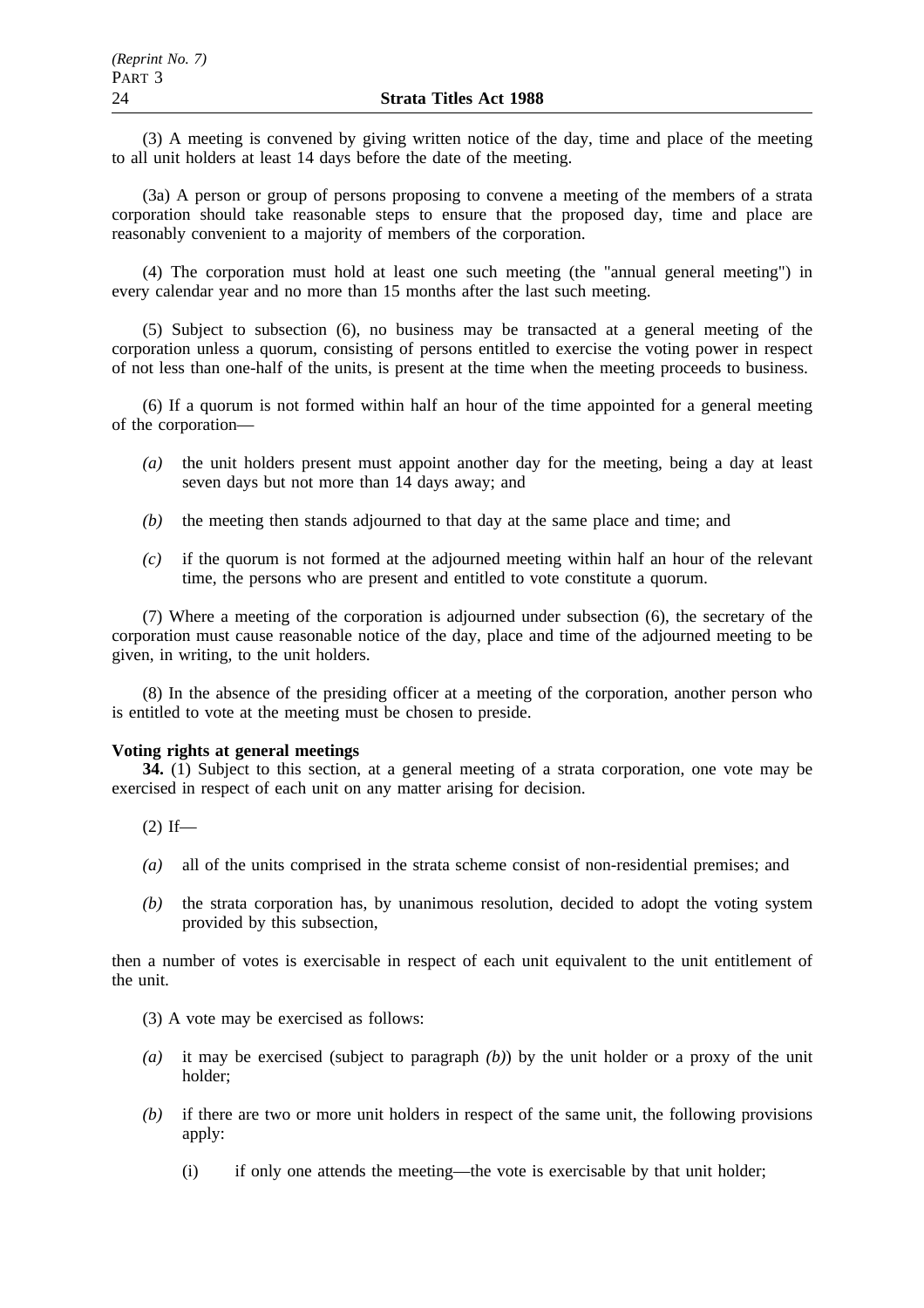(ii) if two or more attend the meeting—the vote is exercisable by one of them on behalf of all in accordance with an agreement between them or, if there is no such agreement, by the unit holder whose name appears first on the certificate of title for the unit.

(4) A unit holder may exercise an absentee vote on a proposed resolution by giving the secretary written notice of the proposed vote at least six hours before the time of the meeting.

(5) A written ballot may be demanded by a unit holder (or a proxy of a unit holder) attending a meeting.

(6) Such a ballot will be taken amongst the unit holders (or proxies of unit holders) attending the meeting in such manner as the person presiding at the meeting thinks fit.

(7) Except where a unanimous resolution is required, a vote is not exercisable in relation to a unit unless all amounts due and payable to the strata corporation in respect of the unit have been paid.

(8) A decision supported by the majority of votes cast at a duly convened meeting of the corporation will be taken to be a decision of the corporation (unless a special or unanimous resolution is required).

## **DIVISION 6—MANAGEMENT COMMITTEE**

#### **Management committee**

**35.** (1) Subject to subsection (1a), a strata corporation may, by resolution, appoint a management committee of unit holders.

(1a) Where all of the units comprised in the strata scheme consist of non-residential premises, the management committee may consist of, or include, persons who are not unit holders.

(2) A management committee will, subject to any limitation imposed by the strata corporation, have full power to transact any business of the corporation.

(3) A management committee does not have power to do anything for which a special or unanimous resolution of the strata corporation is required by this Act or by the articles of the corporation.

(4) The prescribed number of members of a management committee constitute a quorum of the committee and no business may be transacted at a meeting of the committee unless a quorum is present.

(4a) The prescribed number for the purposes of subsection (4) is a number ascertained by dividing the total number of members of the committee by two, ignoring any fraction resulting from the division, and adding one.

(4b) A decision supported by a majority of the members at a meeting of a management committee of which at least three days notice has been given to all members will be taken to be a decision of the committee.

(5) A member of a management committee holds office on terms fixed by the strata corporation and may be removed by resolution of the strata corporation at any time.

(6) A management committee may co-opt a suitable person to fill a casual vacancy in the membership of the committee.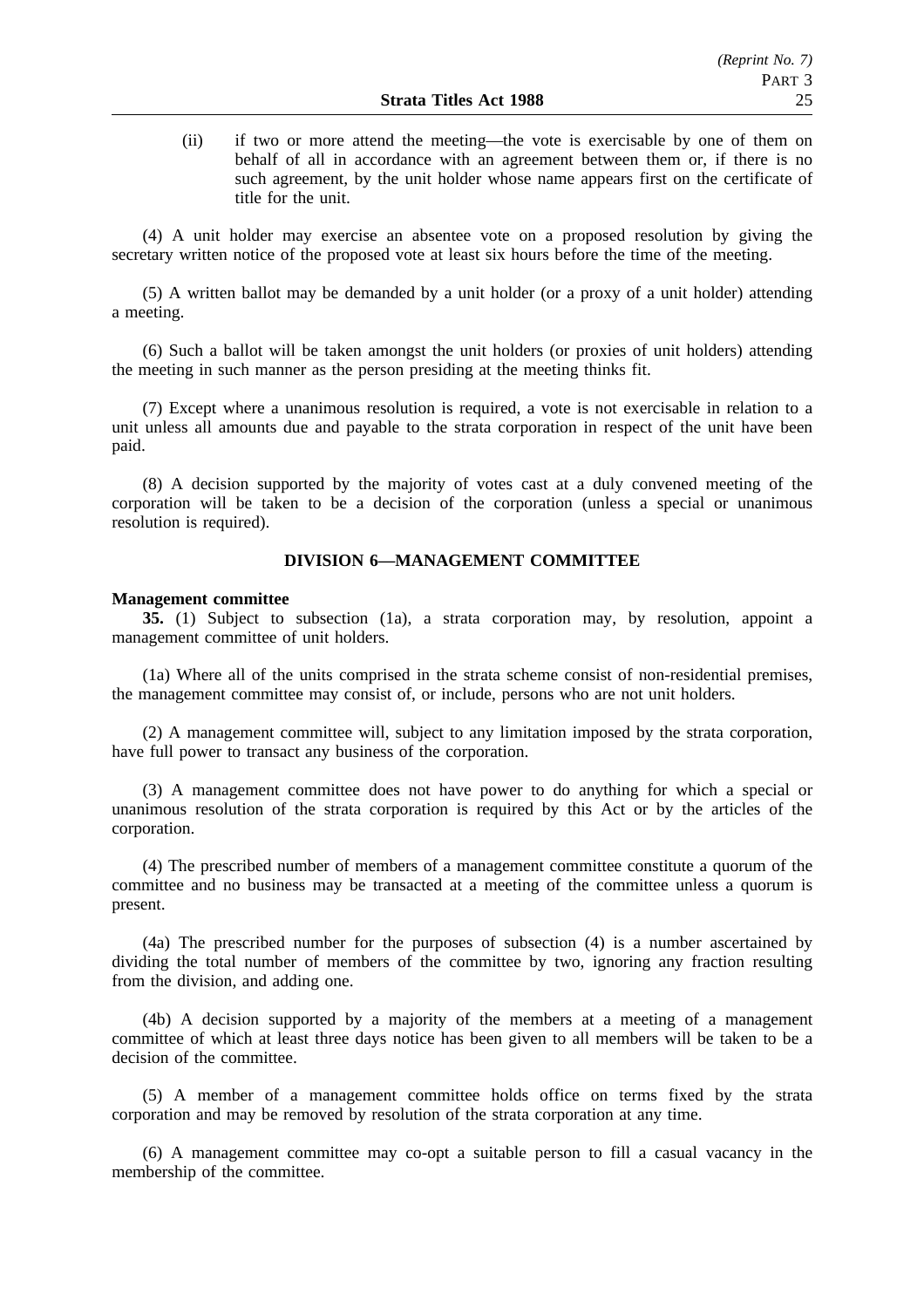(7) A member of a management committee can appoint another person (who must, unless all of the units comprised in the strata scheme consist of non-residential units, be a unit holder) to act as his or her proxy at any meeting of the committee that the member is unable to attend.

(8) A management committee must—

- *(a)* keep minutes of its proceedings; and
- *(b)* cause proper accounting records to be kept in respect of money received and expended by it.

(9) Subject to the articles and any direction of the strata corporation, a committee may otherwise regulate its meetings and proceedings as it thinks fit.

(10) A strata corporation may appoint or engage a person to assist its management committee in the performance of the committee's functions.

### **Validity of acts**

**36.** Where a management committee acts honestly, the subsequent discovery of some defect affecting the appointment of a member, or the right of a person to act as a member, does not invalidate an act of the committee.

# **DIVISION 6A—AGENTS' TRUST ACCOUNTS**

## **Application of Division**

**36A.** This Division applies where a strata corporation has authorised a person ("**the agent**") (not being a bank, building society, credit union or other financial institution) to receive money from another person (not being the corporation) and to hold the money on behalf of the corporation or to deal with it in accordance with this Division.

#### **Interpretation**

**36B.** In this Division, unless the contrary intention appears—

"**agent**" means a person, not being a bank, building society, credit union or other financial institution, who has been authorised by a strata corporation to receive money on its behalf and to hold it or to deal with it in accordance with this Division;

"**auditor**" means a registered company auditor within the meaning of the Corporations Law;

"**financial institution**" means an institution of a kind declared by regulation to be a financial institution;

"**trust account**" means an account in which trust money is required to be deposited by an agent;

"**trust money**" means money received by an agent on behalf of a strata corporation.

#### **Trust money to be deposited in trust account**

**36C.** (1) An agent must, as soon as practicable after receiving trust money, deposit the money in an account authorised by this Division in the name of the agent.

Penalty: Division 5 fine.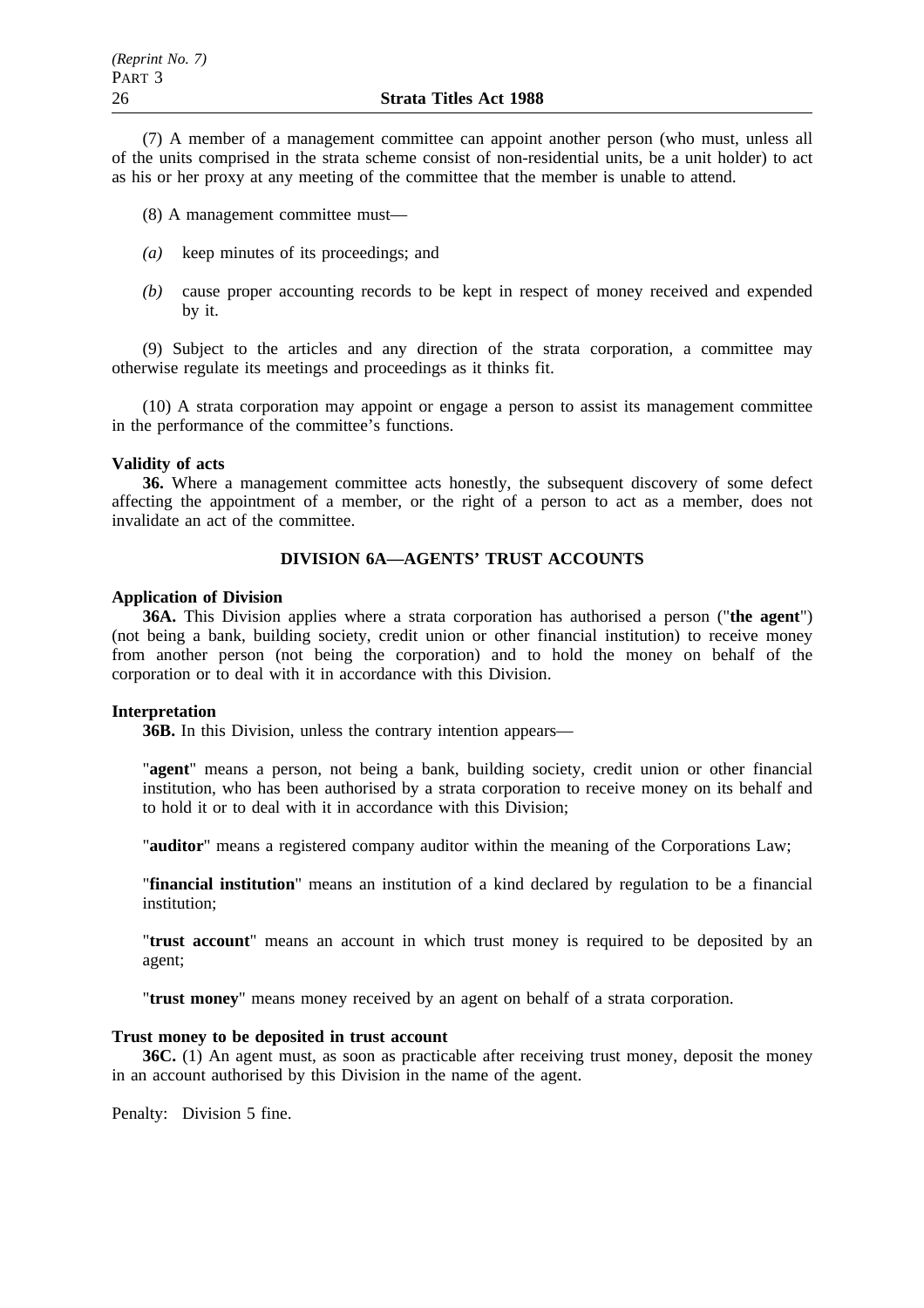(2) An agent must not pay any money except trust money into the agent's trust account.

Penalty: Division 5 fine.

(3) An agent must not withdraw, or permit another person to withdraw, money from a trust account except in accordance with this Part.

Penalty: Division 5 fine.

(4) An agent must, when applying to open a trust account, inform the bank, building society, credit union or other financial institution that the account is to be a trust account for the purposes of this Division.

Penalty: Division 5 fine.

#### **Withdrawal of money from trust account**

**36D.** An agent may withdraw money from a trust account—

- *(a)* in exercise of powers delegated to the agent by the strata corporation; or
- *(b)* in satisfaction of a claim for fees, costs or disbursements (that are authorised by the regulations) that the agent has against the corporation; or
- *(c)* to satisfy an order of a court against the corporation; or
- *(d)* for making any other payment authorised by law.

#### **Authorised trust accounts**

**36E.** An account at a bank, building society or credit union or at any other financial institution prescribed for the purposes of this section by regulation that provides for the payment of interest on money held in the account in accordance with the regulations is authorised for the purposes of this Division.

#### **Application of interest**

**36F.** If money received by an agent on behalf of two or more strata corporations is held in the same trust account, interest credited to the trust account must be credited by the agent proportionately to the strata corporations on whose behalf that money is held.

#### **Keeping of records**

**36G.** (1) An agent must keep detailed records of all trust money received by the agent and of any disbursement of, or other dealing with, that money and must compile detailed accounts of those receipts and disbursements or other dealings that—

- *(a)* accurately disclose the state of the trust account maintained by the agent; and
- *(b)* enable the receipt and disposition of trust money to be conveniently and properly audited; and
- *(c)* comply with all other requirements specified by regulation.

Penalty: Division 5 fine.

- (2) In particular, the agent must, in respect of the receipt of trust money—
- *(a)* make available to the person making payment a receipt that sets out the information specified by regulation in the form specified by regulation; and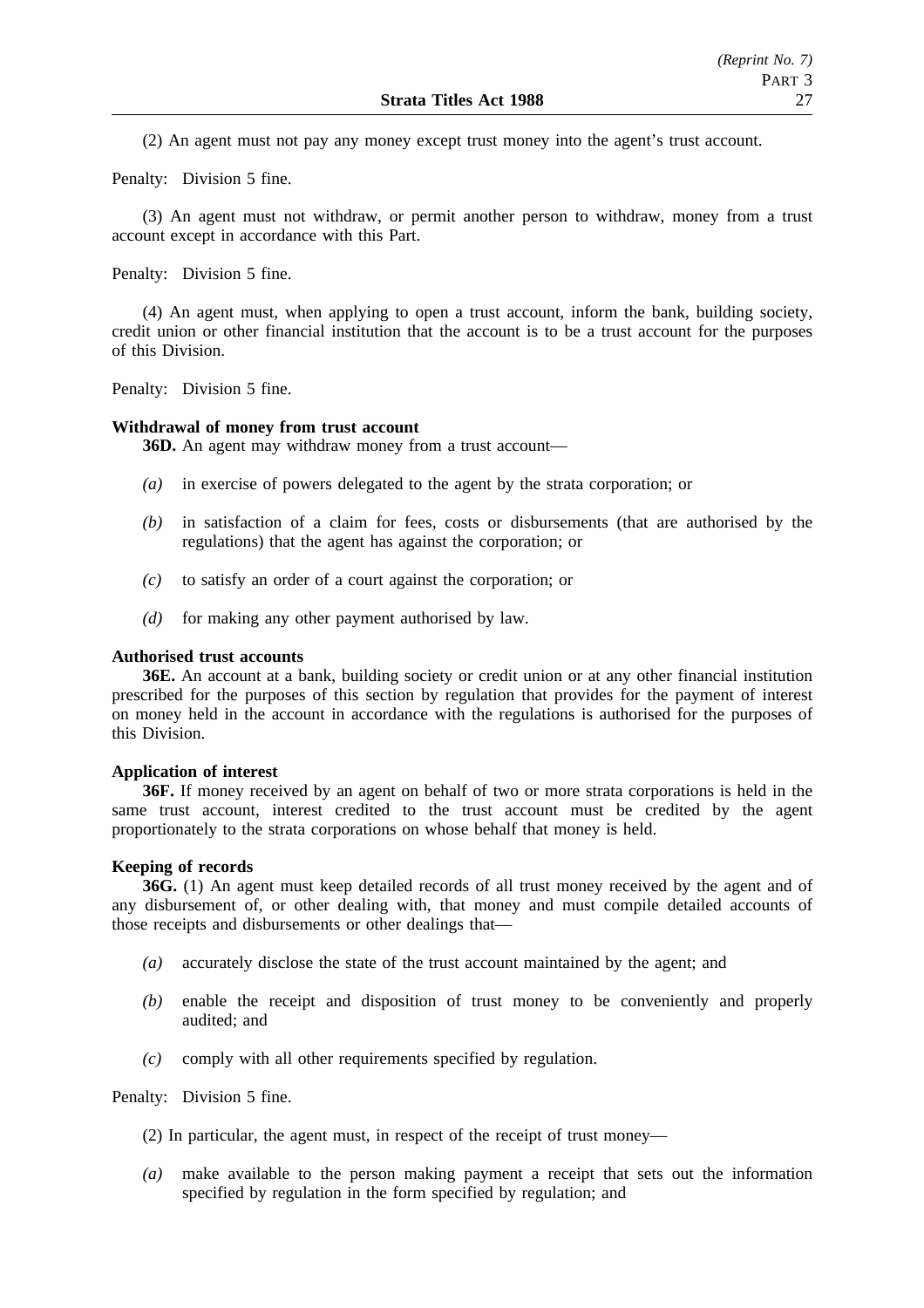*(b)* make and retain a copy of the receipt as part of the agent's records.

Penalty: Division 5 fine.

(3) An agent must, at the request of a strata corporation provide the corporation with a statement setting out details of dealings by the agent with the corporation's money.

Penalty: Division 5 fine.

(4) An agent must keep the accounts and records referred to in this section in a legible written form, or so as to be readily convertible into such a form, for at least five years.

Penalty: Division 5 fine.

#### **Audit of trust accounts**

**36H.** (1) An agent who maintains a trust account must—

- *(a)* have the accounts and records kept under this Division audited by an auditor in respect of each audit period specified by regulation; and
- *(b)* lodge with the community corporation a statement relating to the audit that sets out the information specified by regulation.
- (2) An agent who—
- *(a)* fails to have accounts and records audited as required; or
- *(b)* fails to lodge the audit statement within the time allowed by or under the regulations,

is guilty of an offence.

Penalty: Division 5 fine.

## **Obtaining information for purposes of audit or examination**

**36I.** An auditor employed by an agent to make an audit of the trust accounts of the agent, may require the agent or any other person in a position to do so—

- *(a)* to produce all the accounts (including accounts that are not trust accounts) relating to the business of the agent and all documents and records relating to those accounts, including written records that reproduce in a readily understandable form information kept by computer, microfilm or other process; and
- *(b)* to provide any relevant information relating to the operation of the accounts.

(2) The manager or other principal officer of a bank, building society, credit union or other financial institution with which an agent has deposited money, whether in his or her own account or in a general or separate trust account, must, on being required to do so by an auditor employed or appointed to make an audit under this Division, disclose every such account (including all deposit slips, cancelled cheques and other documents relating to the operation of the account) to the auditor.

Penalty: Division 5 fine.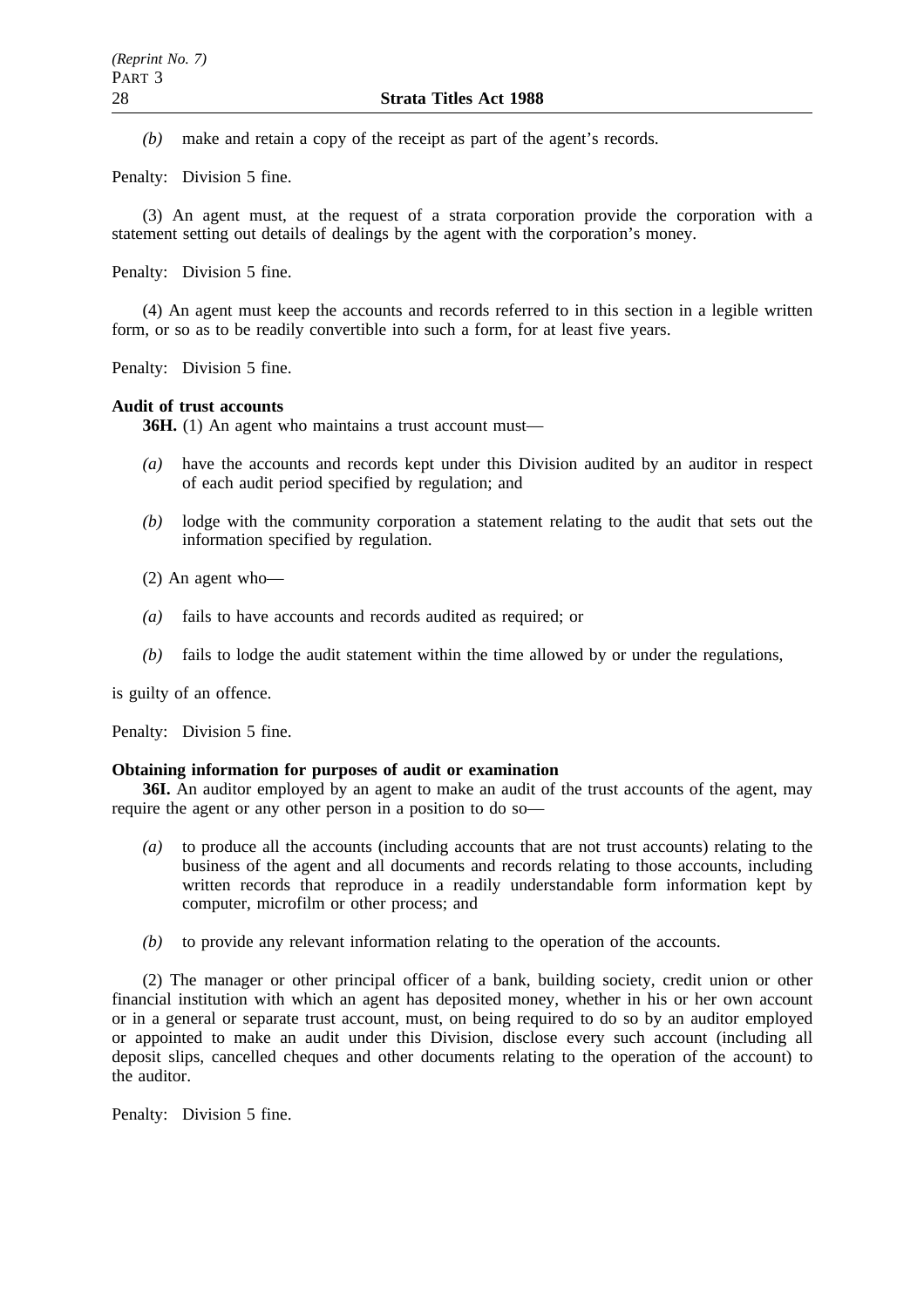(3) A person who is required by this section to produce documents to an auditor must permit the auditor to make a copy of the whole, or any part, of those documents.

Penalty: Division 5 fine.

(4) In this section—

"**account**" includes a record required to be kept under this Division in relation to the receipt of and disbursement of or other dealing with trust money;

"**agent**" includes a former agent.

### **Banks, etc., to report deficiencies in trust accounts**

**36J.** A bank, building society, credit union or other financial institution with which a trust account has been established must, as soon as practicable, and in any event within 14 days, after becoming aware of a deficiency in that account, report the deficiency to the Minister.

Penalty: Division 5 fine.

## **Confidentiality**

**36K.** An auditor must not divulge information that has come to his or her knowledge in the course of performing functions under this Division except—

- *(a)* to the agent; or
- *(b)* to the Minister; or
- *(c)* as otherwise required by law.

Penalty: Division 5 fine.

#### **Banks, etc., not affected by notice of trust**

**36L.** (1) Subject to subsection (2), a bank, building society, credit union or other financial institution is not affected by notice of a specific trust to which money deposited in a trust account is subject, and is not bound to satisfy itself of the due application of that money.

(2) This section does not relieve a bank, building society, credit union or other financial institution of liability for negligence.

## **DIVISION 7—APPOINTMENT OF ADMINISTRATOR**

## **Administrator of strata corporation's affairs**

**37.** (1) The Court may, on application by—

- *(a)* a strata corporation;
- *(b)* a creditor of a strata corporation;
- *(c)* a person with a registered interest in a unit,

appoint an administrator of the strata corporation, or remove or replace an administrator previously appointed.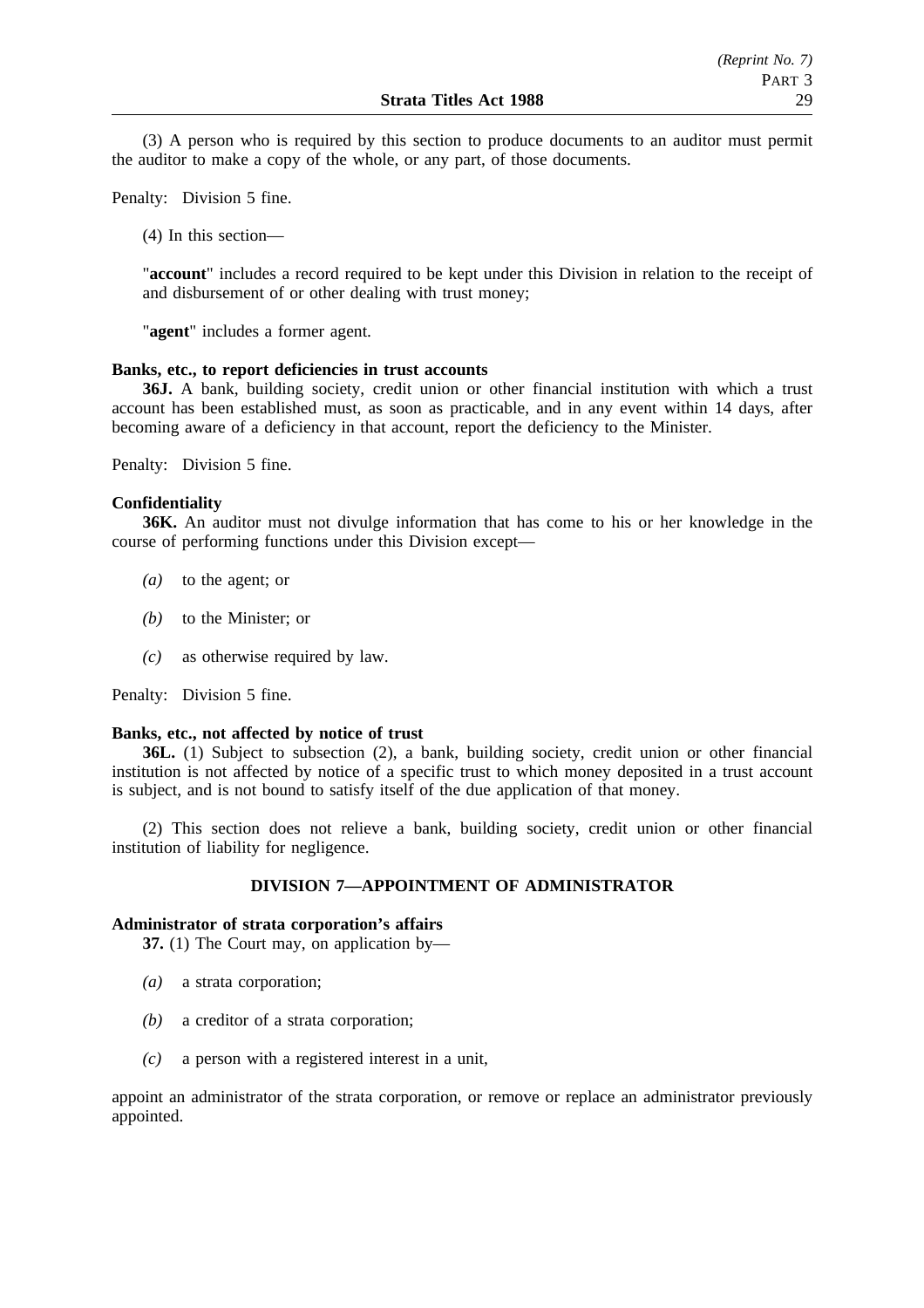(2) An administrator has, while the appointment remains in force, full and exclusive power to administer the affairs of the strata corporation (including power to do anything for which a special or unanimous resolution of the strata corporation is required).

(3) The administrator must comply with any directions that the Court may give from time to time.

(4) The remuneration of an administrator will be fixed by the Court and payable from the strata corporation's funds.

(5) The administrator may, by written instrument, delegate any of his or her powers.

- (6) A delegation under subsection (5)—
- *(a)* may be made on such conditions as the administrator thinks fit; and
- *(b)* is revocable at will; and
- *(c)* does not derogate from the power of the administrator to act in any matter personally.
- (7) Where a person—
- *(a)* is appointed as an administrator; or
- *(b)* is removed or replaced as an administrator,

that person must, within 14 days, give the Registrar-General written notice of his or her appointment, removal or replacement.

#### **DIVISION 8—SUPPLEMENTARY**

#### **Duties of the original proprietor in relation to strata corporation**

**38.** (1) The original registered proprietor must ensure that a general meeting of the strata corporation is convened within three months after the relevant date.

Penalty: Division 7 fine.

(2) The relevant date is the first date on which there are two or more members of the corporation holding different units.

(3) The original registered proprietor must, at the first general meeting of the strata corporation, place it in possession of—

- *(a)* the duplicate certificate of title for the common property;
- *(b)* a copy of all plans, drawings, specifications and reports in his or her possession relating to the design and construction of buildings and building improvements on the site;
- *(c)* a copy of any other notice, order or document in his or her possession relating to the strata scheme of which the strata corporation will need to know in order to carry out its statutory functions.

Penalty: Division 7 fine.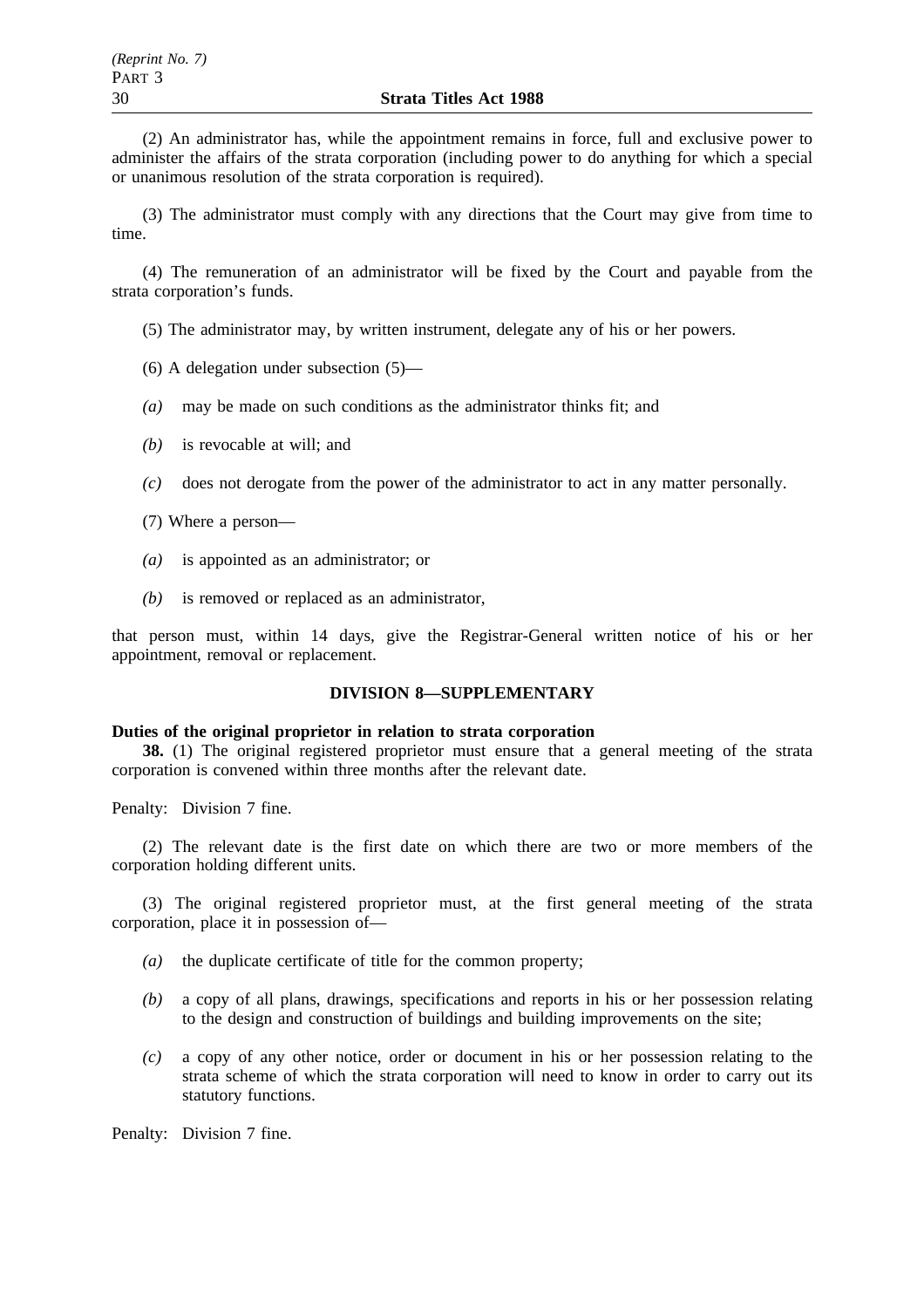## **Power to require handing over of property**

**39.** (1) A strata corporation may by notice in writing to a person who has possession of any record, key, or other property of the corporation, require that person to deliver it to an officer of the corporation named in the notice on or before a specified time.

(2) A person who fails to comply with a requirement under subsection (1) is guilty of an offence.

Penalty: Division 7 fine.

## **Record keeping**

**40.** (1) A strata corporation must—

- *(a)* keep—
	- (i) a minute book containing minutes of its meetings; and
	- (ii) proper accounting records in respect of its receipts and expenditure;
- *(b)* ensure that a proper statement of accounts is prepared in respect of each accounting period;
- *(c)* keep a record of any notice or order served on the corporation;
- *(d)* retain for such period as may be prescribed—
	- (i) the minute book and accounting records kept under paragraph *(a)*;
	- (ii) a copy of any statement of account prepared under paragraph *(b)*;
	- (iii) any notice or order referred to in paragraph *(c)*;
	- (iv) a copy of any correspondence received or sent by the corporation;
	- (v) notices of meetings of the corporation and its management committee;
	- (vi) such other documentary material as may be prescribed.

(2) An accounting period for a strata corporation is—

- *(a)* a period—
	- (i) commencing on the commencement of this Act, the date of incorporation of the corporation or the end of a previous accounting period (whichever is the later); and
	- (ii) ending on the following 30 June; or
- *(b)* a period of not less than 9 months and not more than 18 months fixed by the corporation as an accounting period (but the corporation's accounting periods must be consecutive, following immediately one upon the other).

## **Information to be furnished**

**41.** (1) A strata corporation must, on application by or on behalf of the owner or a mortgagee of a unit, or by or on behalf of a prospective purchaser or mortgagee of a unit—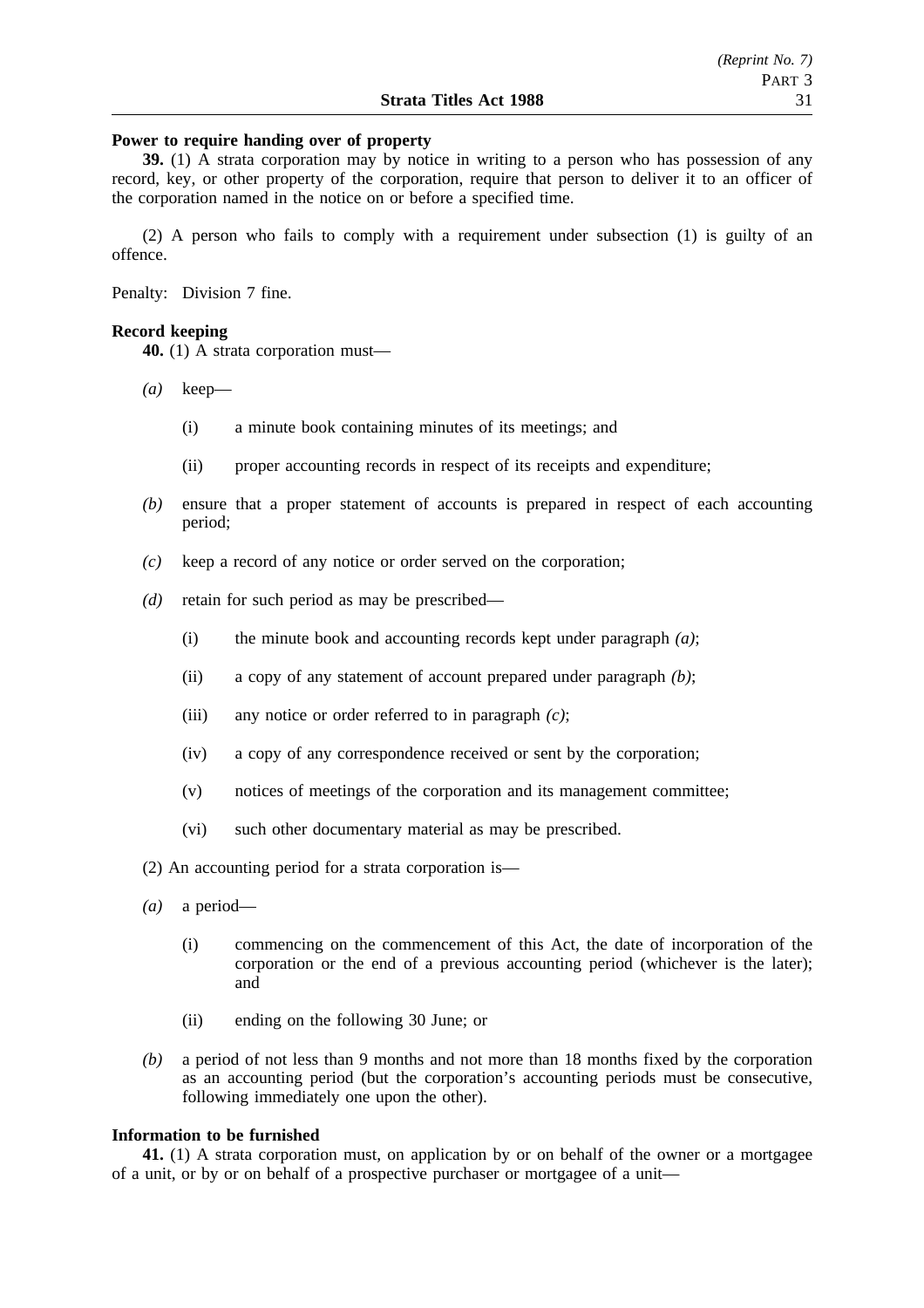- *(a)* furnish—
	- (i) particulars of any contribution payable in relation to the unit (including details of any arrears of contribution related to the unit);
	- (ii) particulars of the assets and liabilities of the corporation;
	- (iii) particulars of any expenditure that the corporation has incurred, or has resolved to incur, and to which the unit holder of the unit must contribute, or is likely to be required to contribute;
	- (iv) particulars in relation to any prescribed matter;
- *(b)* provide copies of—
	- (i) the minutes of general meetings of the corporation and meetings of its management committee for such period, not exceeding two years, specified in the application;
	- (ii) the statement of accounts of the corporation last prepared by the corporation;
	- (iii) the articles for the time being in force;
	- (iv) current policies of insurance taken out by the corporation;
- *(c)* make available for inspection—
	- (i) a copy of the accounting records of the corporation;
	- (ii) the minute books of the corporation;
	- (iii) any other prescribed documentary material.

Penalty: Division 9 fine.

(2) An application under this section must be accompanied by the prescribed fee.

(2a) A strata corporation must not charge more than the prescribed fee in respect of a service provided in pursuance of an application under this section.

Penalty: Division 9 fine.

- (3) The application is duly made if given or sent to—
- *(a)* the secretary of the strata corporation;
- *(b)* if the strata corporation has a management committee—any member of the management committee.

(4) A statement of a strata corporation provided for the purposes of subsection  $(1)(a)$  is, in favour of the person to whom it is provided and as against the corporation, conclusive evidence (as at the date of the statement) of the matters contained in the statement.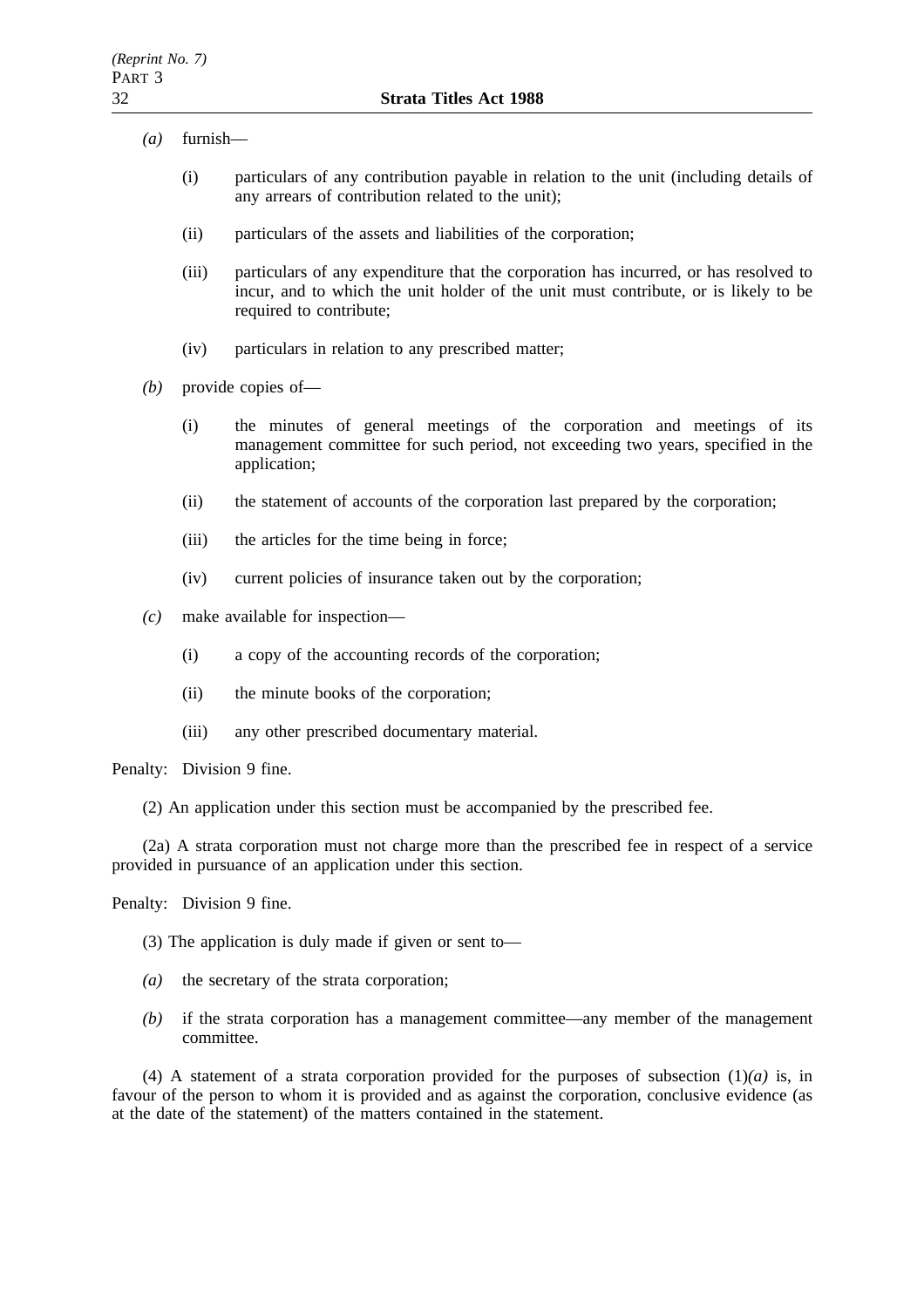## **PART 3A RESOLUTION OF DISPUTES**

## **Resolution of disputes, etc.**

**41A.** (1) An application may be made under this section—

- *(a)* if a strata corporation or a member of a strata corporation claims that a breach of this Act or of the articles of the corporation has occurred; or
- *(b)* if a member of a strata corporation claims to have been prejudiced, as occupier of a strata unit, by the wrongful act or default of the strata corporation, of the management committee of the strata corporation, or of some other member of the strata corporation; or
- *(c)* if a member of a strata corporation claims that a decision of the strata corporation or of the management committee of the strata corporation is unreasonable, oppressive or unjust; or
- *(d)* if a dispute arises—
	- (i) between a strata corporation and a member of the corporation; or
	- (ii) between two or more members of a strata corporation,

in relation to any aspect of the occupation or use of a strata unit.

(2) Subject to this section, an application must be made to the Magistrates Court and the *Magistrates Court Act 1991* applies, with such modifications as may be necessary for the purpose or as may be prescribed, in relation to the application as if the proceedings were a minor civil action within the meaning of that Act.

(3) A person may, with leave of the District Court, bring an application under this section in the District Court.

(4) The District Court may, on the application of a party to proceedings under this section that have been commenced in the Magistrates Court, order that the proceedings be transferred to the District Court (and such an order will have effect according to its terms).

(5) Proceedings should not be commenced in, or transferred to, the District Court under subsections (3) or (4) unless the District Court considers that it is appropriate for the court to deal with the matter by reason of the complexity or significance of the matter.

(6) A court may, on its own initiative or on an application by a party to the proceedings—

- *(a)* transfer an application under this section to the Supreme Court on the ground that the application raises a matter of general importance; or
- *(b)* state a question of law for the opinion of the Supreme Court.

(7) A court, in hearing and determining an application under this section, should act according to equity, good conscience and the substantial merits of the case, without regard to technicalities and legal forms, and is not bound by the rules of evidence but may inform itself on any matter in such manner as it thinks fit.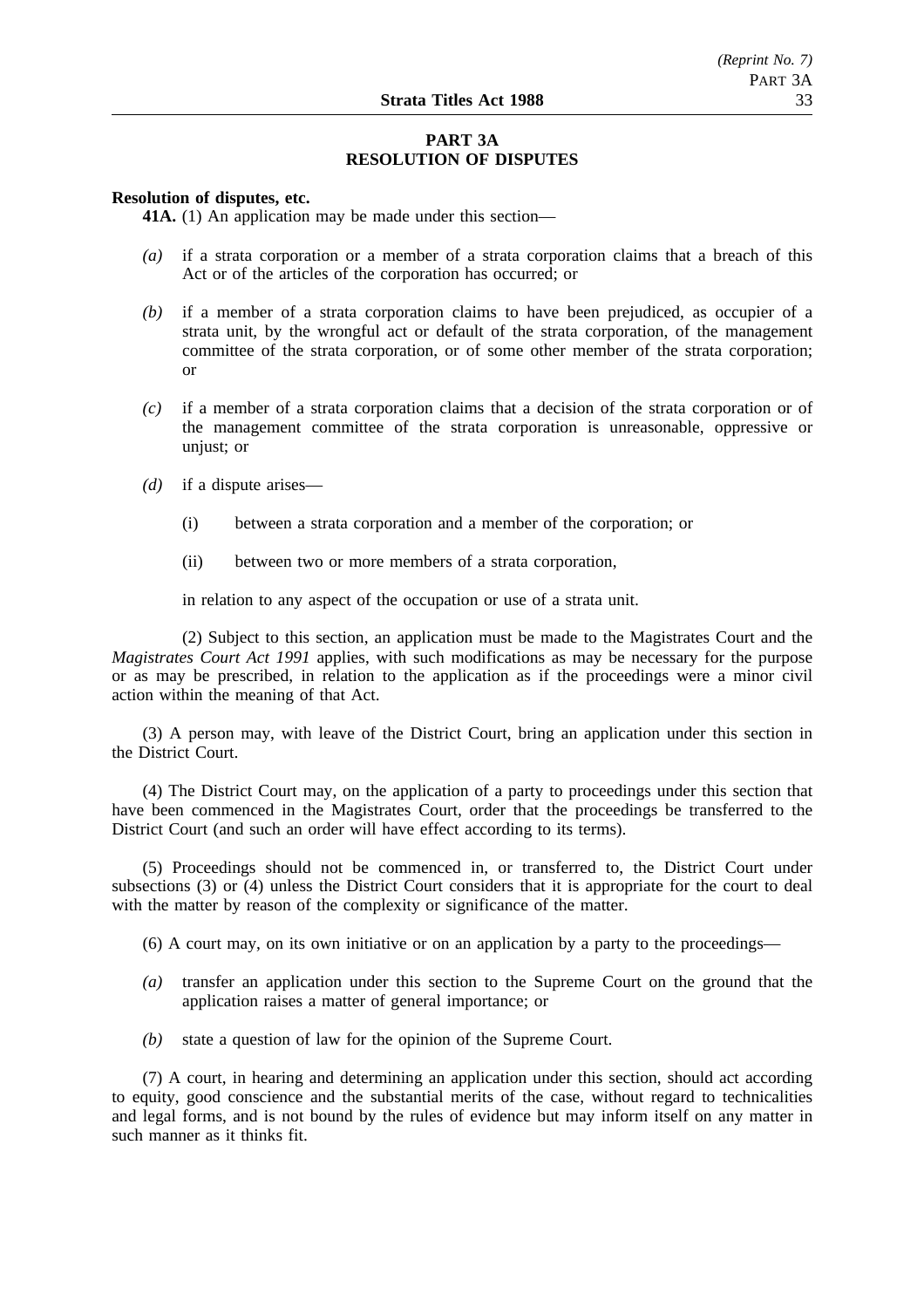(8) A member of a strata corporation duly appointed by the corporation for the purpose may represent the corporation in any proceedings under this section.

- (9) A court may, in respect of an application under this section—
- *(a)* attempt to achieve settlement of the proceedings by agreement between the parties;
- *(b)* require a party to provide reports or other information for the purposes of the proceedings;
- *(c)* order that a party take such action as in the opinion of the court necessary to remedy any default, or to resolve any dispute, and is specified in the order;
- *(d)* order that a party refrain from any further action of a kind specified in the order;
- *(e)* by order—
	- (i) alter the articles of the corporation;
	- (ii) vary or reverse any decision of the corporation, or of the management committee of the corporation;
- *(f)* give judgment on any monetary claim;
- *(g)* make orders as to costs;
- *(h)* make any incidental or ancillary orders.
- (10) A court should not make an order to alter the articles of a corporation unless—
- *(a)* the corporation is a party to the proceedings or the court is satisfied that the corporation has been given a reasonable opportunity to become a party to the proceedings; and
- *(b)* if it appears to the court that the alteration could adversely affect a member of the corporation who is not a party to the proceedings, the court is satisfied that the member has been notified of the possibility that such an order could be made and given a reasonable opportunity to make submissions to the court in relation to the matter; and
- *(c)* in any event, the court is satisfied that the order is essential to achieving a fair and equitable resolution of the matters in dispute.

(11) Where an application is made under this section and the court is satisfied that an interim order is justified by the urgency of the case, the court may make an interim order to safeguard the position of any person pending its final resolution.

(12) An interim order—

- *(a)* has effect for such period as the court may determine and specifies in the order, and may be renewed by the court from time to time; and
- *(b)* may be made or renewed whether or not notice of the application has been given to a respondent; and
- *(c)* unless sooner revoked, ceases to have effect on the determination or resolution of an application under this section.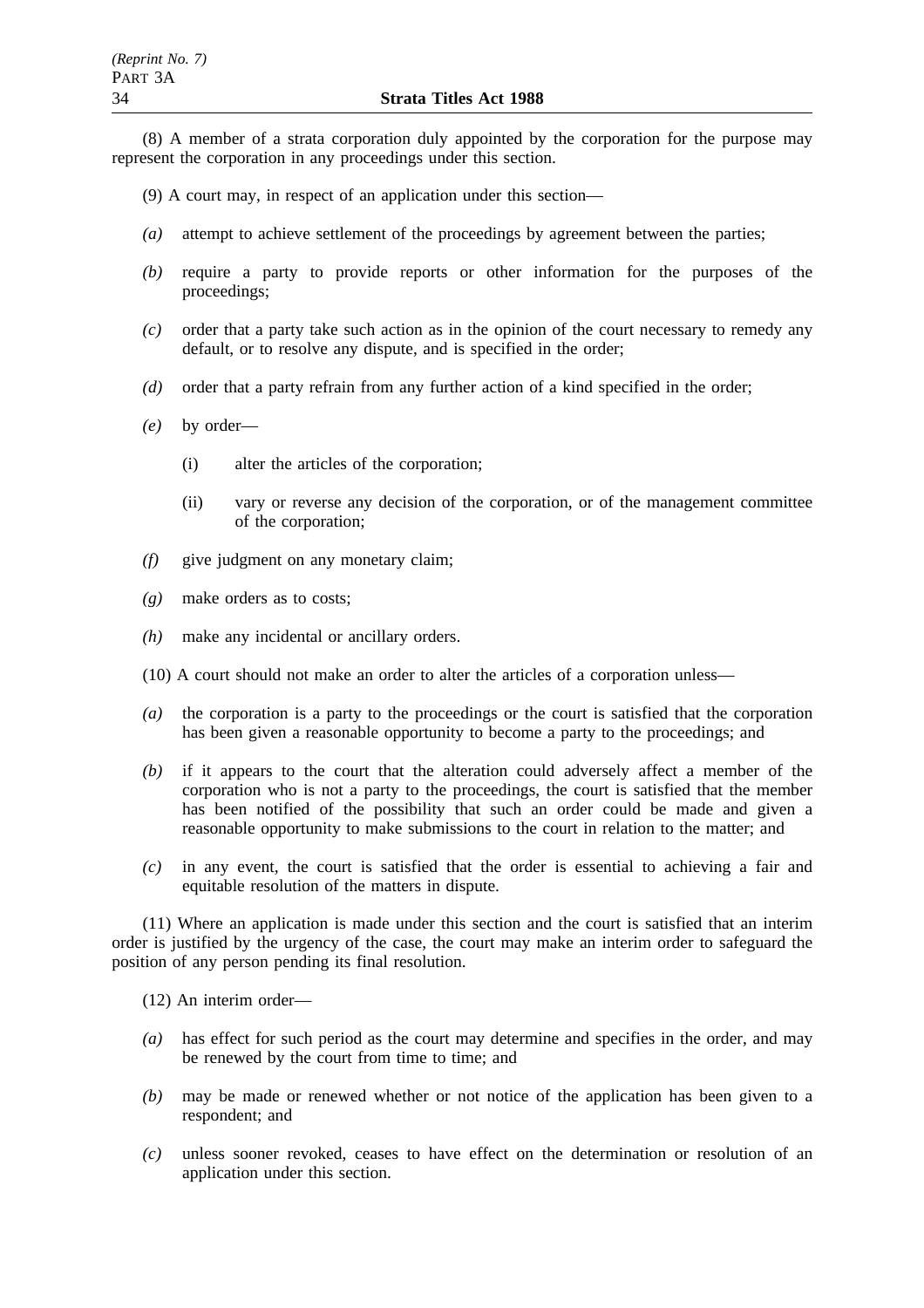(13) A person who fails to comply with an order under this section is guilty of an offence.

Penalty: Division 7 fine.

(14) The power to make an order under this section includes the power to vary or revoke an order.

(15) A court may decline to proceed with an application under this section if it considers that it would be more appropriate for proceedings to be taken in another court or tribunal constituted by law.

(16) This section does not limit or derogate from any civil remedy at law or in equity.

(17) Rules of Court may be made dealing with any matter necessary or expedient for the effective and efficient operation of this section.

(18) The rules for a particular court will be made in the same manner as ordinary rules are made for that court.

(19) In this section—

"**member**" in relation to a strata corporation includes any person who is bound to comply with the articles of the corporation.

\*\*\*\*\*\*\*\*\*\*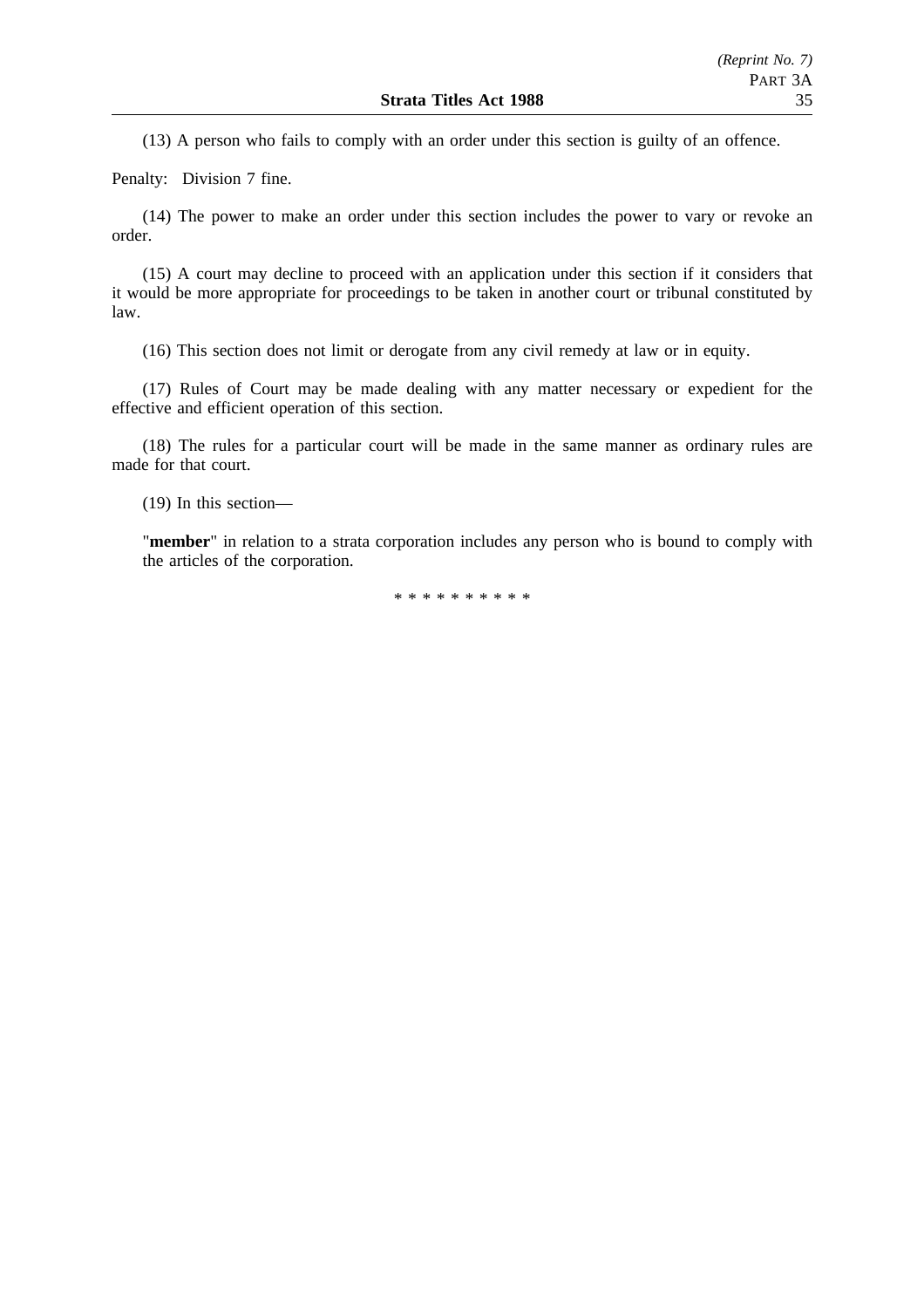## **PART 4 MISCELLANEOUS**

## **Unit holder's power of entry**

**42.** (1) If—

- *(a)* (i) the proper supply of hot or cold water, gas, electricity, heating oil or air-conditioned air to a unit (unit A) fails; or
	- (ii) the sewerage, garbage or drainage system as it affects a unit (unit A) fails to operate properly; and
- *(b)* some other unit (unit B) must be entered in order to investigate the cause of the failure, or to carry out necessary repairs,

the unit holder of unit A, or a person authorised by that unit holder, may, after giving such notice to the unit holder of unit B as may be practicable in the circumstances, enter unit B for that purpose.

(2) Reasonable force may be exerted in the exercise of powers conferred by this section but any damage to unit B must be immediately made good at the expense of the unit holder of unit A.

### **Insurance by unit holder**

**43.** (1) Nothing in this Act limits the right of a unit holder to effect insurance in respect of the unit.

(2) A contract of insurance may be entered into by the unit holder in respect of damage to the unit for an amount equal to the amount secured at the date of the contract by mortgages over the unit.

(3) Where a contract of insurance of the kind referred to in subsection (2) is in force—

- *(a)* payment must be made by the insurer under the contract to the mortgagees whose interests are noted in the contract in order of their respective priorities, subject to the terms and conditions of the contract;
- *(b)* subject to the terms and conditions of the contract, the insurer is liable to pay under the contract—
	- (i) the amount stated in the contract; or
	- (ii) the amount of the damage; or
	- (iii) the amount sufficient, at the date of the payment, to discharge the mortgages noted in the contract,

whichever is the least amount.

(4) Where the amount so paid by the insurer equals the amount necessary to discharge a mortgage over the unit, the insurer is entitled to an assignment of that mortgage and where the amount is less than the amount necessary to discharge a mortgage over the unit, the insurer is entitled to obtain from the mortgagee a transfer of a proportion of the mortgagee's interest in the mortgage equal to the proportion that the amount of the payment bears to the amount owing under the mortgage immediately before the payment.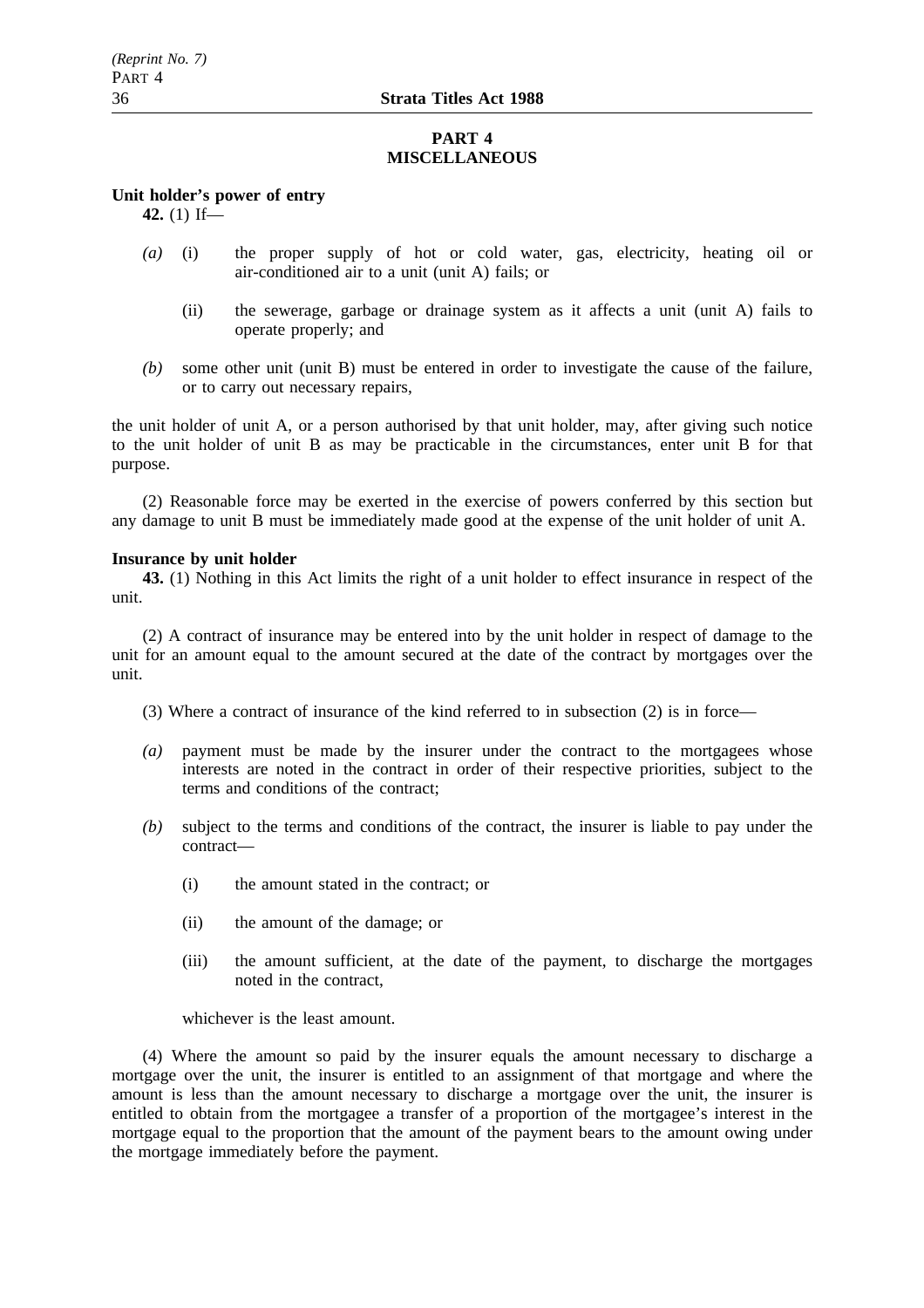(5) Money received under any such contract of insurance is not liable to be brought into contribution with any other money received under another contract of insurance, except where the other contract of insurance—

- *(a)* is in respect of damage to the same unit; and
- *(b)* relates to the same mortgage debt.

#### **Dealing with part of unit**

**44.** (1) Subject to this section, a unit holder may not enter into any dealing with a part of the unit unless—

- *(a)* the dealing is to be effected by amendment to the strata plan; or
- *(b)* the dealing consists of the granting, surrendering or extinction of an easement.
- (2) Subject to any other law, a unit holder may grant a lease or licence over a part of a unit—
- *(a)* if all of the units comprised in the strata scheme consist of non-residential premises; or
- *(b)* where paragraph *(a)* does not apply—
	- (i) if the lease or licence is granted to another unit holder; or
	- (ii) if the lease or licence is authorised by unanimous resolution of the strata corporation (but no authorisation is required in relation to a lease or licence over the whole of a unit).
- (3) Where a unit holder acts in contravention of this section—
- *(a)* the dealing is void and no instrument purporting to give effect to the dealing may be lodged for registration; and
- *(b)* the unit holder is guilty of an offence.

Penalty: Division 8 fine.

## **Body corporate may act as officer, etc.**

**44A.** (1) Where a unit holder is a body corporate, the body corporate is eligible to hold the office of presiding officer, secretary or treasurer of the strata corporation, or to be a member of the management committee.

(2) If a body corporate is appointed as the presiding officer, secretary or treasurer of a strata corporation, or as a member of a management committee, the body corporate may, by instrument in writing, appoint a person to perform on its behalf any function that is conferred on the body corporate by virtue of the appointment.

(2a) Subject to subsection (2b), the person appointed under subsection (2) must be a director, manager, secretary or other officer of the body corporate.

- (2b) Subsection (2a) does not apply—
- *(a)* if all of the units comprised in the relevant strata scheme consist of non-residential premises; or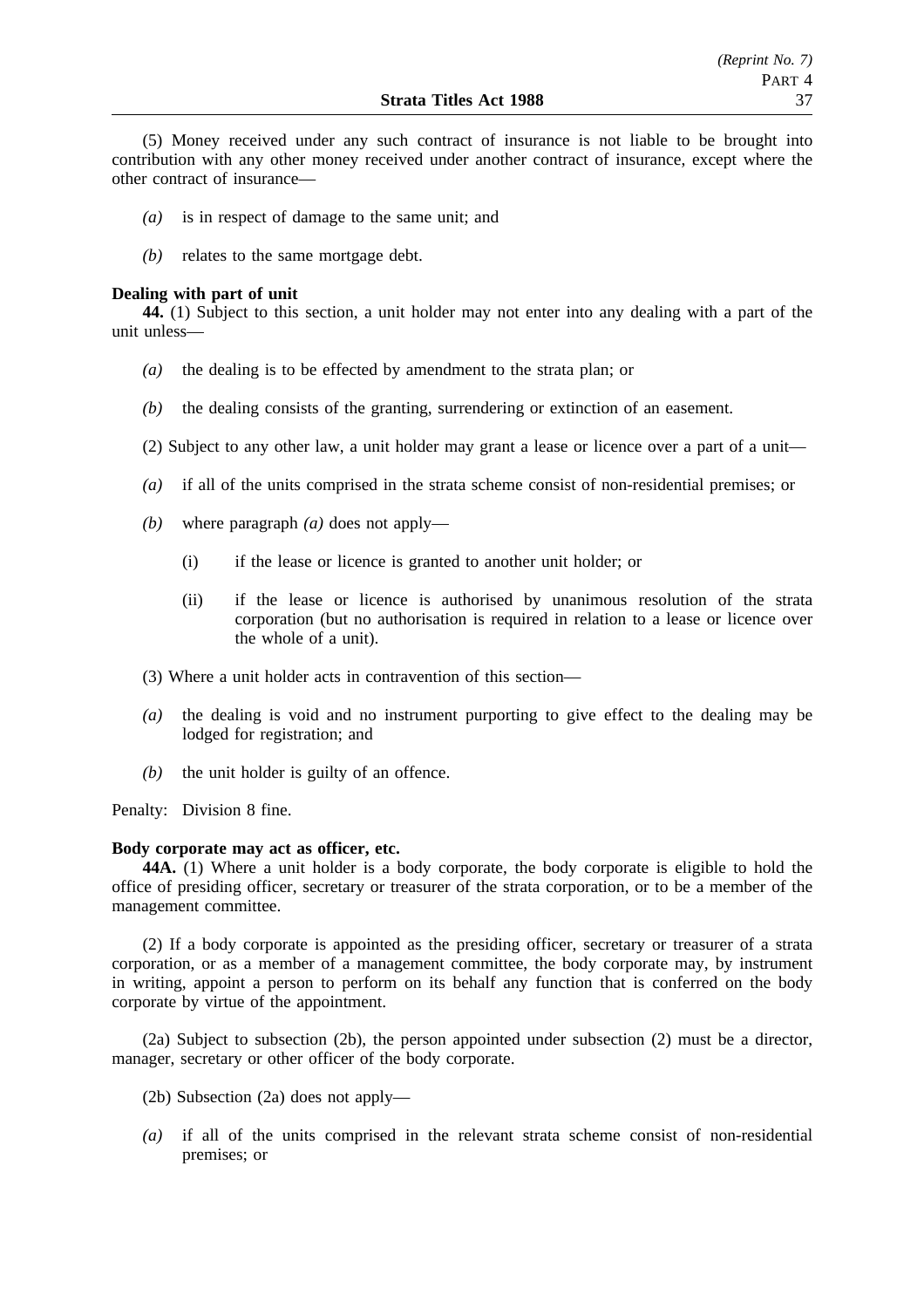- *(b)* if the body corporate is the South Australian Housing Trust; or
- *(c)* in any other case prescribed by regulation.

(3) A function performed on behalf of a body corporate by a person appointed under subsection (2) will be taken to have been performed by the body corporate.

(4) A body corporate may revoke at will an appointment under subsection (2).

### **Persons under disability, etc.**

**45.** (1) Where a unit holder is under a disability, the rights and powers of that unit holder under this Act may be exercised on his or her behalf by a guardian.

(2) If a unit holder is under a disability or cannot be found, the Court may on application by the strata corporation or any other person with a proper interest in the matter, dispense with any consent, approval or vote that would otherwise be required from that person under this Act.

### **Relief where unanimous resolution required**

**46.** (1) Where a unanimous resolution is necessary under this Act before an act may be done and that resolution is not obtained but the resolution is supported to the extent necessary for a special resolution, a person included in the majority in favour of the resolution may apply to the Court to have the resolution declared sufficient to authorise the particular act proposed and, if the Court so orders, the resolution will be taken to have been passed as a unanimous resolution.

(2) Notice of an application under subsection (1) must be served on—

- *(a)* every person who was entitled to exercise the power of voting conferred under this Act and did not, either in person or by proxy, vote in favour of the resolution; and
- *(b)* any other person whom the Court declares to have a sufficient interest in the proceedings to require that the person should be served with notice of the application,

and the Court may direct that any person served with, or to be served with, notice of proceedings under this subsection be joined as a party to the proceedings.

(3) The Court should not order a party who opposes an application under this section to pay the costs of a successful applicant unless the Court considers the actions of that party in relation to the application were unreasonable.

## **Vicarious liability of management committee members**

**47.** (1) If a strata corporation for which a management committee has been constituted is guilty of an offence against this Act, each person who was a member of the management committee at the time of the offence is also guilty of an offence and liable to a penalty not exceeding one-half the maximum prescribed for the principal offence.

- (2) It is a defence to a charge under subsection (1) to prove—
- *(a)* that the defendant exercised reasonable care in the exercise of his or her responsibilities as a member of the management committee; and
- *(b)* that the offence is not attributable to any intentional or negligent act or omission on the defendant's part.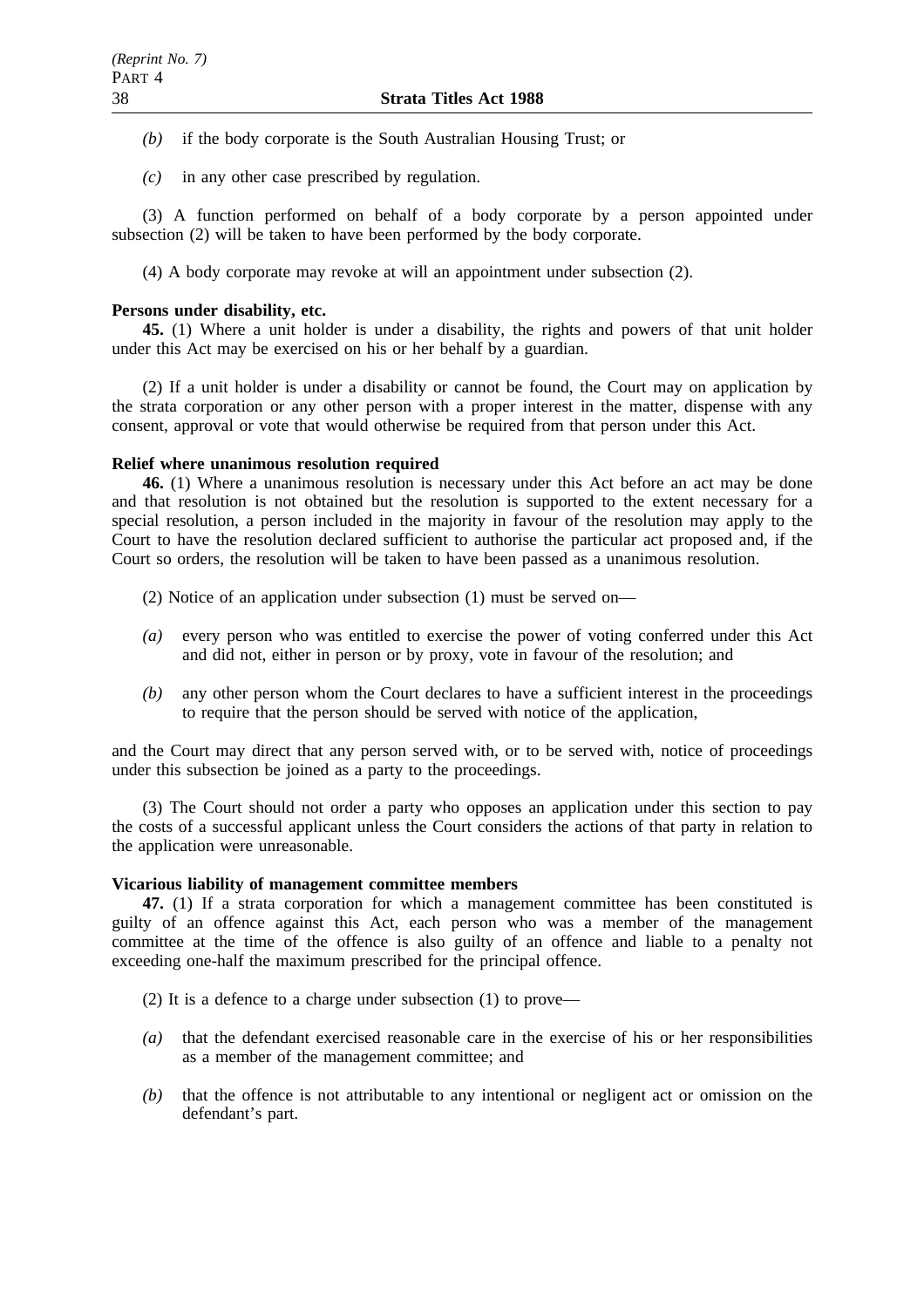#### **Applications, etc.**

**48.** (1) An application or plan submitted to the Registrar-General under this Act must be in a form approved by the Registrar-General and certified in any manner required by the Registrar-General.

(2) Any such application must be accompanied by the prescribed fee.

(3) Any other document that is to be lodged with the Registrar-General under this Act must be accompanied by the prescribed fee.

(4) The Registrar-General may, in appropriate cases, remit or reduce a fee.

#### **Service**

**49.** (1) A document to be served under this Act or the articles of a strata corporation may be served personally or by post.

- (2) A strata corporation must keep—
- *(a)* a letter box, with the name of the corporation clearly shown on it, for postal delivery to the site; or
- *(b)* where there is no postal delivery to the site, a post office box.

(3) A document may be served on the strata corporation, its secretary or treasurer, or a member of its management committee—

- *(a)* by placing it in the strata corporation's letter box; or
- *(b)* by post addressed to the strata corporation, the secretary or treasurer at the postal address of the corporation.

#### **Proceedings for offences**

**50.** (1) An offence against this Act is a summary offence.

(2) A prosecution for an offence against this Act may only be commenced with the written consent of the Attorney-General.

(3) In proceedings for an offence against this Act, a document apparently signed by the Attorney-General that appears to be a consent to a prosecution for an offence against this Act will be accepted, in the absence of proof to the contrary, as proof of the consent.

(4) Where a person fails to comply with an obligation imposed by this Act and is, in consequence of that non-compliance, convicted of an offence against this Act, the court may order the convicted person to comply with the obligation within a time fixed by the court.

(5) If the convicted person fails to comply with an order under subsection (4), that person is guilty of a further offence.

Penalty: Division 7 fine.

## **Regulations**

**51.** (1) The Governor may make such regulations as are contemplated by this Act, or as are necessary or expedient for the purposes of this Act.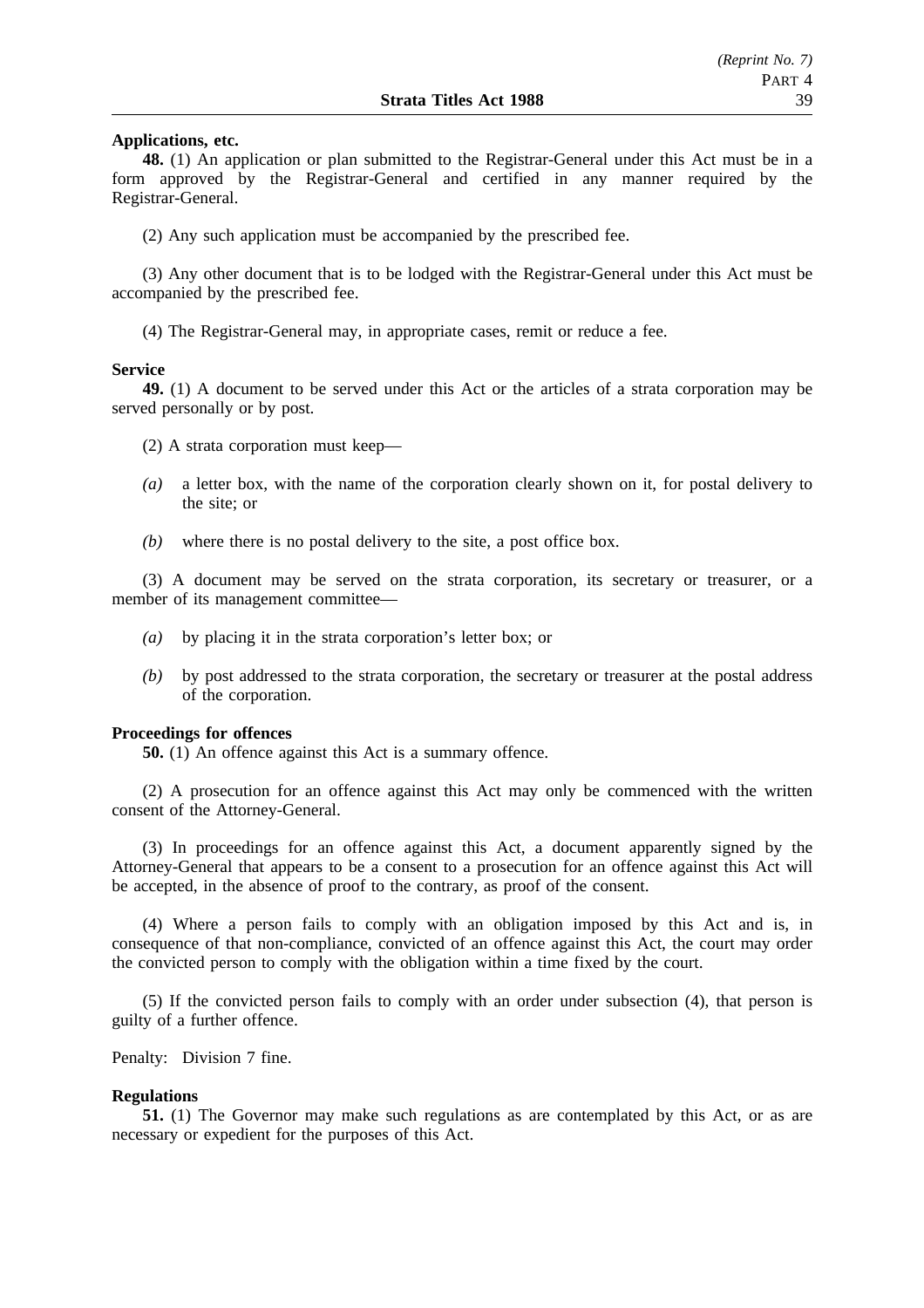- (2) Any such regulation—
- *(a)* may be of general or restricted application;
- *(b)* may confer discretionary powers;
- *(c)* may impose a fine (not exceeding a division 9 fine) for breach of, or non-compliance with, the regulation or any other regulation.

\*\*\*\*\*\*\*\*\*\*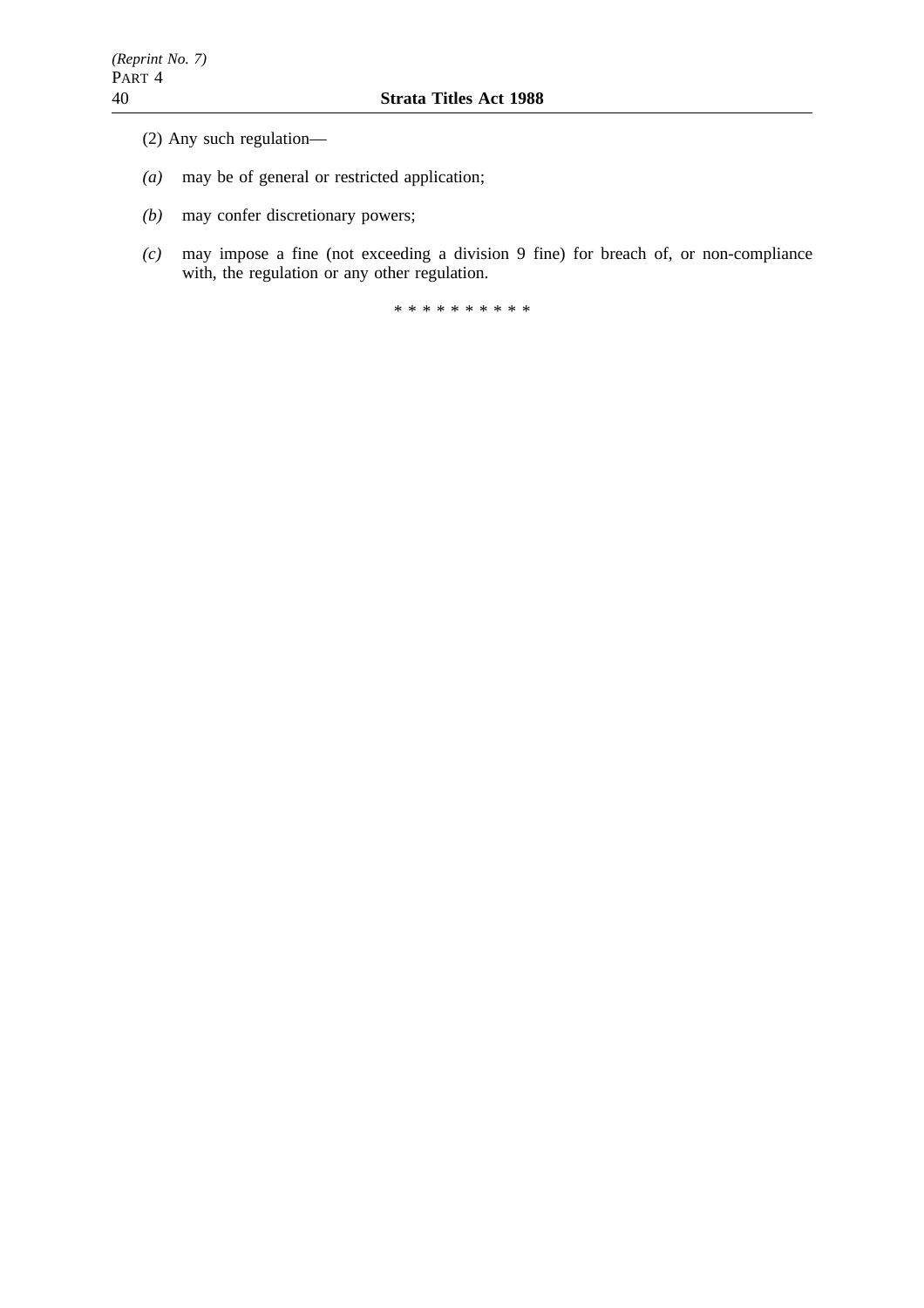#### **SCHEDULE 2**

*Transitional Provisions*

#### **Interpretation**

1. In this schedule—

"**the repealed strata title provisions**" means Part 19B of the *Real Property Act 1886* repealed by schedule 1.

#### **Existing plans**

2. (1) Subject to subclause (2), a plan deposited in the Lands Titles Registration Office by the Registrar-General in pursuance of the repealed strata title provisions will be taken to be a deposited plan under this Act.

(2) Subject to any amendment under this Act, the boundaries of a unit within a plan to which subclause (1) applies are not affected by the enactment of this Act.

#### **Strata corporations**

3. (1) A corporation existing under the repealed strata title provisions immediately before the commencement of this Act continues as a strata corporation under this Act.

(2) A committee of a corporation appointed under the repealed strata title provisions and in existence immediately before the commencement of this Act will, subject to this Act, continue as the management committee of the corporation under this Act.

(3) Where a strata corporation to which this clause applies had adopted articles in substitution for those prescribed by the repealed strata title provisions, those articles continue, subject to amendment or substitution under this Act, as the articles of the corporation.

(4) In any other case, the articles prescribed by schedule 3 will take the place of those prescribed by the repealed strata title provisions on the expiration of six months from the commencement of this Act (but if those earlier articles had been amended, there will be a corresponding amendment to the schedule 3 articles as they apply to the strata corporation).

#### **Continuation and completion of proceedings under the repealed provisions**

4. (1) Proceedings commenced under the repealed strata title provisions may be continued and completed as if this Act had not been enacted.

(2) For the purposes of subclause (1), proceedings for the deposit of a strata plan will be taken to have commenced when a formal application was first made to the Registrar-General, the Commission or the council in relation to the division of the land by strata plan.

#### **Prescribed building unit schemes**

5. (1) Where—

- *(a)* land was, before 22 February, 1968, laid out in a building unit scheme consisting of two or more units designed for separate occupation;
- *(b)* as at that date, buildings to which the scheme relates had been erected,

the scheme is one to which this clause applies.

(2) An application may be made under this Act for the deposit of a strata plan in relation to land subject to a scheme to which this clause applies.

- (3) An application cannot be made under subclause (2) without the consent of—
- *(a)* all those on whom rights to occupation of the units have been conferred under the scheme; and
- *(b)* any other person who has a registered interest in the land; and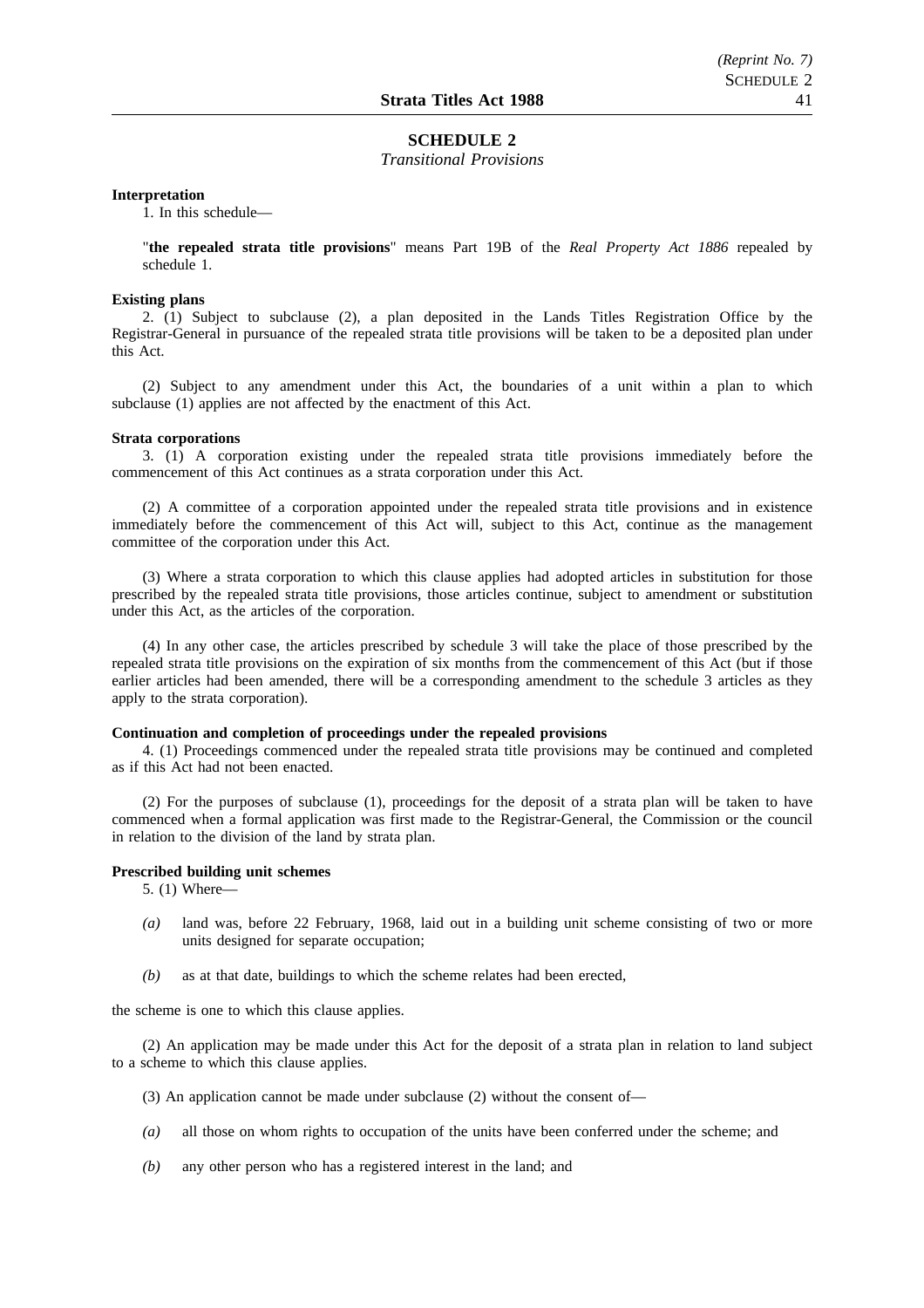- *(c)* any company formed to administer the scheme.
- (4) Where a strata plan is deposited in pursuance of an application under this clause—
- *(a)* the scheme is terminated;
- *(b)* all registered interests that had been entered on the original certificate for the land are extinguished and any related instrument is discharged (although the Registrar-General will, on due application being made, register any instrument in substitution for any instrument that is cancelled by the operation of this paragraph and may note a caveat on the title without the leave of the Court);
- *(c)* the certificate for the units will be issued in the names of those who were entitled to occupation of them under the scheme;
- *(d)* the assets and liabilities of any company formed to administer the scheme are transferred to the strata corporation.

## **Application of Acts**

6. The *Acts Interpretation Act 1915* applies, except to the extent of any inconsistency with the provisions of this schedule, to any repeal made by this Act.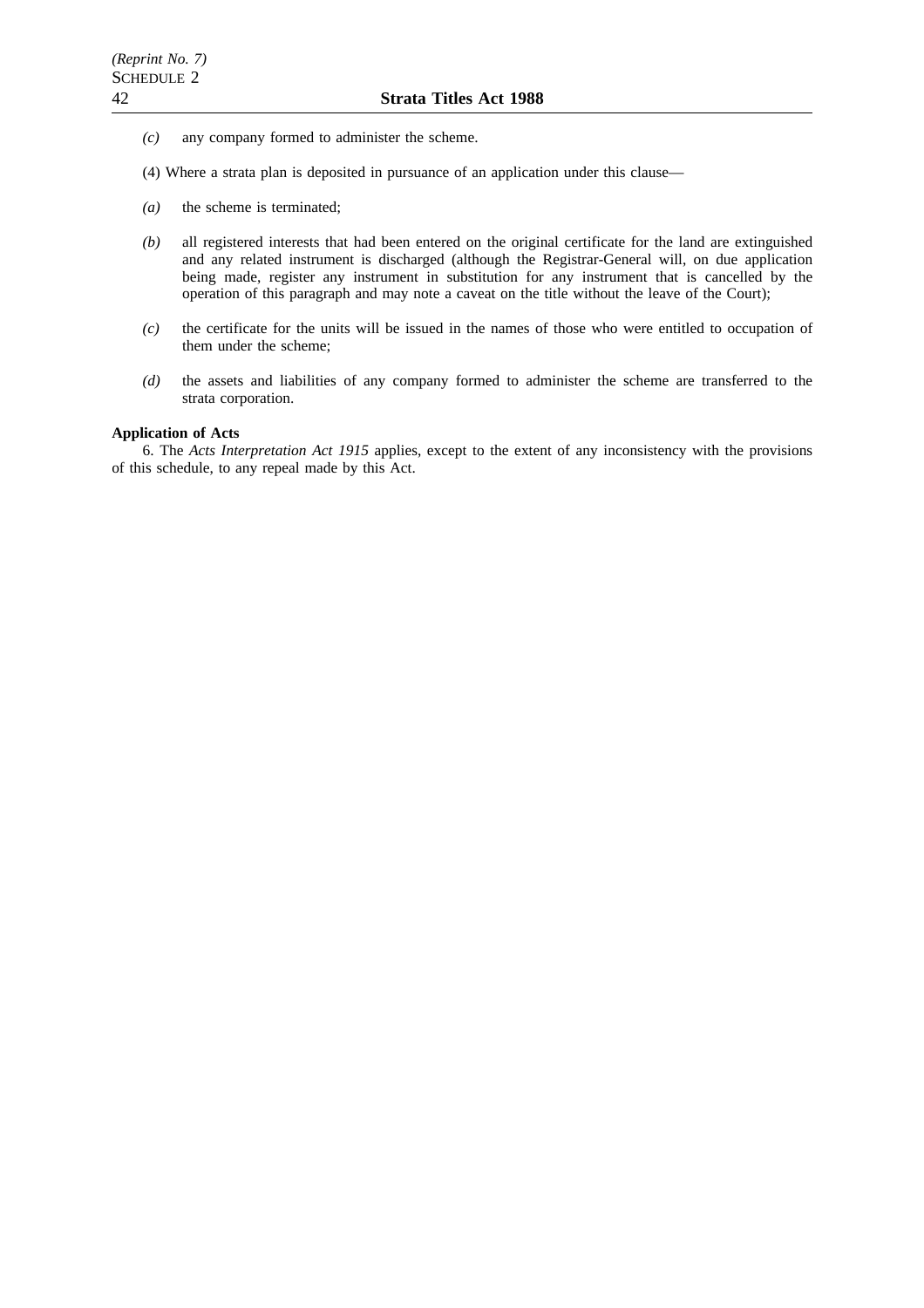#### **SCHEDULE 3**

#### *Articles of Strata Corporation*

1. (1) A unit holder must—

- *(a)* maintain the unit in good repair;
- *(b)* carry out any work ordered by a council or other public authority in respect of the unit.

(2) The occupier of a unit must keep it in a clean and tidy condition.

2. A person bound by these articles—

- *(a)* must not obstruct the lawful use of the common property by any person; and
- *(b)* must not use the common property in a manner that unreasonably interferes with the use and enjoyment of the common property by the other members of the strata community, their customers, clients or visitors; and
- *(c)* must not make, or allow his or her customers, clients or visitors to make, undue noise in or about any unit or the common property; and
- *(d)* must not interfere, or allow his or her customers, clients or visitors to interfere, with others in the enjoyment of their rights in relation to units or common property.

3. A person bound by these articles must not use the unit, or permit the unit to be used, for any unlawful purpose.

4. Subject to the *Strata Titles Act 1988*, a person bound by these articles must not, without the strata corporation's consent, keep any animal in, or in the vicinity of, a unit.

5. A person bound by these articles—

- *(a)* must not park a motor vehicle in a parking space allocated for others or on a part of the common property on which parking is not authorised by the strata corporation; and
- *(b)* must take reasonable steps to ensure that his or her customers, clients or visitors do not park in parking spaces allocated for others or on parts of the common property on which parking is not authorised by the strata corporation.
- 6. A person bound by these articles must not, without the consent of the strata corporation—
- *(a)* damage or interfere with any lawn, garden, tree, shrub, plant or flower on the common property; or
- *(b)* use any portion of the common property for his or her own purposes as a garden.
- 7. A person bound by these articles must not—
- *(a)* bring objects or materials onto the site of a kind that are likely to cause justified offence to the other members of the strata community; or
- *(b)* allow refuse to accumulate so as to cause justified offence to others.

8. A person bound by these articles must not, without the consent of the strata corporation, display any sign, advertisement, placard, banner or any other conspicuous material of a similar nature—

- *(a)* on part of his or her unit so as to be visible from outside the building; or
- *(b)* on any part of the common property.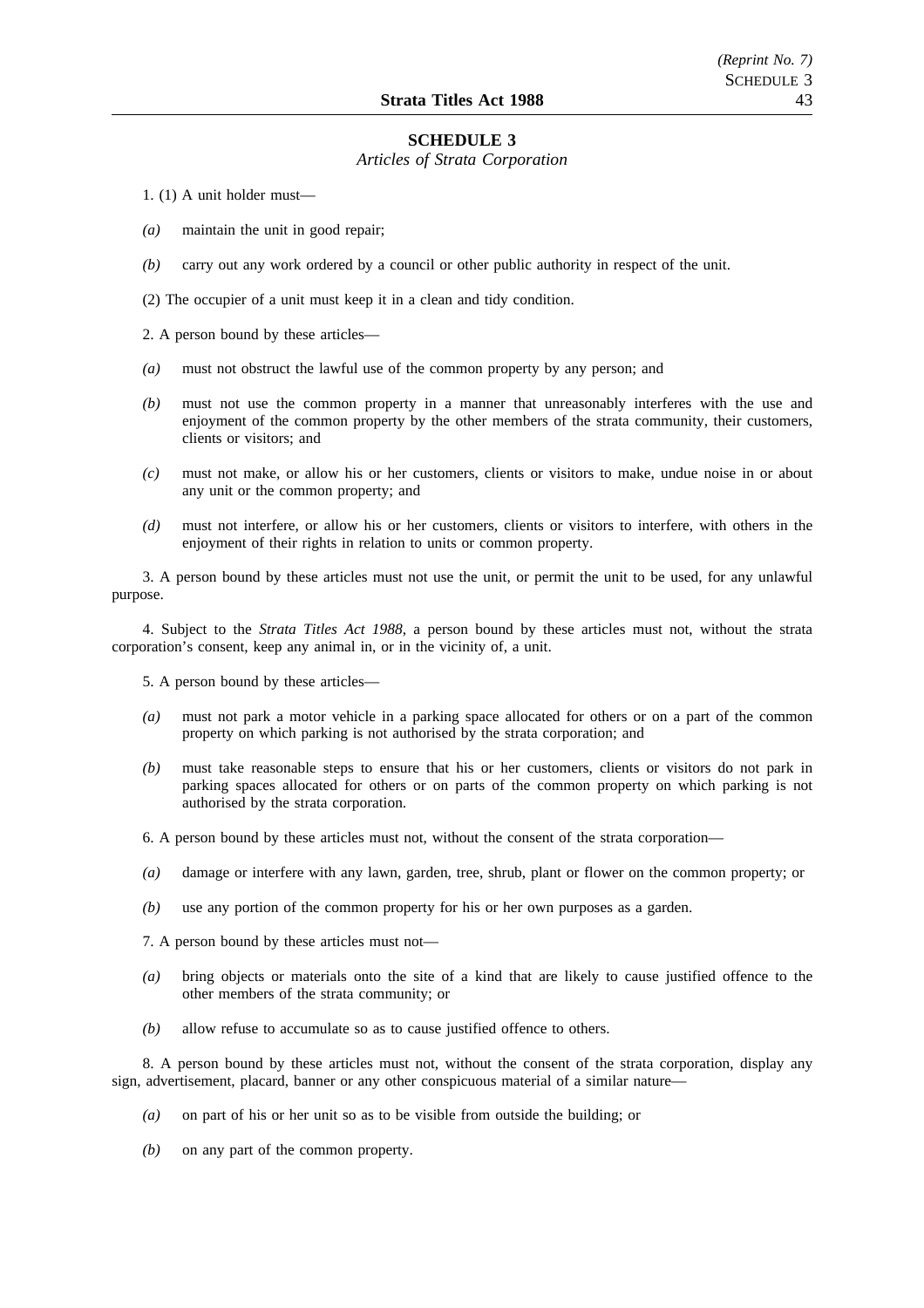9. The occupier of a unit may, without the consent of the strata corporation, paint, cover or in any other way decorate the inside of any building forming part of the unit and may, provided that unreasonable damage is not caused to any common property, fix locks, catches, screens, hooks and other similar items to that building.

10. The occupier of a unit used for residential purposes must not, without the consent of the strata corporation, use or store on the unit or on the common property any explosive or other dangerous substance.

11. A person bound by these articles—

- *(a)* must maintain within the unit, or on a part of the common property set apart for the purpose by the strata corporation, a receptacle for garbage adequately covered; and
- *(b)* must comply with all council by-laws relating to the disposal of garbage.

12. A unit holder must immediately notify the strata corporation of—

- *(a)* any change in the ownership of the unit, or any change in the address of an owner;
- *(b)* any change in the occupancy of the unit.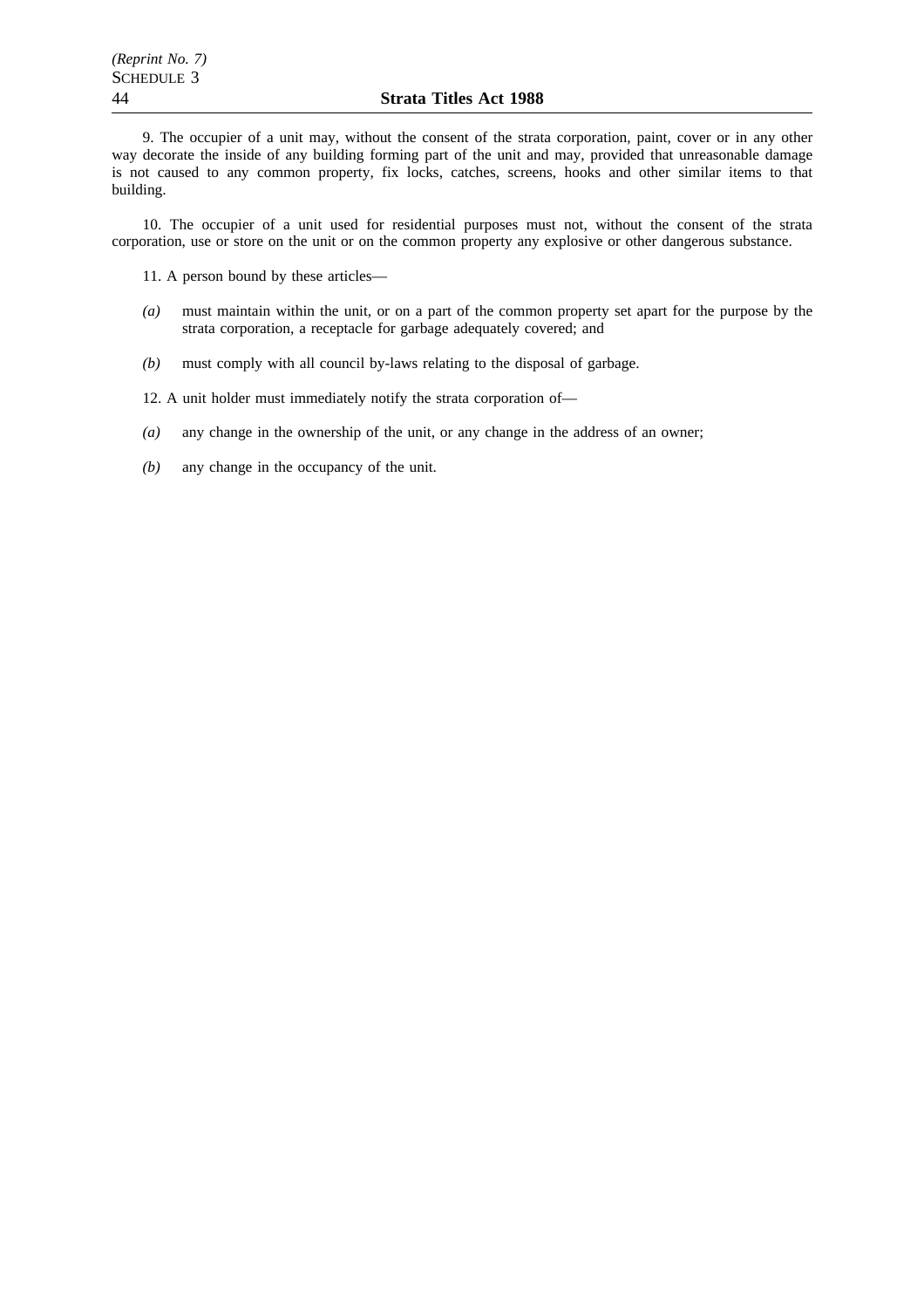## **APPENDIX 1**

#### **LEGISLATIVE HISTORY**

(*entries in bold type indicate amendments incorporated since the last reprint*)

Long title: amended by 54, 1990, s. 3(1) (Sched. 4) Section 2: repealed by 54, 1990, s. 3(1) (Sched. 4) Section 3(1): definition of "the Commission" substituted by 54, 1993, s. 13(a) definition of "fence" inserted by 13, 1990, s. 3(a) definition of "statutory encumbrance" inserted by 13, 1990, s. 3(b); amended by 54, 1993, s. 13(b); paragraph (c) repealed by 54, 1993, s. 13(b); amended by 56, 1993, Sched. 2 Section 5(6): amended by 13, 1990, s. 4 Section 5(7): amended by 78, 1991, s. 3 Section 7(4): amended by 54, 1993, s. 13(c) Section  $7(6)$ : amended by 13, 1990, s.  $5(a)$ Section 7(7): amended by 13, 1990, s. 5(b), (c) **Section 8(1):** amended by 38, 1996, s. 41(a) **Section 8(1a) and (1b):** inserted by 38, 1996, s. 41(b) Section 8(4): amended by 11, 1994, Sched. Section 8(5): substituted by 13, 1990, s. 6(a); repealed by 11, 1994, Sched. Section  $8(6)$ : substituted by 13, 1990, s.  $6(b)$ Section 8(7): inserted by 13, 1990, s. 6(b) Section 12(2): amended by 13, 1990, s.  $7(a)$ Section 12(3): amended by 54, 1993, s. 13(d) Section 12(3a): inserted by 13, 1990, s. 7(b) Section 12(4a): inserted by 13, 1990, s. 7(c)<br>Section 12(5): substituted by 13, 1990, s. 7 substituted by 13, 1990, s.  $7(d)$ Section 12(5a): inserted by 13, 1990, s. 7(d) Section 12(6): amended by 13, 1990, s. 7(e); 11, 1994, Sched. Section 12(6a): inserted by 13, 1990, s. 7(f); repealed by 11, 1994, Sched. Section 12(8): inserted by 38, 1996, s. 42 Division 5 of Part 2 comprising ss. 14 - 15 and heading amended by 13, 1990, s. 8; 54, 1990, s. 3(1) (Sched. 4); 23, 1992, s. 7; repealed by 54, 1993, s. 13(e) Section 16(2): amended by 13, 1990, s. 9 Section 17(7): amended by 13, 1990, s. 10(a) Section 17(7a): inserted by 13, 1990, s. 10(b) Section 17(9): inserted by 38, 1996, s. 43 Division 7A of Part 2 comprising s. 17AAA and heading inserted by 38, 1996, s. 44 Division 8 of Part 2 comprising ss. 17A, 17B and heading inserted by 13, 1990, s. 11 Section 17B(2) and (3): substituted by 11, 1994, Sched. Section 17B(4): repealed by 11, 1994, Sched. Section 17B(5): amended by 54, 1993, s. 13(f); repealed by 11, 1994, Sched. Section 17B(6): amended by 54, 1993, s. 13(g); repealed by 11, 1994, Sched. Section 20(3): repealed by 78, 1991, s. 4 Section 22(1): amended by 54, 1990, s. 3(1) (Sched. 4); 78, 1991, s. 5 Section 23(1): amended by 13, 1990, s. 12(a) Section 23(1a): inserted by 13, 1990, s. 12(b) Section 23(5): amended by 54, 1990, s. 3(1) (Sched. 4); substituted by

78, 1991, s. 6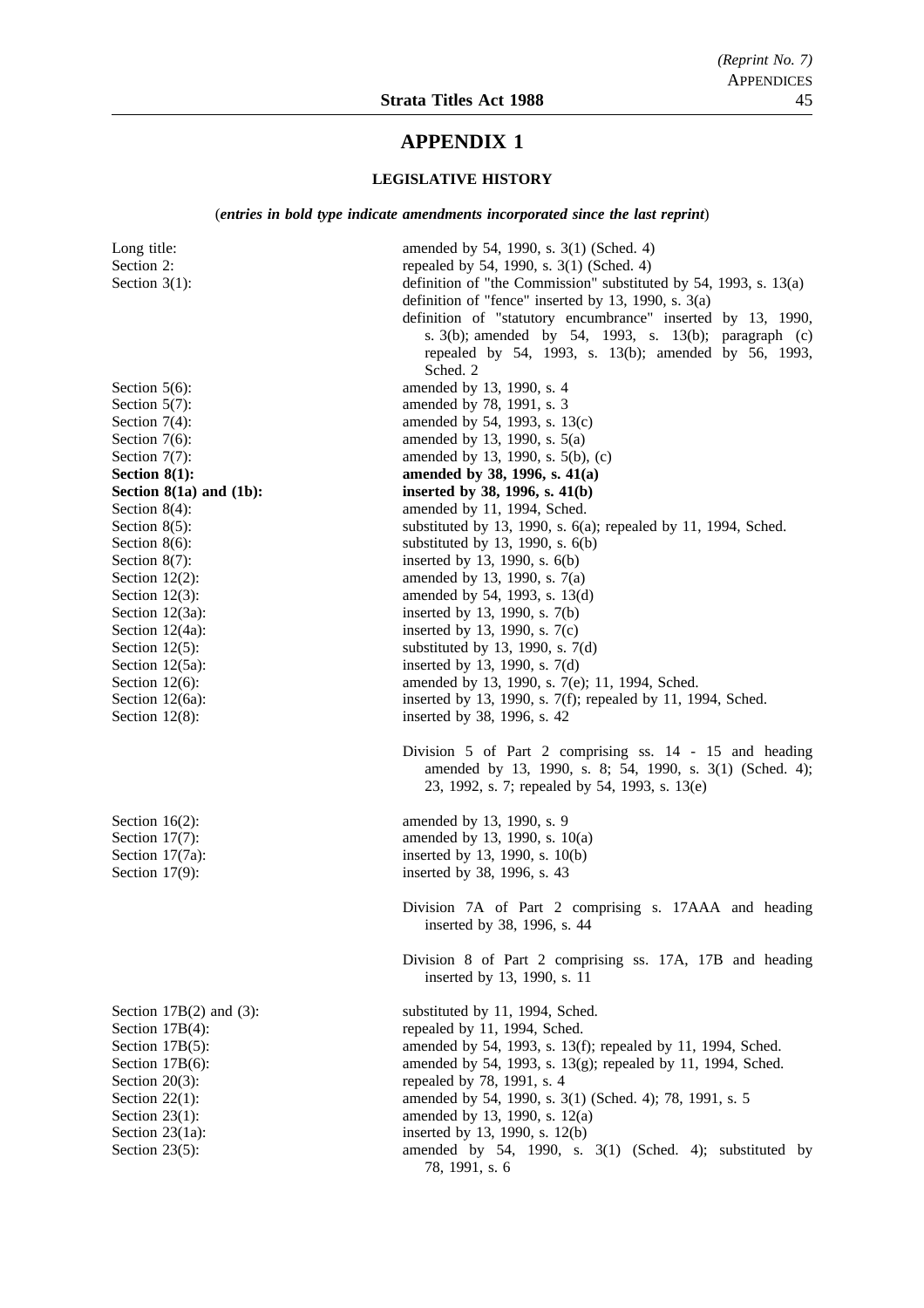Section 25: amended by 13, 1990, s. 13 Section 26(2): amended by 13, 1990, s. 14(a) Section 26(3): amended by 13, 1990, s. 14(b) Section 26(6): amended by 54, 1990, s. 3(1) (Sched. 4) Section 27(8): inserted by 13, 1990, s. 15 Section 29(1): substituted by 13, 1990, s. 16 Section 29(3): amended by 54, 1990, s. 3(1) (Sched. 4); repealed by 78, 1991, s. 7 Section 29(4): repealed by 78, 1991, s. 7 Section 29(5): amended by 54, 1990, s. 3(1) (Sched. 4); repealed by 78, 1991, s. 7 Section 29A: inserted by 26, 1992, s. 10 Section 30(3): amended by 13, 1990, s. 17 Section 31(2): amended by 13, 1990, s. 18 Section 32(1): amended by 54, 1990, s. 3(1) (Sched. 4); 78, 1991, s. 8 Section 33(2): amended by 13, 1990, s. 19(a) Section 33(3): amended by 13, 1990, s. 19(b) Section 33(3a): inserted by 13, 1990, s. 19(c)<br>Section 33(4): amended by 54, 1990, s. 3(1) amended by 54, 1990, s. 3(1) (Sched. 4); 78, 1991, s. 9 Section 33(6): substituted by 13, 1990, s. 19(d) Section 33(7): amended by 13, 1990, s. 19(e) Section 33(8): inserted by 13, 1990, s. 19(f) Section 34(2): amended by 13, 1990, s. 20(a) Section 34(5): amended by 13, 1990, s. 20(b) Section 34(6): substituted by 13, 1990, s.  $20(c)$ Section 34(8): substituted by 13, 1990, s.  $20(d)$ Section 35(1): amended by 13, 1990, s. 21(a) Section 35(1a): inserted by 13, 1990, s. 21(b) Section 35(4): substituted by 13, 1990, s. 21(c) Section  $35(4a)$  and  $(4b)$ : inserted by 13, 1990, s.  $21(c)$ Section 35(6): amended by 13, 1990, s. 21(d) Section 35(7): amended by 13, 1990, s. 21(e) Division 6A of Part 3 comprising ss. 36A - 36L and heading inserted by 38, 1996, s. 45 Section 38(1): amended by 54, 1990, s. 3(1) (Sched. 4) Section 38(2): substituted by 13, 1990, s. 22 Section 38(3): amended by 54, 1990, s. 3(1) (Sched. 4) Section 39(2): amended by 54, 1990, s. 3(1) (Sched. 4) Section 40(2): amended by 54, 1990, s. 3(1) (Sched. 4) Section 41(1): amended by 13, 1990, s. 23(a), (b); 54, 1990, s. 3(1) (Sched. 4) Section 41(2a): inserted by 13, 1990, s. 23(c); amended by 54, 1990, s. 3(1) (Sched. 4) Part 3A comprising s. 41A and heading inserted by 78, 1991, s. 10 Section 41A(2): substituted by 26, 1992, s.  $11(a)$ Section 41A(4): amended by 26, 1992, s. 11(b) Section 41A(19): definition of "small claim" repealed by 26, 1992, s. 11(c) Section 44(2): substituted by 13, 1990, s. 24 Section 44(3): amended by 54, 1990, s. 3(1) (Sched. 4) Section 44A: inserted by 16, 1989, s. 3 Section  $44A(2a)$  and  $(2b)$ : inserted by 13, 1990, s. 25 Section 49(2): amended by 54, 1990, s. 3(1) (Sched. 4); substituted by 78, 1991, s. 11(a) Section 49(3): amended by 78, 1991, s. 11(b) Section 50(4): amended by 13, 1990, s. 26 Section 50(5): amended by 54, 1990, s. 3(1) (Sched. 4) Section 51(2): amended by 54, 1990, s. 3(1) (Sched. 4)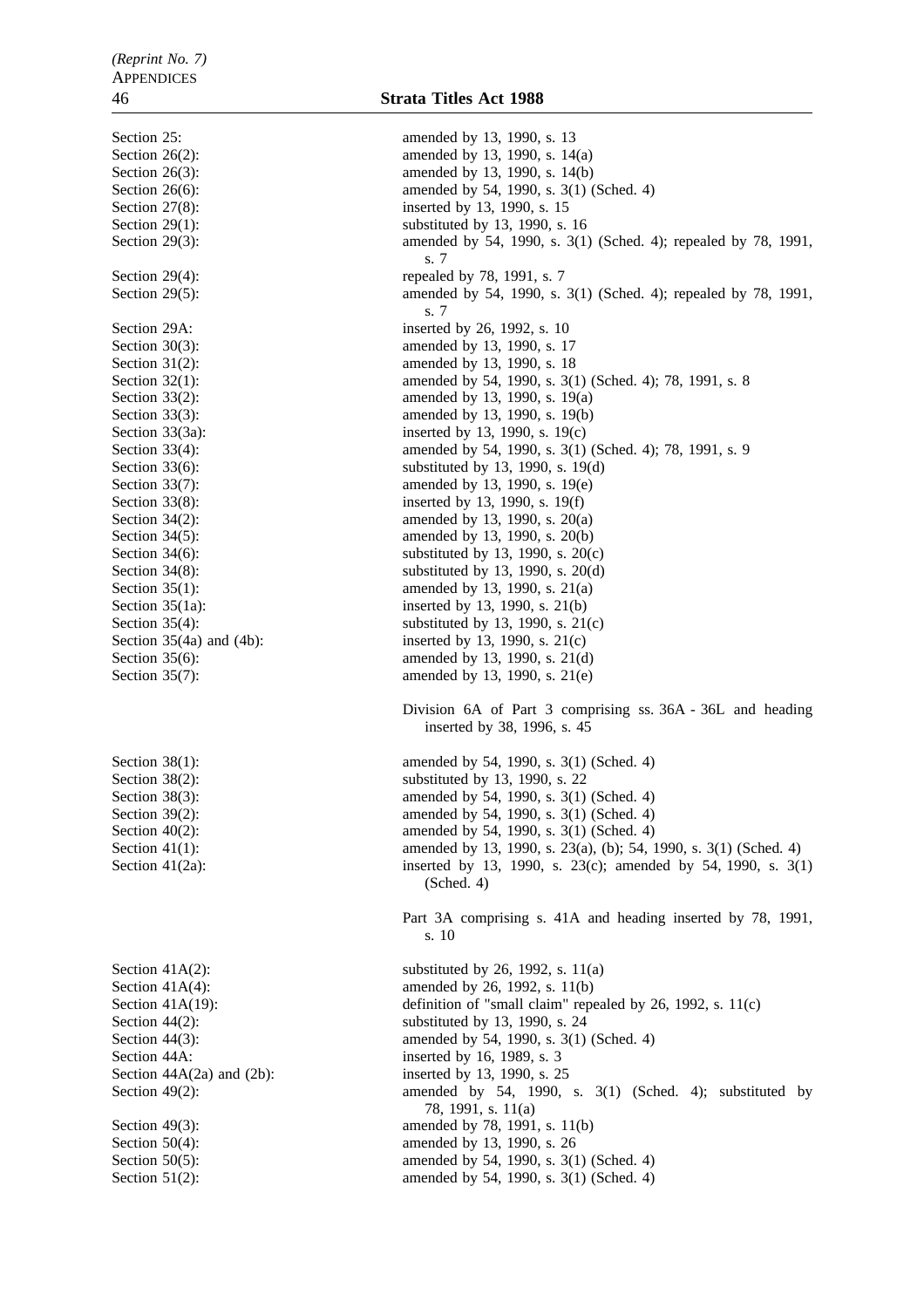| Schedule 1: |
|-------------|
| Schedule 2  |
| Clause 2:   |
| Schedule 3  |
| Article 6:  |

Schedule 1: repealed by 54, 1990, s. 3(1) (Sched. 4) substituted by 13, 1990, s. 27 amended by 13, 1990, s. 28